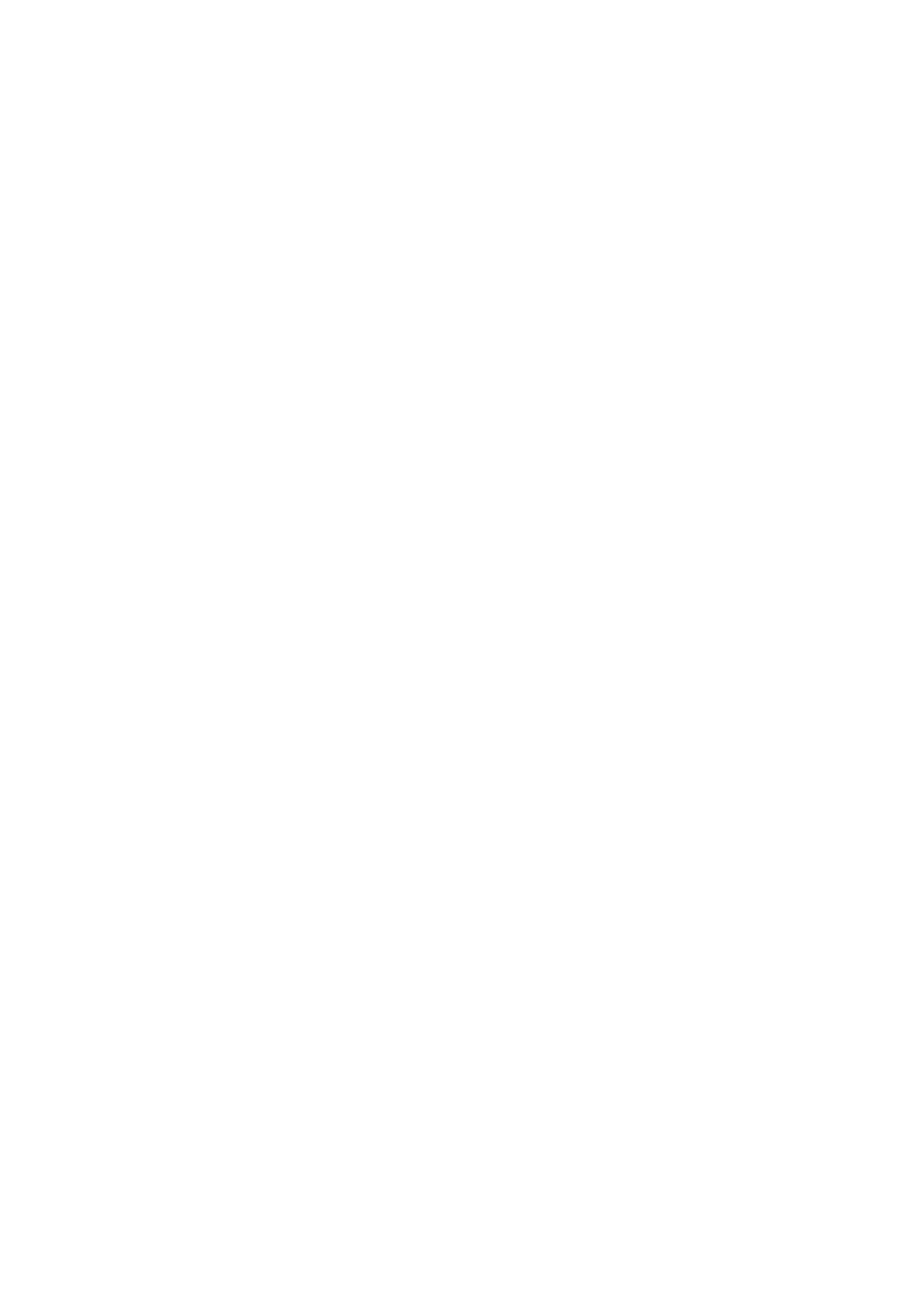Requests for copies of publications, or for additions/changes to the mailing list, should be sent to:

Bank for International Settlements Press & Communications CH-4002 Basel, Switzerland

E-mail: [publications@bis.org](mailto:publications@bis.org) Fax: +41 61 280 9100 and +41 61 280 8100

© *Bank for International Settlements 2008. All rights reserved. Brief excerpts may be reproduced or translated provided the source is stated.* 

ISBN print: 92-9131-777-2 ISBN web: 92-9197-777-2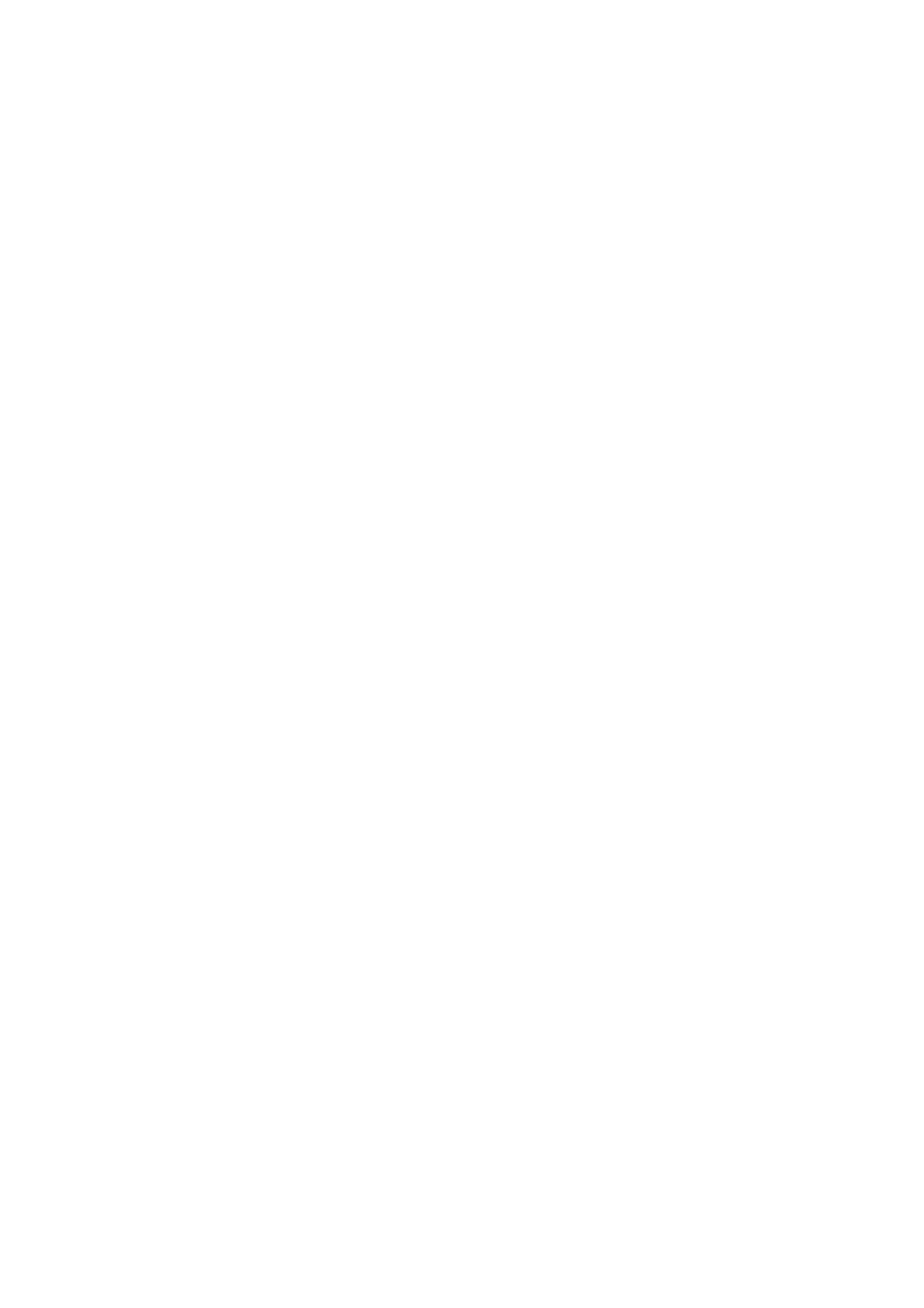# **Table of Contents**

| I.   |           |                                                                            |  |  |  |  |
|------|-----------|----------------------------------------------------------------------------|--|--|--|--|
| ΙΙ.  |           |                                                                            |  |  |  |  |
|      | Α.        |                                                                            |  |  |  |  |
|      | <b>B.</b> |                                                                            |  |  |  |  |
|      | C.        |                                                                            |  |  |  |  |
|      | D.        | Supervisory concerns relating to use of economic capital and governance 16 |  |  |  |  |
| III. |           |                                                                            |  |  |  |  |
|      | Α.        |                                                                            |  |  |  |  |
|      | <b>B.</b> |                                                                            |  |  |  |  |
|      | C.        |                                                                            |  |  |  |  |
|      | D.        |                                                                            |  |  |  |  |
| IV.  |           |                                                                            |  |  |  |  |
|      | А.        |                                                                            |  |  |  |  |
|      | <b>B.</b> |                                                                            |  |  |  |  |
|      | C.        | Range of practices in the choice of aggregation methodology 30             |  |  |  |  |
|      | D.        |                                                                            |  |  |  |  |
| V.   |           |                                                                            |  |  |  |  |
|      | Α.        |                                                                            |  |  |  |  |
|      | <b>B.</b> |                                                                            |  |  |  |  |
|      | C.        |                                                                            |  |  |  |  |
|      |           |                                                                            |  |  |  |  |
|      |           |                                                                            |  |  |  |  |
|      |           |                                                                            |  |  |  |  |
|      |           |                                                                            |  |  |  |  |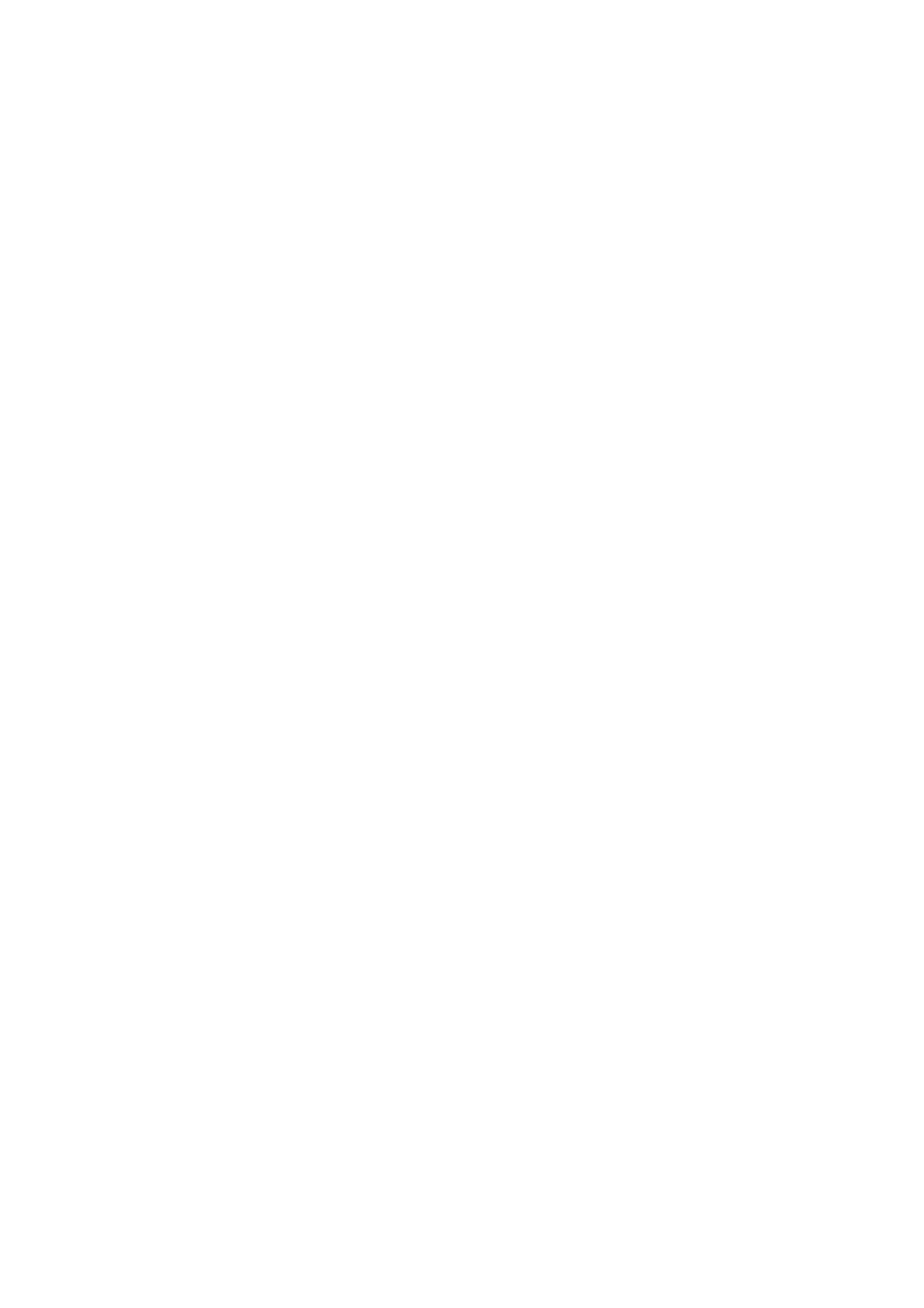# **Executive Summary**

<span id="page-6-0"></span>Economic capital can be defined as the methods or practices that allow banks to consistently assess risk and attribute capital to cover the economic effects of risk-taking activities. Economic capital was originally developed by banks as a tool for capital allocation and performance assessment. For these purposes, economic capital measures mostly need to reliably and accurately measure risks in a relative sense, with less importance attached to the measurement of the overall level of risk or capital. Over time, the use of economic capital has been extended to applications that require accuracy in estimation of the level of capital (or risk), such as the quantification of the absolute level of internal capital needed by a bank. This evolution in the use of economic capital has been driven by both internal capital management needs of banks and regulatory initiatives, and has been facilitated by advances in risk quantification methodologies and the supporting technological infrastructure.

While there has been some convergence in the understanding of key concepts of economic capital across banks with such frameworks in place, the notion of economic capital has broadened over time. This has occurred in terms of the underlying risks (or building blocks) that are combined into an overall economic capital framework and also in terms of the relative acceptance and use of economic capital across banks.

Economic capital can be analysed and used at various levels – ranging from firm-wide aggregation, to risk-type or business-line level, and down further still to the individual portfolio or exposure level. Many building blocks of economic capital, therefore, are complex and raise challenges for banks and supervisors. In particular, Pillar 2 (supervisory review process) of the Basel II Framework may involve an assessment of a banks' economic capital framework. Accordingly, this paper makes recommendations of particular interest to supervisors and bankers where economic capital models are used in the supervisory dialogue. In addition, supervisors have an interest in promoting robust, transparent and effective risk management, which in many cases requires an understanding of banks economic capital frameworks. Nevertheless, it is recognised that economic capital is a business tool developed and used by individual institutions for internal risk management purposes.

This paper emphasises the importance of understanding the relationship between overall economic capital and its building blocks, as well as ensuring that the underlying building blocks (individual risk assessments) are measured in a consistent and coherent fashion. The main body of the paper focuses on issues associated with the overall economic capital process, rather than on the component risks measured by economic capital. Therefore it covers issues related to the use and governance of economic capital, the choice of risk measures, aggregation of risk, and validation of economic capital. In addition, three important building blocks of economic capital (dependency modelling in credit risk, counterparty credit risk and interest rate risk in the banking book) are examined in separate, stand-alone annexes. This list of building blocks is chosen due to the significance and complexity of the topics, and (with the exception of counterparty credit risk) partly because the topics are not covered in Pillar 1 of the Basel II Framework. This list is by no means exhaustive.

#### **Use of economic capital and governance**

The robustness of economic capital and the governance and controls surrounding the process have become more critical as the use of economic capital has extended beyond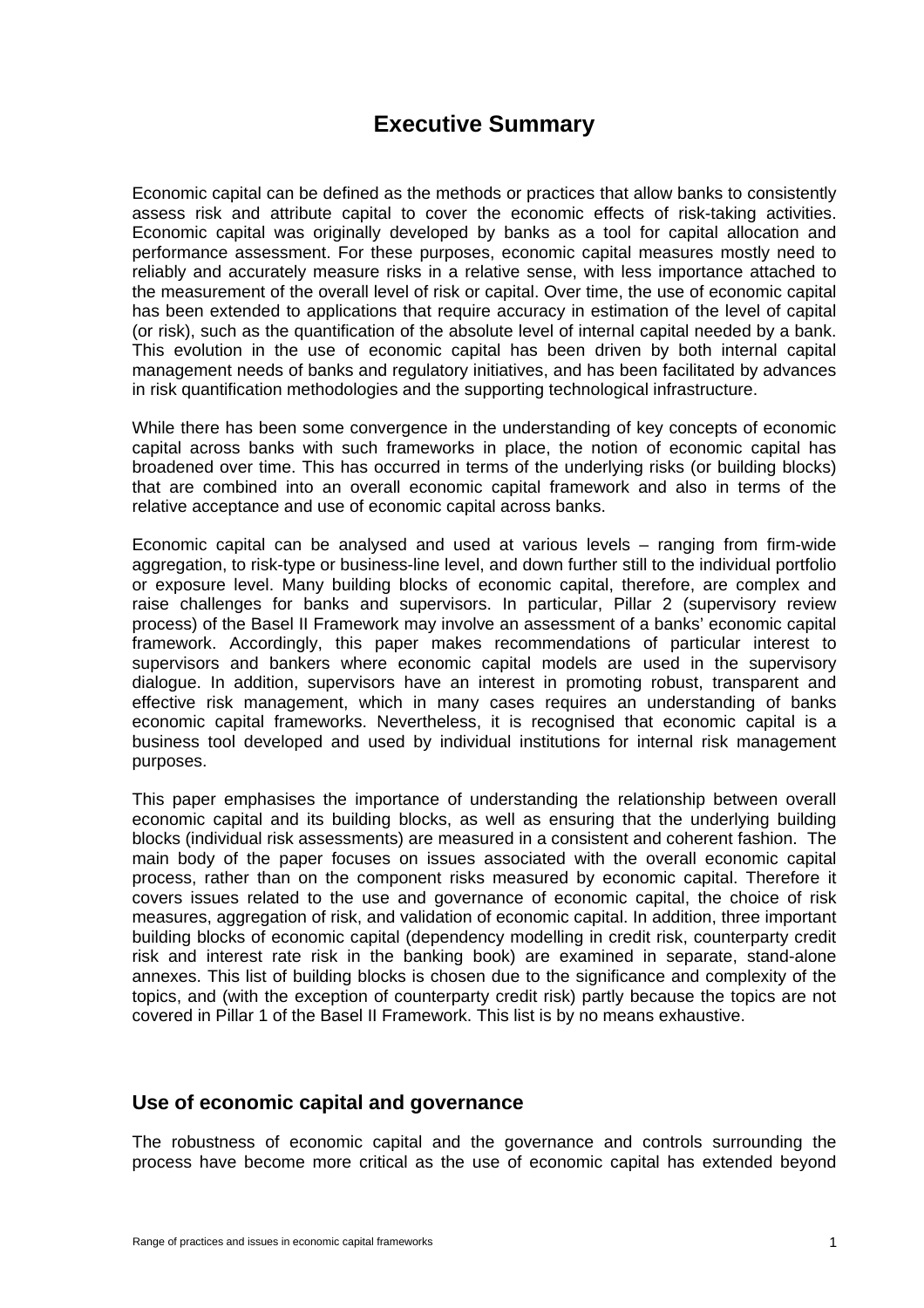relative risk measurement and performance to the determination of the adequacy of a bank's absolute level of capital.

The viability and usefulness of a bank's economic capital processes depend critically on the existence of a credible commitment or "buy-in" on the part of senior management to the process. In order for this to occur, it is necessary for senior management to recognise the importance of using economic capital measures in conducting the bank's business. In addition, adequate resources are required to ensure the existence of a strong, credible infrastructure to support the economic capital process. Economic capital model results should be transparent and taken seriously in order to be useful for business decisions and risk management. At the same time, management should fully understand the limitations of economic capital measures. Moreover, senior management needs to take measures to help ensure the meaningfulness and integrity of economic capital measures. It should also seek to ensure that the measures comprehensively capture all risks and implicit and/or explicit management actions embedded in measurement processes are both realistic and actionable.

## **Risk measures**

Banks use a variety of risk measures for economic capital purposes with the choice of risk measure dependent on a number of factors. These include the properties of the risk measure, the risk- or product-type being measured, data availability, trade-offs between the complexity and usability of the measure, and the intended use of the risk measure. While there is general agreement on the desirable properties a risk measure should have, there is no singularly preferred risk measure for economic capital purposes. All risk measures observed in use have advantages and disadvantages which need to be understood within the context of their intended application.

## **Risk aggregation**

One of the more challenging aspects of developing an economic capital framework relates to risk aggregation.

Practices and techniques in risk aggregation are generally less sophisticated than the methodologies that are used in measuring individual risk components. They rely heavily on ad-hoc solutions and judgment without always being theoretically consistent with the measurement of the components. Most banks rely on the summation of individual risk components either equally-weighted (ie assuming no diversification or a fixed percentage of diversification gains across all components) or weighted by an estimated variancecovariance matrix that represents the co-movement between risks. Few banks attempt technically more sophisticated aggregation methods such as copulas or even bottom-up approaches that build overall economic estimates from the common relationship of individual risk components to underlying factors.

Validation is a general problem with aggregation techniques. Diversification benefits embedded in inter-risk aggregation processes (including in the estimation of entries in the variance-covariance matrix) are often based on (internal or external) "expert judgment" or average industry benchmarks. These have not been (and very often cannot be) compared to the actual historical or expected future experience of a bank, due to lack of relevant data.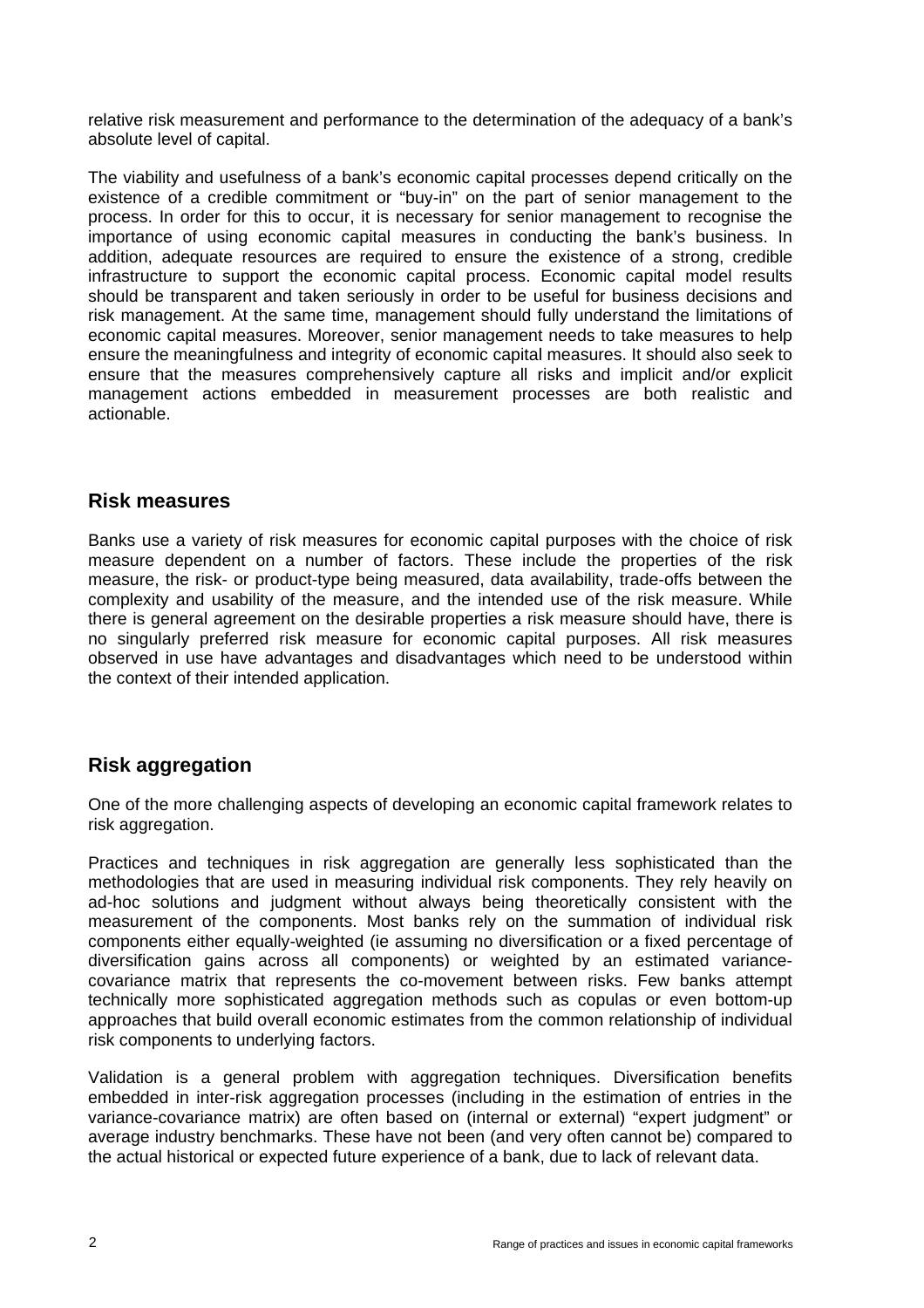Since individual risk components are typically estimated without much regard to the interactions between risks (eg between market and credit risk), the aggregation methodologies used may underestimate overall risk even if "no diversification" assumptions are used. Moreover, harmonisation of the measurement horizon is a difficult issue. For example, extending the shorter horizon applied to market risk to match the typically-used annual horizon of economic capital assessments for other types of risk is often performed by using a square root of time rule on the economic capital measure. This simplification can distort the calculation. Similar issues arise when risk measured at one confidence level is then scaled to become (nominally) comparable with other risk components measured at a different confidence level.

## **Validation**

Economic capital models can be complex, embodying many component parts and it may not be immediately obvious that a complex model works satisfactorily. Moreover, a model may embody assumptions about relationships between variables or about their behaviour that may not hold in all circumstances (eg under periods of stress). Validation can provide a degree of confidence that the assumptions are appropriate, increasing the confidence of users (internal and external to the bank) in the outputs of the model. Additionally, validation can be also useful in identifying the limitations of economic capital models, ie where embedded assumptions do not fit reality.

The validation of economic capital models is at a very preliminary stage. There exists a wide range of validation techniques, each of which provides evidence for (or against) only some of the desirable properties of a model. Moreover, validation techniques are powerful in some areas such as risk sensitivity but not in other areas such as overall absolute accuracy or accuracy in the tail of the loss distribution. Used in combination, particularly in combination with good controls and governance, a range of validation techniques can provide more substantial evidence for or against the performance of the model. There appears to be scope for the industry to improve the validation practices that shed light on the overall calibration of models, particularly in cases where assessment of overall capital is an important application of the model.

### **Dependency modelling in credit risk**

Portfolio credit risk models form a significant component of most economic capital frameworks. A particularly important and difficult aspect of portfolio credit risk modelling is the modelling of the dependency structure, including both linear relationships and non-linear relationships, between obligors. Dependency modelling is an important link between the Basel II risk weight function (with supervisory imposed correlations) and portfolio credit risk models which rely on internal bank modelling of dependencies. Understanding the way dependencies are modelled is important for supervisors when they examine a bank's internal capital adequacy assessment process (ICAAP) under Pillar 2, since these dependency structures are not captured in regulatory capital measures.

The underlying methodologies applied by banks in the area of dependency modelling in credit risk portfolios have not changed much over the past ten years. Rather, improvements have been made in the infrastructure supporting the methodologies (eg improved databases) and better integration with internal risk measurement and risk management. The main concern in this area of economic capital continues to centre on the accuracy and stability of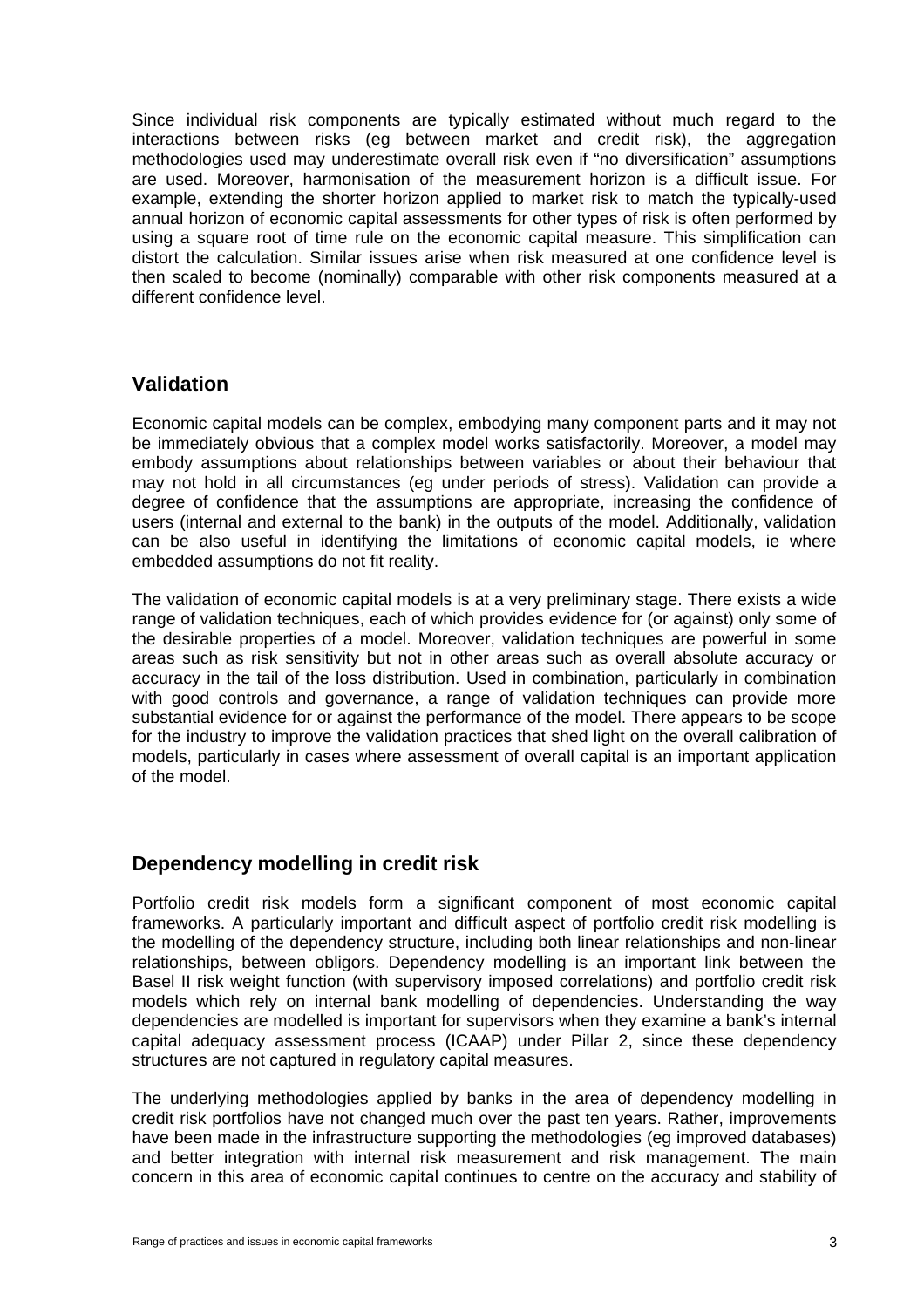correlation estimates, particularly during times of stress. The correlation estimates provided by current models still depend heavily on explicit or implicit model assumptions.

## **Counterparty credit risk**

The measurement and management of counterparty credit risk creates unique challenges for banks. Measurement of counterparty credit risk represents a complex exercise, as it involves gathering data from multiple systems; measuring exposures from potentially millions of transactions (including an increasingly significant percentage that exhibit optionality) spanning variable time horizons ranging from overnight to thirty or more years; tracking collateral and netting arrangements; and categorising exposures across thousands of counterparties.

This complexity creates unique market-risk-related challenges (requiring calculations at the counterparty level and over multiple and extended holding periods) and credit risk-related challenges (estimation of credit risk parameters for which the institution may not have any other exposures). In addition, wrong-way risk, operational risk-related challenges, differences in treatment between margined and non-margined counterparties, and a range of aggregation challenges need to be overcome before a firm can have a bank-wide view of counterparty credit risk for economic capital purposes. Banks usually employ one of two general modelling approaches to quantify counterparty credit risk exposures, a Value at Risk (VaR)-type model or a Monte Carlo Simulation approach. The decision of which approach to use involves a variety of trade-offs. The VaR-type model cannot produce a profile of exposures over time, which is necessary for counterparties that are not subject to daily margining agreements, whereas the simulation approach uses a simplified risk factor representation and may therefore be less accurate. While these models may be supplemented with complementary measurement processes such as stress testing, such diagnostics are frequently not fully comprehensive of all counterparty credit risk exposures.

## **Interest rate risk in the banking book**

The main challenges in the calculation of economic capital for interest rate risk in the banking book relate to the long holding period for balance sheet assets and liabilities and the need to model indeterminate cash flows on both the asset and liability side due to embedded optionality in many banking book items. If not adequately measured and managed, the asymmetrical payoff characteristics of instruments with embedded option features can present risks that are significantly greater than the risk measures suggest.

The two main techniques for assessing interest rate risk in the banking book are repricing schedules (gap and duration analyses) and simulation approaches. Although commonly used, the simple structure and restrictive assumptions make repricing schedules less suitable for the calculation of economic capital. Most banks use simulation approaches for determining their economic capital, based on losses that would occur given a set of worst case scenarios. The magnitude of such losses and their probability of occurrence determine the amount of economic capital. The choice of the techniques depends on the bank's preference towards either economic value or earnings, and also on the type of business. Some businesses, such as commercial lending or residential mortgage lending, are managed on a present value basis, while others such as credit cards are managed on an earnings basis. The use of an earnings based measure creates aggregation challenges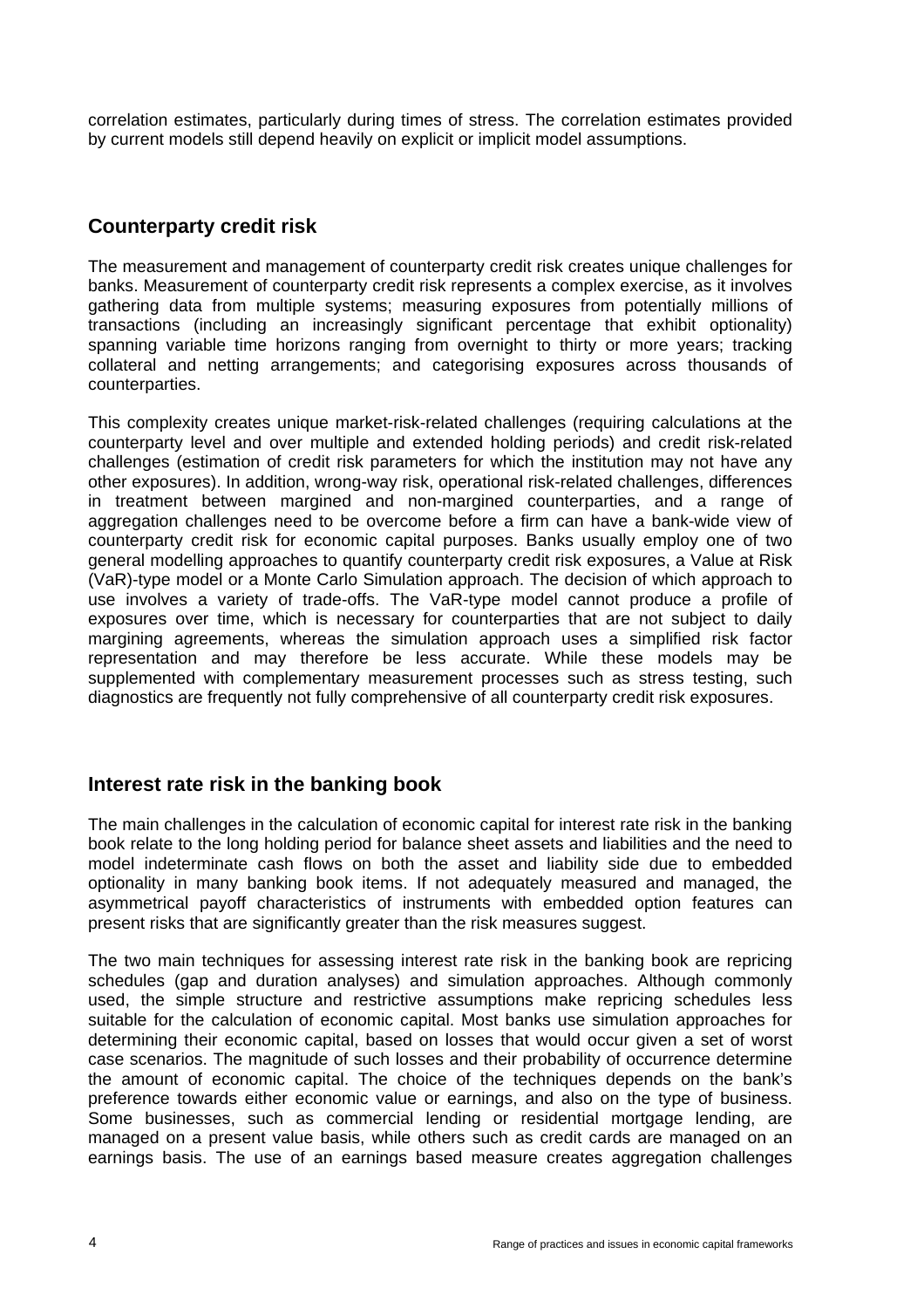when other risks are measured on the basis of economic capital. Conversely, the use of an economic value based approach may create inconsistencies with business practices.

## **Summary**

Economic capital modelling and measurement practices continue to evolve. In some aspects, practices have converged and become more consistent over time, however the notion of economic capital has broadened as its use has expanded. There remain significant methodological, implementation and business challenges associated with the application of economic capital in banks, particularly if economic capital measures are to be used for internal assessments of capital adequacy. These challenges relate to the overall architecture of economic capital modelling and to the underlying building blocks.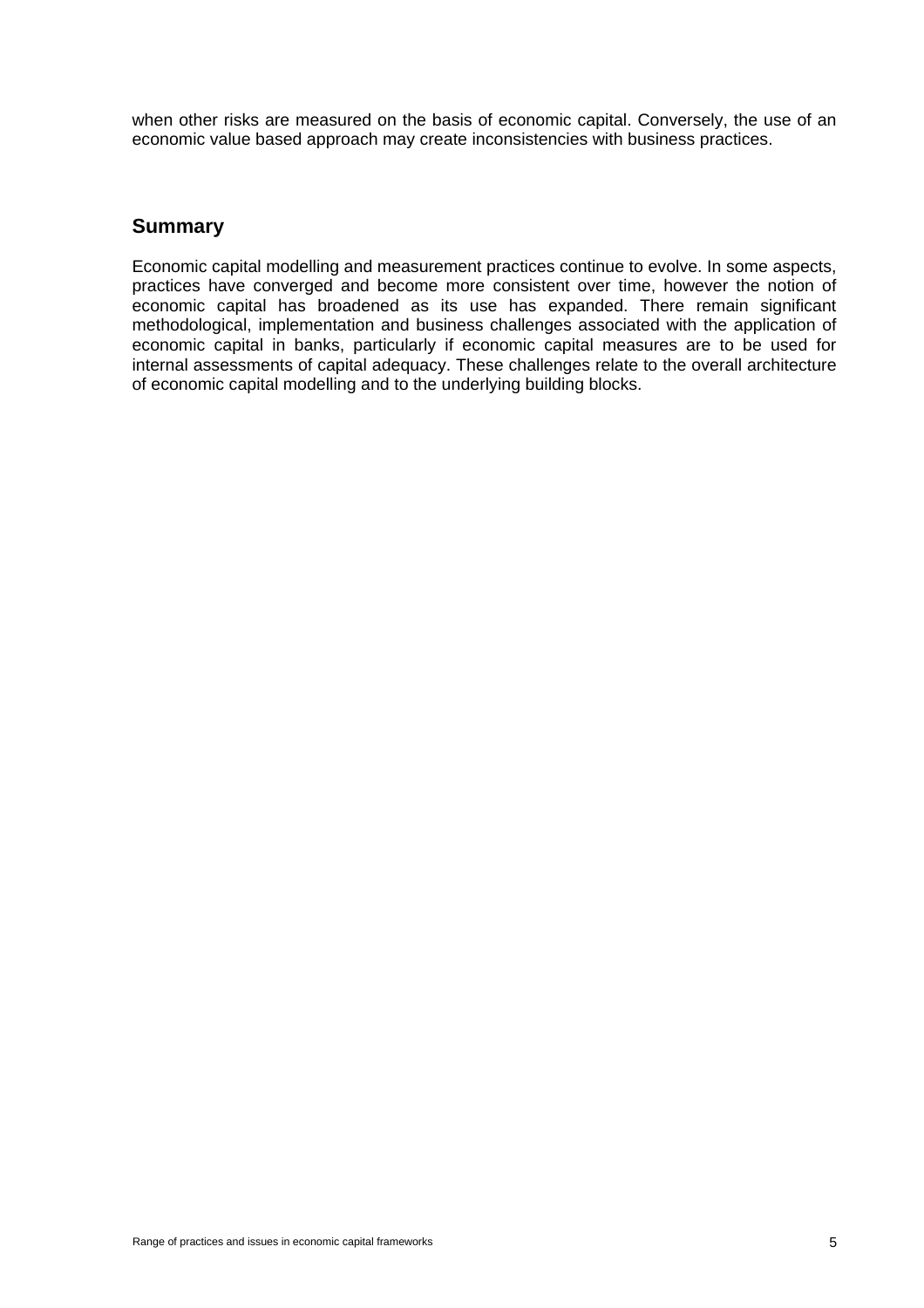# **Recommendations**

Economic capital models and the overall frameworks for their internal use can provide supervisors with information that is complementary to other assessments of bank risk and capital adequacy. While there is benefit from engaging with banks on the design and use of the models, supervisors should guard against placing undue reliance on the overall level of capital implied by the models in assessing capital adequacy. The following recommendations identify issues that should be considered by supervisors in order to make effective use of internal measures of risk that are not designed for regulatory purposes.

- **1. Use of economic capital models in assessing capital adequacy**. A bank using an economic capital model in its dialogue with supervisors, should be able to demonstrate how the economic capital model has been integrated into the business decision making process in order to assess its potential impact on the incentives affecting the bank's strategic decisions about the mix and direction of inherent risks. The bank's board of directors should also be able to demonstrate conceptual awareness and understanding of the gap between gross (stand alone) and net enterprise wide (diversified) risk when they define and communicate measures of the bank's risk appetite on a net basis.
- **2. Senior management.** The viability, usefulness, and ongoing refinement of a bank's economic capital processes depend critically on the existence of credible commitment or "buy-in" on the part of senior management to the process. In order for this to occur, senior management should recognise the importance of using economic capital measures in conducting the bank's business and capital planning, and should take measures to ensure the meaningfulness and integrity of economic capital measures. In addition, adequate resources should be committed to ensure the existence of a strong, credible infrastructure to support the economic capital process.
- **3. Transparency and integration into decision-making.** A bank should effectively document and integrate economic capital models in a transparent way into decision making. Economic capital model results should be transparent and taken seriously in order to be useful to senior management for making business decisions and for risk management.

A bank should take a careful approach to its use of economic capital in internal assessments of capital adequacy. For this purpose, greater emphasis should be placed on achieving robust estimates of stand-alone risks on an absolute basis, as well as developing the flexible capacity for enterprise-wide stress testing.

**4. Risk identification.** Risk measurement begins with a robust, comprehensive and rigorous risk identification process. If relevant risk drivers, positions or exposures are not captured by the quantification engine for economic capital, there is great room for slippage between inherent risk and measured risk.

Not all risks can be directly quantified. Material risks that are difficult to quantify in an economic capital framework (eg funding liquidity risk or reputational risk) should be captured in some form of compensating controls (sensitivity analysis, stress testing, scenario analysis or similar risk control processes).

**5. Risk measures.** All risk measures observed in use have advantages and disadvantages which need to be understood within the context of their intended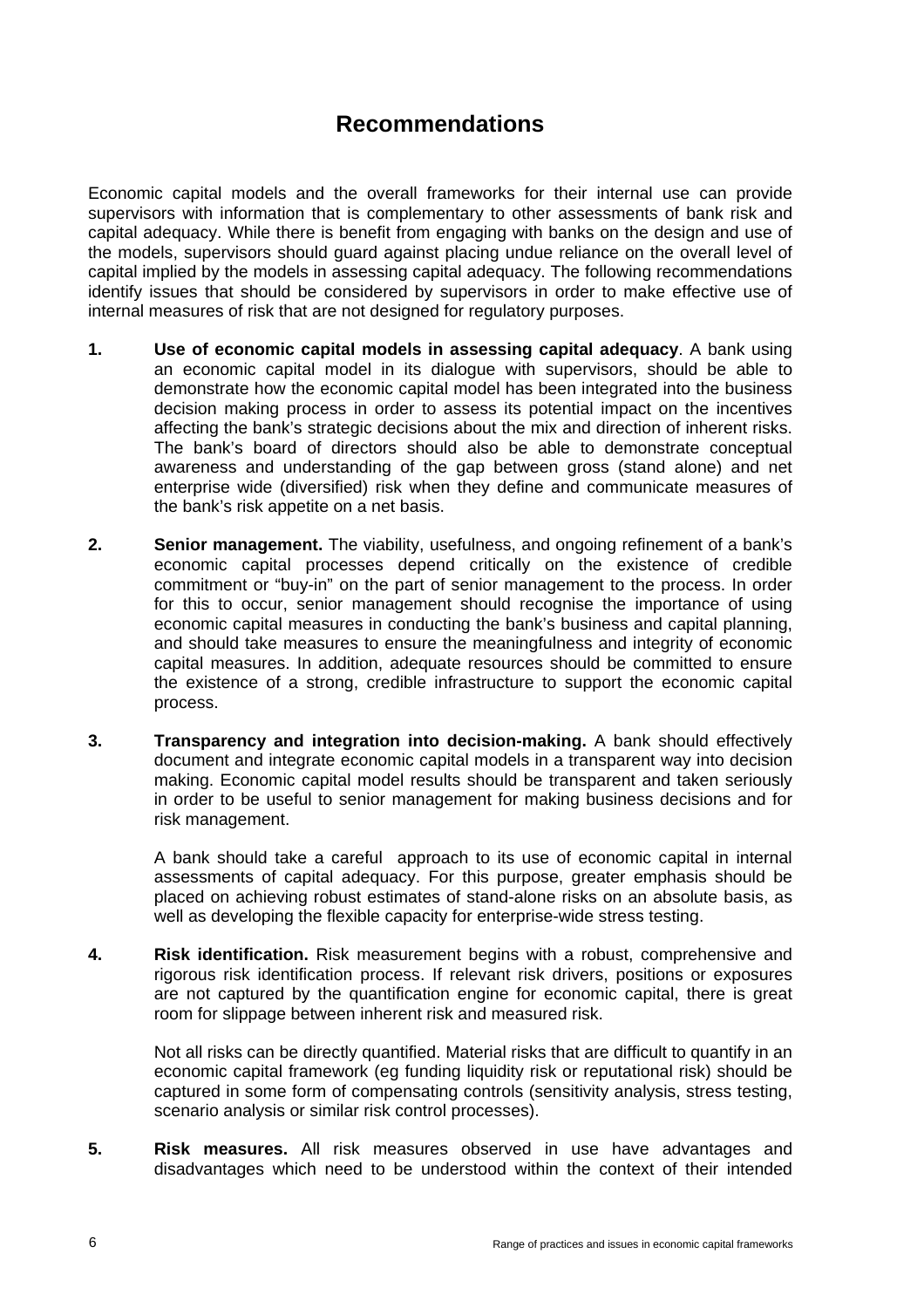application. There is no singularly preferred risk measure for economic capital purposes. A bank should understand the limitations of the risk measures it uses, and the implications associated with its choice of risk measures.

**6. Risk aggregation.** A bank's aggregation methods should address the implications stemming from the definition and measurement of individual risk components. The accuracy of the aggregation process depends on the quality of the measurement of individual risk components, as well as on the interactions between risks embedded in the measurement process. Aggregation of individual risk components often requires the harmonisation of risk measurement parameters such as the confidence level or measurement horizon.

Care must be taken to ensure that the aggregation methodologies used (eg variance-covariance matrices, use of broad market proxies, and simple industry averages of correlations) are, to the extent possible, representative of the bank's business composition and risk profile.

- **7.** Validation. Economic capital model validation should be conducted rigorously and comprehensively. Validation of economic capital models should be aimed at demonstrating that the model is fit for purpose. Evidence is likely to come from multiple techniques and tests. To the extent that a bank uses models to determine an overall level of economic capital, validation tools should demonstrate to a reasonable degree that the capital level generated by the model is sufficient to absorb losses over the chosen horizon up to the desired confidence level. The results of such validation work should be communicated to senior management to enhance economic capital model usage.
- **8. Dependency modelling in credit risk**. Since the dependency structures embedded in portfolio credit risk models have an important impact on the determination of economic capital needs for credit risk, banks should carefully assess the extent to which the dependency structures they use are appropriate for their credit portfolio. Banks should identify and understand the main limitations of their credit portfolio models and their implementation. They should address those limitations by using adequate supplementary risk management approaches (eg sensitivity analysis, scenario analysis, timely review of parameters).
- **9. Counterparty credit risk**. A bank should understand the trade-offs involved in choosing between the currently used methodologies for measuring counterparty credit risk. Complementary measurement processes such as stress testing should also be used, though it should be recognised that such approaches may still not fully cover all counterparty credit risk exposures. The measurement of counterparty credit risk is complex and entails unique market and credit risk related challenges. A range of aggregation challenges need to be overcome before a firm can have a bank-wide view of counterparty credit risk for economic capital purposes.
- **10. Interest rate risk in the banking book.** Close attention should be paid to measuring and managing instruments with embedded option features, which if not adequately performed can present risks that are significantly greater than suggested by the risk measure. Trade-offs between using an earnings-based or economic value based approach to measuring interest rate risk in the banking book need to be recognised. The use of an earnings based measure creates aggregation challenges when other risks are measured on the basis of economic value. Conversely, the use of an economic value based approach may create inconsistencies with business practices.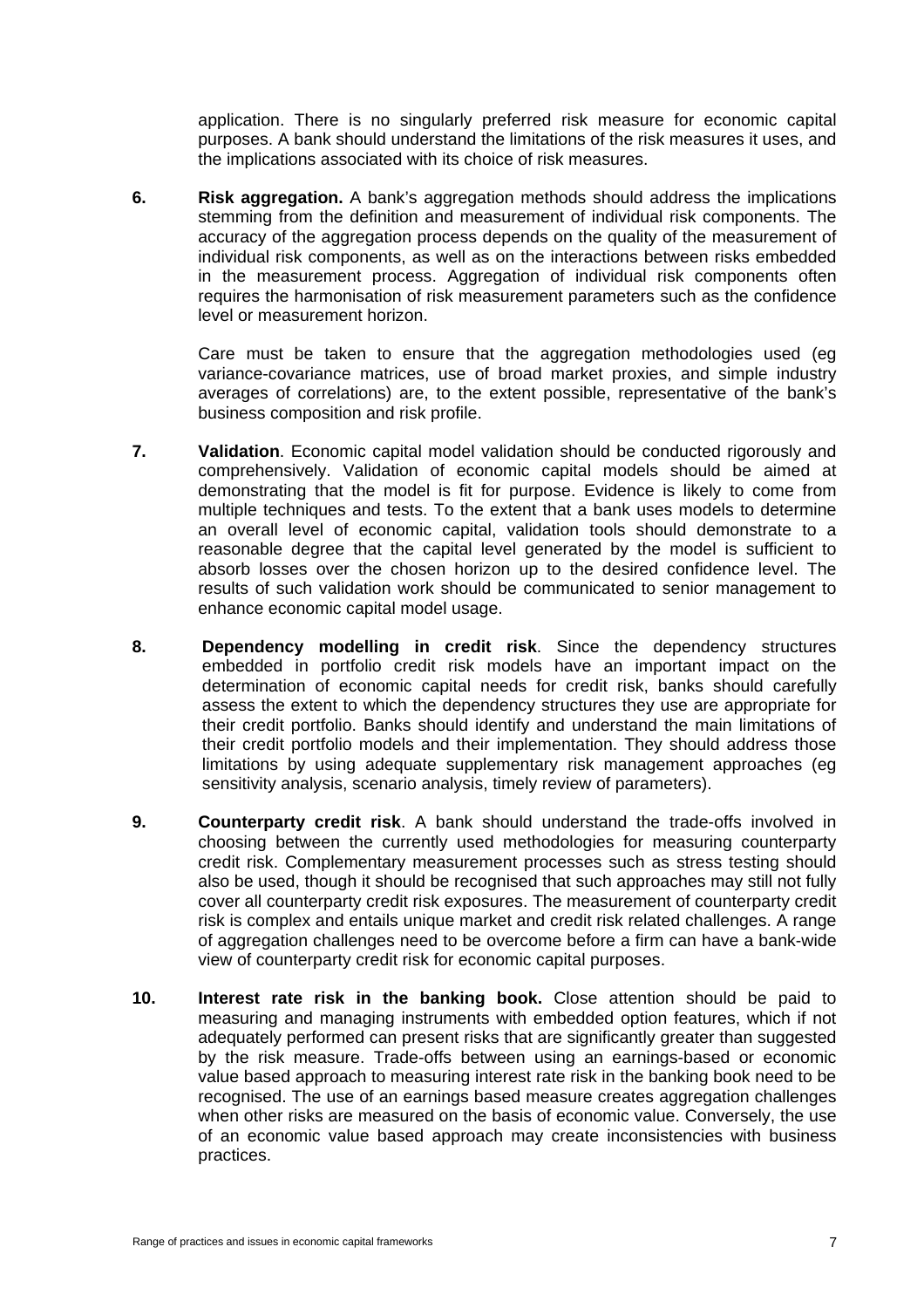## <span id="page-13-0"></span>**I. Introduction[1](#page-13-1)**

Economic capital, which can be defined as the methods or practices that allow financial institutions to consistently assess risk and to attribute capital to cover the economic effects of risk-taking activities, has increasingly become an accepted input into decision-making at various levels within banking organisations. Economic capital measures may be one of several key factors used to inform decision-making in areas such as profitability, pricing, and portfolio optimisation – particularly at the business-line level. Economic capital measures may also feed into senior management decisions relating to issues such as acquisitions and divestitures. Such measures are also used, primarily at the consolidated entity level, to assess overall capital adequacy. The increased use of economic capital by banks has been driven by rapid advances in risk quantification methodologies, greater complexity and sophistication of banks' portfolios, and supervisory expectations that banks must develop internal processes to assess capital adequacy, beyond regulatory capital adequacy guidelines that are not designed to fully reflect all the underlying material risks in a given bank's business activities.

Across banks there has been a narrowing in the range of definitions and treatment of the majority of risks that form the building blocks of economic capital models, particularly the risks that are more readily quantifiable. At the same time, however, the notion of economic capital is broadening in terms of the risks that it encompasses and the extent to which it is gaining acceptance across banks. That is, the inputs (or risks) that feed into the measurement of economic capital are subject to ongoing change and evolution.

Many banks appear to be sufficiently comfortable in using their economic capital framework in discussions with external stakeholders. Moreover, to varying degrees of granularity, banks have in recent years disclosed qualitative and quantitative aspects of their economic capital, including economic capital model descriptions, risk thresholds, methodologies for particular risks, use of economic capital, capital allocation by risk type and business units, and diversification estimates. $2$ 

Despite the advances that have been made by banks in developing their economic capital models, the further use and recognition of risk measures derived from these models remain subject to significant methodological, implementation and business challenges. These challenges stem from:

- the wide variety of applications of economic capital models (from business-line use to firm-wide decision-making to capital adequacy assessments);
- methodological challenges (particularly in the area of risk aggregation, coverage of risks, validation challenges, and risks that are not easily quantifiable);
- the ability of economic capital models to adequately reflect business-line operating practices and therefore provide appropriate incentives to business units;
- potential gaps in the coverage of risks (eg valuation risks in structured credit products);

<span id="page-13-1"></span><sup>1</sup> This paper was prepared by the Basel Committee's Risk Management and Modelling Group (RMMG). The RMMG comprises risk management specialists and supervisors from member countries within and outside the Basel Committee. The list of members who contributed to this report is provided in Annex 4. The RMMG has developed its views based on information sourced from a wide range of presentations and documents provided by banks, supervisors and other industry participants.

<span id="page-13-2"></span><sup>2</sup> See Samuel (2008).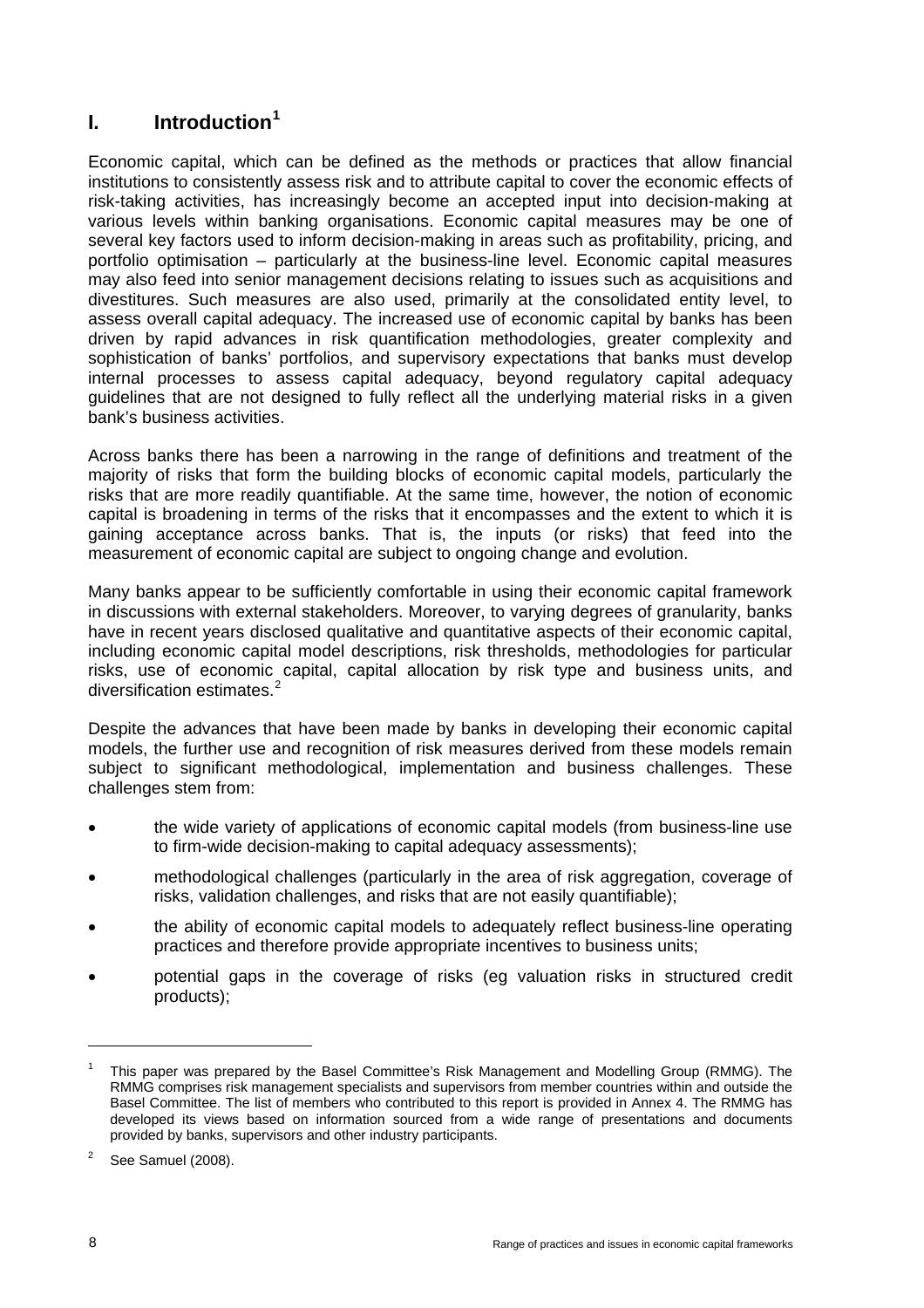- <span id="page-14-0"></span>• the feasibility of any single risk measure to capture adequately all the complex aspects of banking risks; and
- the ability of economic capital models to be extended from being used as a common metric for relative risk measurement and performance to the determination of the adequacy of the absolute level of capital.

This paper provides an overview of the range of practices in economic capital modelling at large banking organisations, and based on this review discusses a range of issues and challenges surrounding economic capital models. The paper also discusses practices implemented by banks that attempt to address these challenges, and supervisory concerns relating to the current state of practice.

As economic capital has to varying degrees become a component of many banks' internal capital adequacy assessment processes (ICAAP), this paper is addressed to banks that have implemented or are considering implementing economic capital into their internal processes. The paper is also addressed to supervisors, who are required under Pillar 2 of the Basel II Framework, to review and evaluate banks' internal capital adequacy assessments.

The main body of this paper focuses on aspects of the overall architecture of economic capital models. In Section II the paper covers the use of economic capital models and the governance and control framework. Section III reviews the range of risk measures used by banks in their economic capital models. Section IV covers the range of practice in risk aggregation methods and section V discusses issues arising in the validation of economic capital models. The main body of the paper therefore focuses on issues that are at a level above that of individual risks. The paper does not discuss the estimation of important building blocks of economic capital models, such as the estimation of probability of default (PD), loss given default (LGD) and exposure at default (EAD) in credit risk models. This is not to say that estimation of these parameters is simple or without issues. Rather, these issues are outside the scope of this work and have been covered in detail in other publications. Nevertheless, the annexes to this document discuss three building blocks of economic capital models, namely dependency modelling in credit risk, counterparty credit risk and interest rate risk in the banking book. These topics are given closer attention in this paper due to a combination of their significance, inherent challenges and (with the exception of counterparty credit risk) partly because the topics are not covered in Pillar 1 (minimum capital requirements) of the Basel II Framework. Should the need arise, further work on other significant elements of economic capital may be undertaken in the future.

Finally, it is worth noting that this work was initiated well before the market turmoil that began in August 2007. This paper therefore examines general issues that are deemed to be relevant for economic capital modelling. It does not attempt to analyse or assess the performance of economic capital models during the market turmoil.

## **II. Use of economic capital measures and governance**

In order to achieve a common measure across all risks and businesses, economic capital is often parameterised as an amount of capital that a bank needs to absorb unexpected losses over a certain time horizon at a given confidence level. Because expected losses are accounted for in the pricing of a bank's products and loan loss provisioning, it is only unexpected losses that require economic capital. Economic capital analysis typically involves an identification of the risks from certain activities or exposures, an attempt to measure and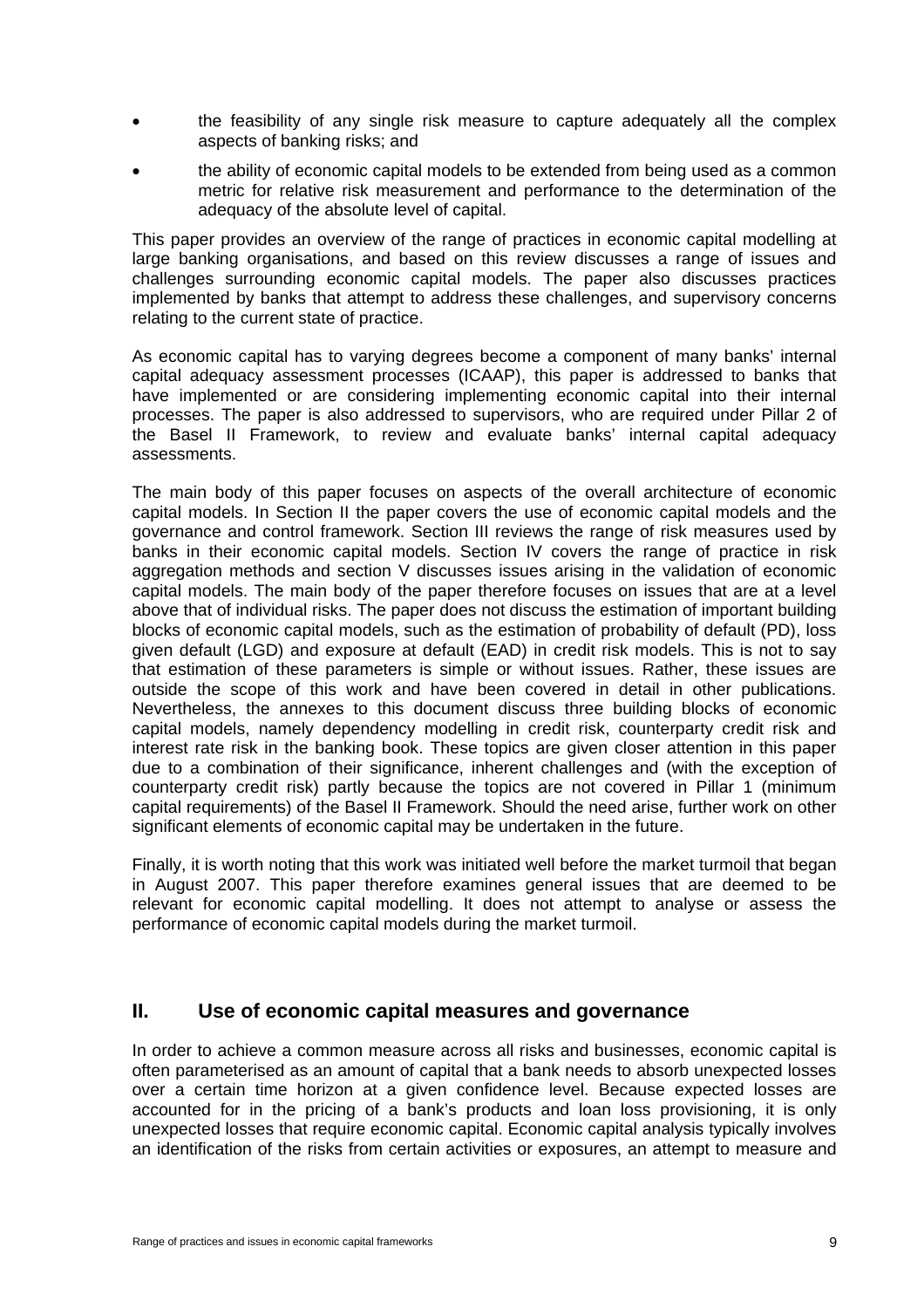<span id="page-15-0"></span>quantify those risks, the aggregation of those risks, and an attribution or allocation of capital to those risks.

Historically, banks have followed a path in their use of economic capital that begins with (i) business unit-level portfolio measurement and pricing profitability analysis followed by (ii) enterprise-wide relative performance measurement that migrates to capital budgeting/planning, acquisition/divestiture analysis, external reporting and internal capital adequacy assessment processes.

#### **A. Business-level use**

The effective use of economic capital at the business-unit level depends on how relevant the economic capital allocated to or absorbed by a business unit is with respect to the decision making processes that take place within it. Frequently, the success or failure of an economic capital framework in a bank can be assessed by looking at how business line managers perceive the constraints economic capital imposes and the opportunities it offers in the following areas: (i) credit portfolio management; (ii) risk-based pricing; (iii) customer profitability analysis, customer segmentation, and portfolio optimisation; and (iv) management incentives.

#### *1. Credit portfolio management*

Credit portfolio management refers to activities in which banks assess the risk/return profiles of credit portfolios and enhance their profitability through credit risk transfer transactions and/or control of the loan approval process. In credit portfolio management, the creditworthiness of each borrower is assessed in a portfolio setting. A loan with a higher stand-alone risk does not necessarily contribute more risk to the portfolio. A loan's marginal contribution to the portfolio, as a result, is critical to assessing the concentration of the portfolio. Economic capital is a measurement of the level of concentration. It is one of the factors used to determine which hedging facilities to employ in reducing concentration. According to the results presented in Rutter Associates LLC (2004), the use of credit portfolio management for reducing economic capital seems to be less dominant than for "management of concentrations" and for "protection against risk deterioration".

#### *2. Risk-based pricing*

The relevance of allocated economic capital for pricing certain products (especially traditional credit products) is widely recognised. In theory, under the assumption of competitive financial markets, prices are exogenous to banks, which act as price-takers and assess the expected return (ex ante) and/or performance (ex post) of deals by means of risk-adjusted performance measures, such as the risk-adjusted return on capital (RAROC). In practice, however, markets are segmented. For example, the market for loans can be viewed as composed of a wholesale segment, where banks tend to behave more as price-takers, and a commercial banking segment, where, due to well-known market imperfections (eg information asymmetries, monitoring costs, etc.), banks have a greater ability to set prices for their customers.

From an operational point of view, the difference is not so straightforward, as decisions on deals will be based on ex ante considerations with regard to expected RAROC in a pricetaking environment (leading to rejection of deals whose RAROC is below a given threshold) and on the proposal of a certain price (interest rate) to the customer in a price-setting environment. In both cases, decisions are driven by a floor (the minimum RAROC or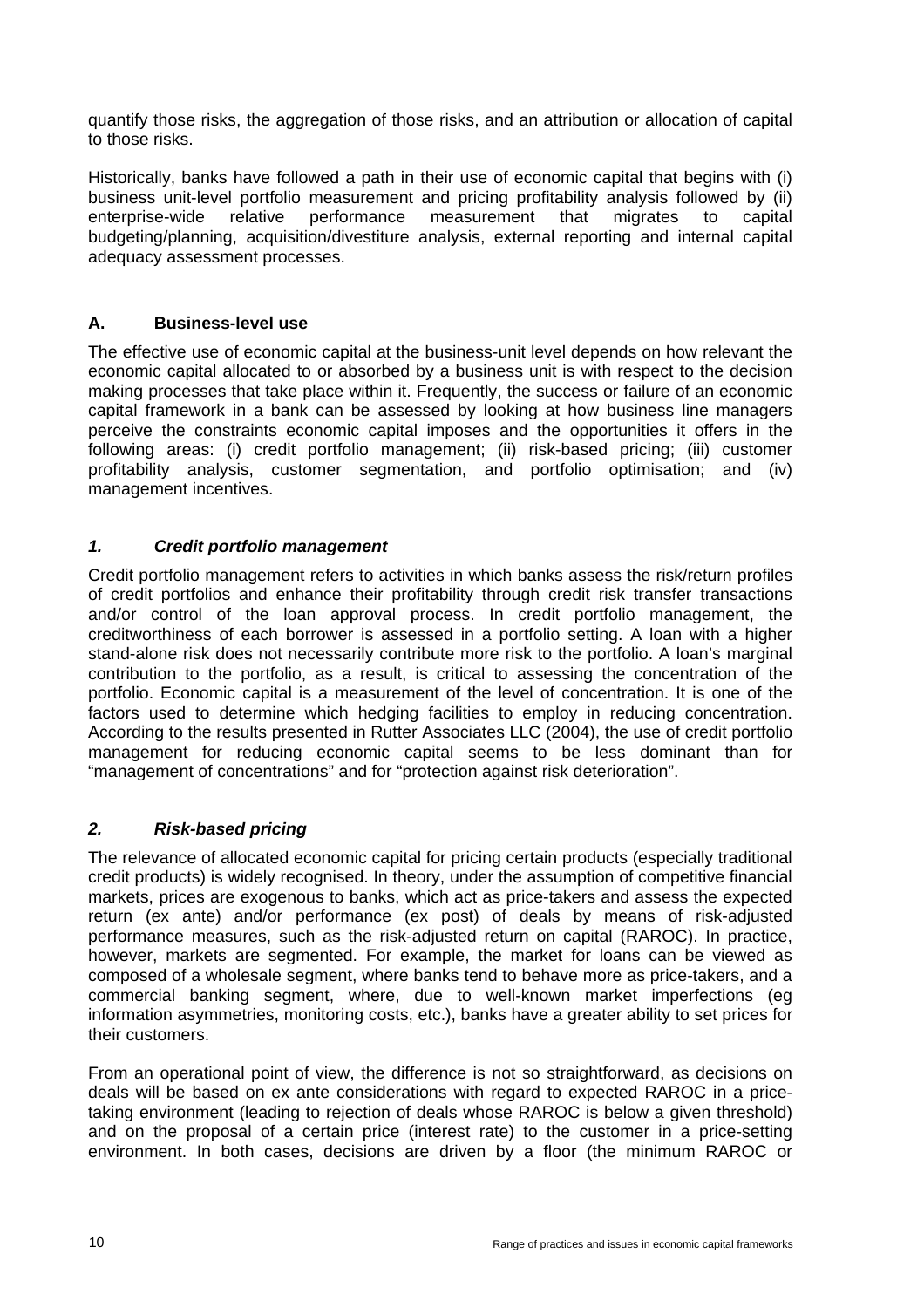minimum interest rate) computed according to the amount of economic capital allocated to the deal.

Risk-based pricing typically incorporates the variables of a value-based management approach. For example, the pricing of credit risk products will include the cost of funding (such as an internal transfer rate on funds), the expected loss (in order to cover loan loss allowances), the allocated economic capital, and extra-return (with respect to the cost of funding) as required by shareholders. Economic capital influences the credit process through the computation of a (minimum) interest rate considered to be adequate for increasing (or, at least, not decreasing) shareholders' value. Depending on the product and the internal rules governing the credit process, decisions regarding prices can sometimes be overridden. For example, this situation could occur because of consideration about the overall profitability of the specific customer relationship, or its desirability (eg due to reputational side-effects stemming from maintenance of the customer relationship, even when it proves to be no longer economically profitable). Generally, these exceptions to the rule are strictly monitored and require the decision be elevated to a higher level of management.

#### *3. Customer and product profitability analysis, customer segmentation and portfolio optimisation*

Regardless of the role played by the bank as a price-taker or a price-maker, the process cannot be considered complete until feedback has been provided to management about the final outcome of the decisions taken. The measurement of performance can be extended down to the customer level, through the analysis of customer profitability. Such an analysis aims at providing a broad and comprehensive view of all the costs, revenues and risks (and, consequently, economic capital absorption) generated by each single customer relationship.

While implementation of this kind of analysis involves complex issues related to the aggregation of risks at the customer level, its use is evident in identifying unprofitable or marginally profitable customers who attract resources that could be allocated more efficiently to more profitable relationships. This task is generally accomplished by segmenting customers in terms of ranges of (net) return per unit of risk. Provided the underlying inputs have been properly measured and allocated (not a simple task as it concerns risks and, even more, costs), this technique provides a straightforward indication of areas for intervention in assessing customer profitability.

By providing evidence on the relative risk-adjusted profitability of customer relationships (as well as products), economic capital can be used in optimising the risk-return trade-off in bank portfolios.

### *4. Management incentives*

To become deeply engrained in internal decision-making processes, the use of economic capital needs to be extended in a way that directly affects the objective functions of decisionmakers at the business unit level. This is achieved by influencing the incentive structure for business-unit management. Anecdotal evidence suggests that incentives are the most sensitive element for the majority of bank managers, as well as being the issue that motivates their getting involved in the technical aspects of the economic capital allocation process. However, evidence suggests that compensation schemes rank quite low among the actual uses of economic capital measures at the business unit level.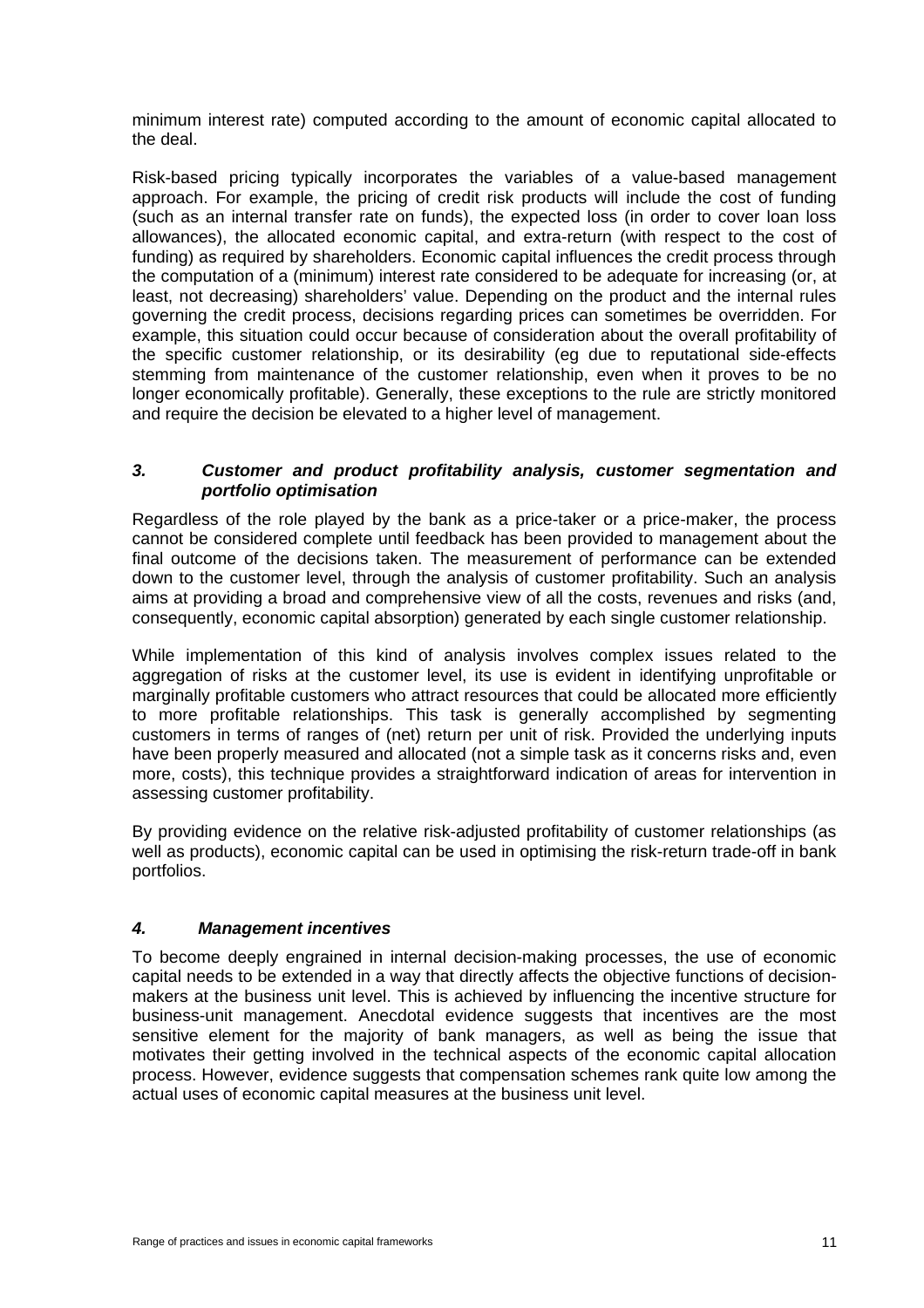#### <span id="page-17-0"></span>**B. Enterprise-wide or group-level use**

Economic capital provides banks with a common currency for measuring, monitoring, and controlling: (i) different risk types; and (ii) the risks of different business units. The risk types that are typically covered by banks' economic capital models are credit risk, market risk (including interest rate risk in the banking book – IRRBB) and operational risk. Concentration risk as an aspect of credit risk is also common. Other risks included are business/strategic risk, counterparty credit risk, insurance risk, real estate risk and model risk.

Quantitative approaches are generally applied to credit risk (including concentration and counterparty credit risk), market risk, interest rate risk in the banking book and operational risks. Strategic and reputational/legal risks are more likely to be assessed by nonquantitative approaches (with an exception being where reputational/legal risks are subsumed in operational risk). For these risks, no best practices have emerged so far within the industry. Challenges lie mainly in insufficient data and difficulties in modelling.

Some risks are viewed by banks as better covered by ensuring internal control procedures are in order to mitigate risk and/or prepare contingency funding plans (eg liquidity risk). Consequently, capital typically is not allocated for such risks.

#### *1. Relative performance measurement*

In order to assess relative performance on a risk-adjusted basis, banks calculate riskadjusted performance measures, where economic capital measures play an important role. The most commonly used risk-adjusted performance measures are risk-adjusted return on capital (RAROC) and shareholder value added  $(SVA)<sup>3</sup>$  $(SVA)<sup>3</sup>$  $(SVA)<sup>3</sup>$  Many banks calculate these measures at various levels of the enterprise (eg entity level, large business unit level and portfolio level). The major difference between these two measures is that RAROC is a relative measure, while SVA is an absolute measure. RAROC provides information which is useful in comparing the performances of two portfolios with the same amount of economic net income, but with substantially different economic capital measures.

One of the key issues in using both RAROC and SVA for performance measurement is how to set the hurdle rate that reflects the bank's cost of capital. In this regard practices vary across banks. Some banks set a single cost of capital (eg weighted average cost of capital or target return on equity – ROE) across all business units, while other banks set required returns that vary according to the risks of the business units.

Some banks use lower confidence levels for performance assessment of business units than for their enterprise-wide capital adequacy assessment. This approach is based on the view that economic capital measures calculated at high confidence levels focus on extreme events and do not always provide appropriate information for senior management. Calculation of risk-adjusted performance measures at the large business unit levels (eg wholesale banking, trading) is more commonly observed than at the smaller business unit levels. In calculating economic net income, one of the challenges is how to allocate profits and costs to each unit, if more than one unit contributes a profit-generating transaction or benefits from a cost generating activity.

 $\overline{a}$ 

<span id="page-17-1"></span><sup>3</sup> There are other risk-adjusted performance measures that could be used. Some of these measures include RORAC (return on risk-adjusted capital), ROCAR (return on capital at risk) and RAROA (risk-adjusted return on risk-adjusted assets). See Crouhy et al (2006).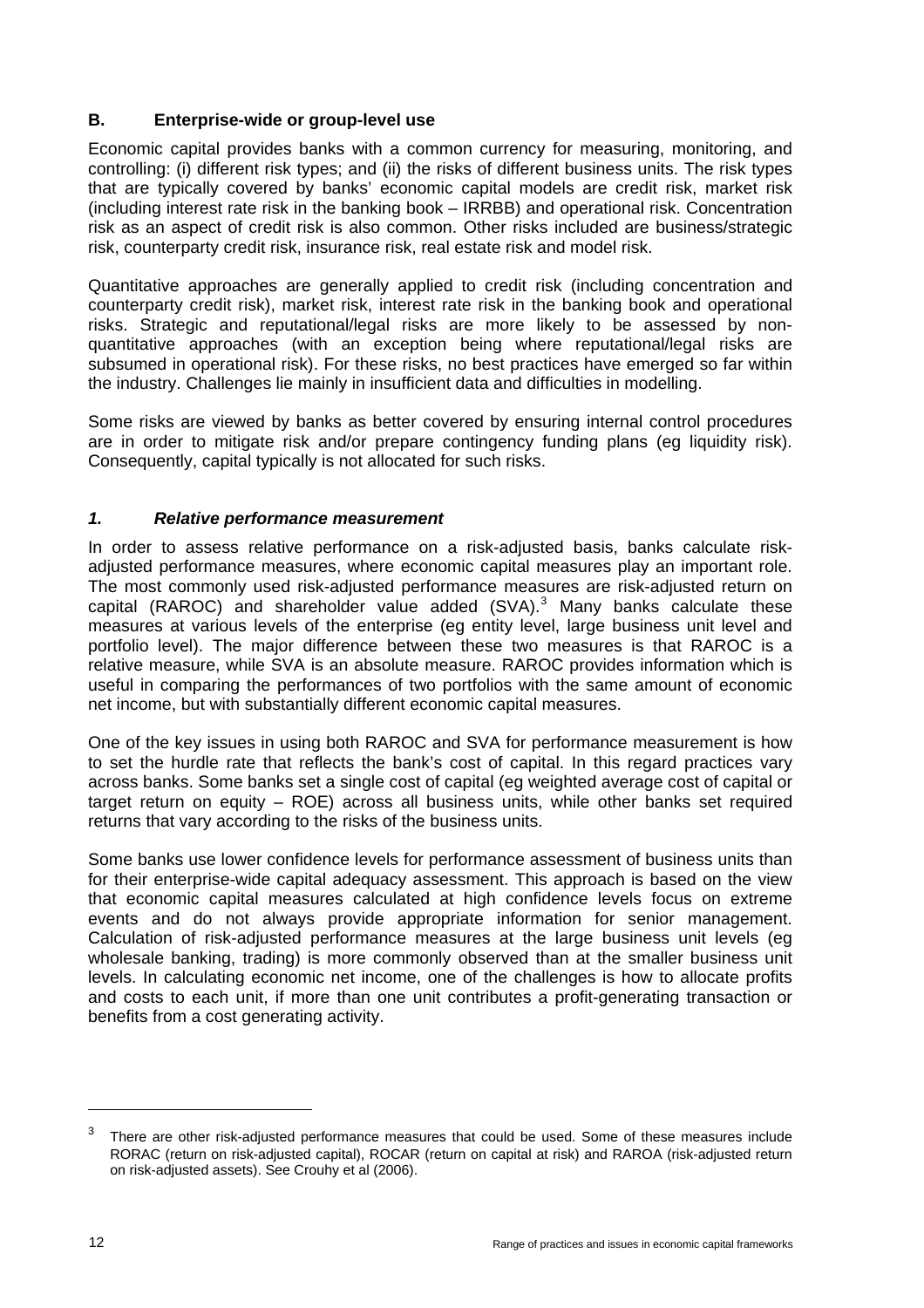Banks use risk-adjusted performance measures in their performance assessment (eg comparing performance with a target, analysing historical performance) and compensation setting. Use of economic capital measures for risk-adjusted performance measures in a capital budgeting process is much more common practice than incorporating economic capital measures into the determination of compensation for business managers and staff.

## *2. Capital budgeting, strategic planning, target setting and internal reporting*

Many banks allocate (hypothetical) capital to each business unit in their budgeting process. where economic capital measures play an important role. This process is also part of strategic planning (eg defining the bank's risk appetite) and target setting (eg profit, capital ratio or external rating). In order to facilitate business growth that improves risk-adjusted profitability, while operating within an overall risk appetite set by the board, many banks have established internal reporting/monitoring frameworks.

Generally, banks have a number of ways to conduct capital planning, most of which are not empirically-based, but instead are based on judgment and stress testing exercises. These include scenario analysis and sensitivity analysis, which introduce forward-looking elements into the capital planning process. That is, banks place more emphasis on qualitative rather than quantitative tools and expect to rely on management actions to deal with future events. It seems that banks take only a rough, judgmental approach to reviewing the performance and interaction of economic capital "demand" figures and available capital "supply" figures during times of stress. It does not appear that banks have a rigorous process for determining their capital buffers, although some banks systematically set their capital buffers at levels above regulatory minimums (about 120% -140%). Banks' capital planning scenarios differ by chosen time horizon, with some choosing one year, and others choosing three to five years. Banks usually look at adverse events that would affect the bank individually or would affect markets more broadly (a pandemic is one scenario chosen by some banks for the latter). Some banks stress certain parameters in their economic capital models (eg they shock PDs based on a severe recession scenario) to assess the potential impact on economic capital.

### *3. Acquisition/divestiture analysis*

In corporate development activities, such as mergers and acquisitions, some banks use the targets' economic capital measures as one of the factors in conducting due diligence. However, the number of banks using economic capital measures for corporate development activities is relatively smaller than the number of those using economic capital measures for the other purposes described above. According to the results of the IFRI and CRO Forum (2007) survey, only 25% of participating banks use economic capital measures for corporate development activities, such as mergers and acquisitions. On the other hand, it seems that this approach is more often used for mergers and acquisitions in emerging markets, where information on the targets' market values is far less readily available.

### *4. External communication*

The major external communication channels where economic capital measures could be used include disclosure (eg annual reports, presentation materials for investors), dialogue with supervisory authorities and dialogue with rating agencies. Some banks disclose economic capital measures for each business unit and/or risk category and provide comparisons with allocated capital in their annual reports. Many more banks disclose this kind of information in other documents, such as presentation materials for investors.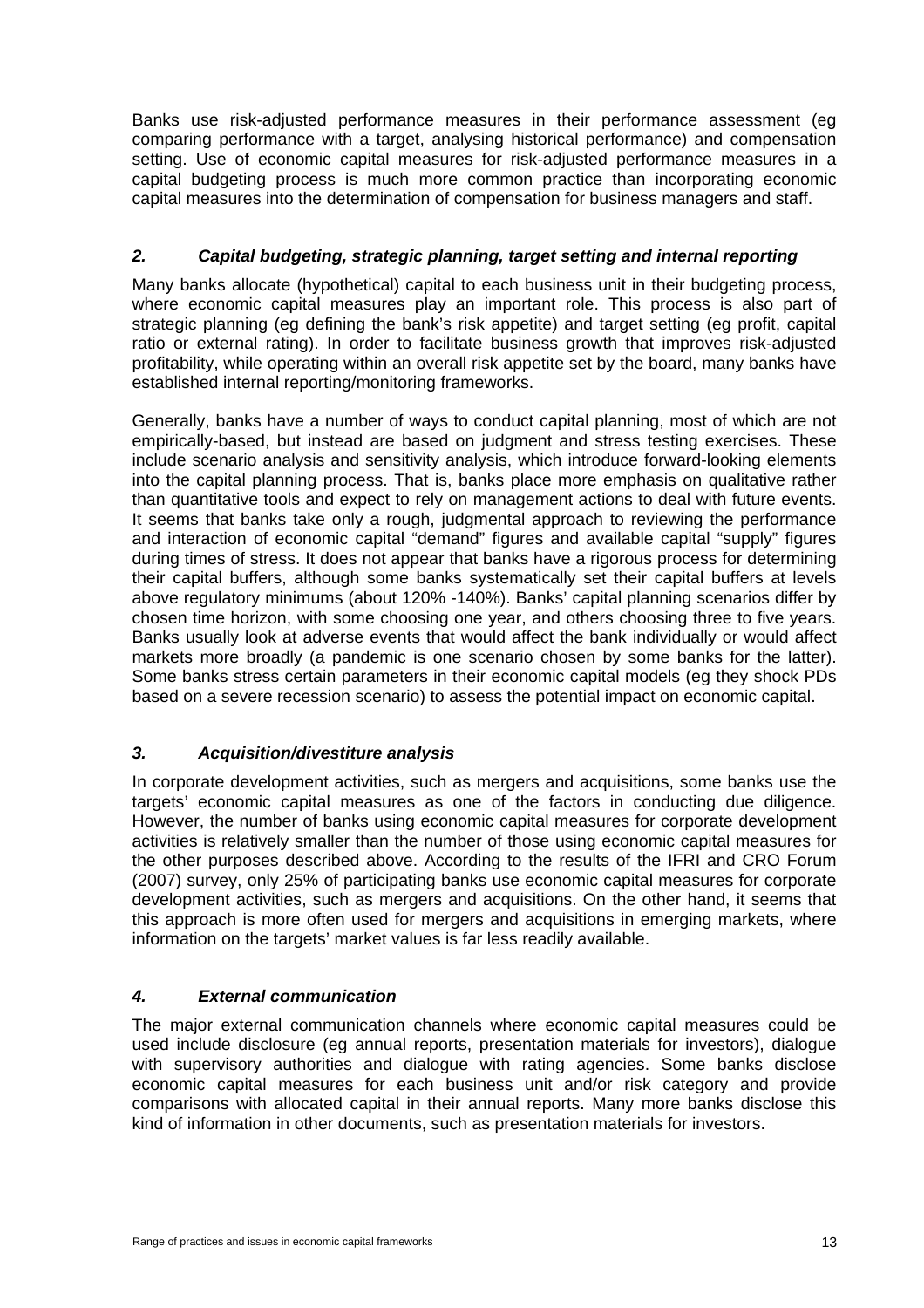#### <span id="page-19-0"></span>*5. Capital adequacy assessment*

Economic capital is a measure of risk, not of capital held. As such, it is distinct from familiar accounting and regulatory capital measures. Nevertheless, banks have extended the use of this enterprise-wide metric beyond performance measurement and strategic decision making to include an assessment of the adequacy of the institution's overall capitalisation. This practice is commonly observed at banks, including those whose economic capital implementation is in the earlier stages of development.

The comparison of an internal assessment of capital needs against capital available is part of banks' overall ICAAP. Large banks (which are likely to adopt internal ratings-based – IRB – approaches under Basel II) tend to use an economic capital model for their ICAAP, whereas some smaller banks primarily use the minimum regulatory capital numbers for the ICAAP. Some of these banks adjust the Pillar 1 numbers (using multiples of the regulatory capital requirements, using different model parameters, looking at different confidence levels, etc.). Beyond risks that feature in regulatory capital computations, approaches are rather heterogeneous. Larger banks may use economic capital models for quantifiable risks while relying upon more subjective approaches for less quantifiable risks like reputational risk. Traditional economic capital methods are used in some cases to calculate risks beyond minimum regulatory capital requirements. In other cases, stress tests based on scenario analysis are used (eg for IRRBB).

#### **C. Governance**

The corporate governance and control framework surrounding economic capital processes is an important indicator of the reliability of economic capital measures used by banking institutions. Important parts of an effective economic capital framework include strong controls for making changes in risk measurement techniques, thorough documentation regarding risk measurement and allocation methodologies and assumptions, sound policies to ensure that economic capital practices adhere to expected procedures, and the meaningful application of economic capital measures to day-to-day business decision making. Moreover, the viability of a bank's economic capital processes depends critically on the existence of a credible commitment on the part of senior management to the process. In order for this to occur, however, senior management must recognise the importance of using economic capital measures in running the bank's business.

This section examines the current range of practices with regard to governance in the following areas: (i) senior management involvement and experience in the economic capital process; (ii) the unit involved in the economic capital process, eg risk management, strategy planning, treasury, etc. and its level of knowledge; (iii) the frequency of economic capital measurements; and (iv) policies, procedures, and approvals relating to economic capital model development, validation, on-going maintenance and ownership.

#### *1. Senior management involvement and experience in the economic capital process*

The most widely cited reasons for adopting an economic capital framework are to improve strategic planning, define risk appetite, improve capital adequacy, assess risk-adjusted business unit performance and set risk limits. For those institutions that have adopted or plan to adopt economic capital, the risk management team, senior management, supervisors and the board of directors were the most influential parties behind the decision. However, not all banks choose to adopt an economic capital framework, citing difficulties inherent in collecting and modelling data on infrequent and often unquantifiable risk at extremely high confidence levels.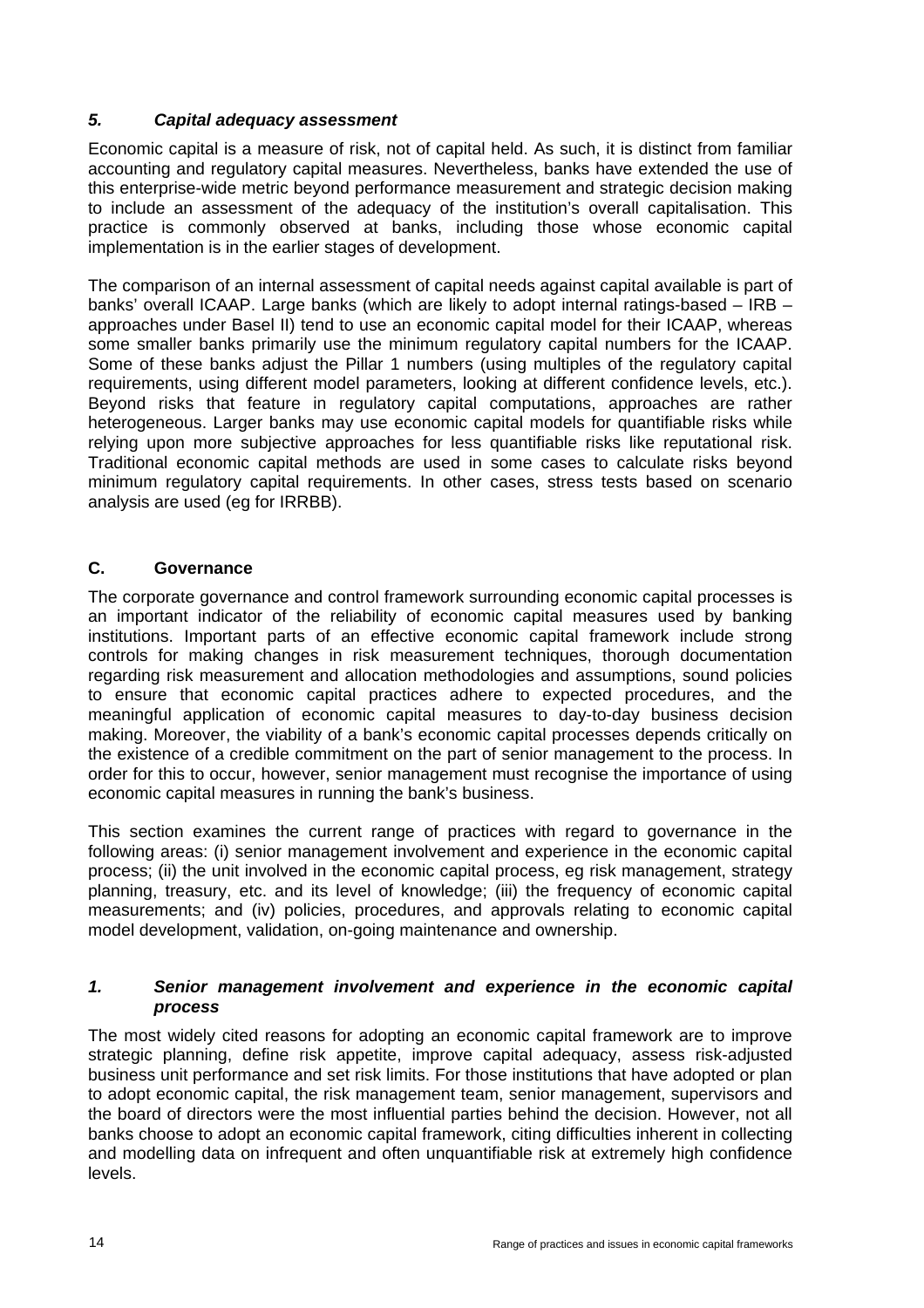There are clear signs that acceptance of the role played by economic capital is increasingly embedded in the business culture of banks, driven both by industry progress and supervisory pressure. In addition, banks now seem to be broadly comfortable with the accuracy of the economic capital measures. This has resulted in increased use of economic capital in management applications and business decisions, as well as use in discussions with external stakeholders.

The barriers to the successful implementation of economic capital vary widely. However, according to the PricewaterhouseCoopers Survey (2005) only 14% of respondents cite lack of support from senior management as a barrier to successful implementation of an economic capital framework.<sup>[4](#page-20-0)</sup>

#### *2. Unit involved in the economic capital process and its level of knowledge*

There is a wide range of organisational governance structures responsible for the economic capital framework at banking institutions. These governance structures range from involving highly concentrated responsibilities to involving highly decentralised responsibilities. For example, some banking institutions house a centralised economic capital unit within corporate Treasury, with formal responsibilities. However, components of the overall economic capital model or some parameters are outside the direct control of the economic capital owner. Other banks share responsibility for the economic capital framework between the risk function and the finance function, while others have a more decentralised structure, with responsibilities spread among a wider range of units.<sup>[5](#page-20-1)</sup>

Once capital has been allocated, each business unit then manages its risk so that it does not exceed its allocated capital. In defining units to which capital is allocated, banks sometimes take into account their governance structure. For example, banks that delegate broader discretion to business unit heads tend to allocate capital to the business unit, leaving the business unit's internal capital allocation within the business line's control. On the other hand, management is likely to be more involved in the allocation of capital within business units if the bank's governance structure is more centralised. There seems to be divergence in the approach to this process. Some banks prefer rigid operation, where allocation units adhere to the original capital allocation throughout the budgeting period. On the other hand, other banks prefer a more flexible framework, allowing reallocation of capital during the budgeting period, sometimes with thresholds that trigger reallocation before consuming all the allocated capital.

### *3. Frequency of economic capital measurements and disclosure*

Economic capital calculations have a strong manual component and data quality is a prominent concern. Hence, most banks calculate economic capital on a monthly or quarterly basis.

 $\overline{a}$ 

<span id="page-20-0"></span><sup>4</sup> Among the other barriers selected by respondents, 64% cite difficulty of integrating economic capital within management decision-making; 62% cite difficulty in quantifying certain risk types; 59% cite problems with data integrity; 31% cite lack of incentives for specific business lines and product areas to co-operate; 23% cite lack of in-house expertise; and 23% cite uncertainty regarding supervisors attitudes toward economic capital.

<span id="page-20-1"></span><sup>5</sup> According to the IFRI and CRO Forum (2007) survey, about 80% of the economic capital work is undertaken centrally, and about 20% by the business units. About 60% of the banks participating in the survey have economic capital functions that report directly to the Chief Risk Officer, while others have reporting lines to the Chief Financial Officer or the Corporate Treasury.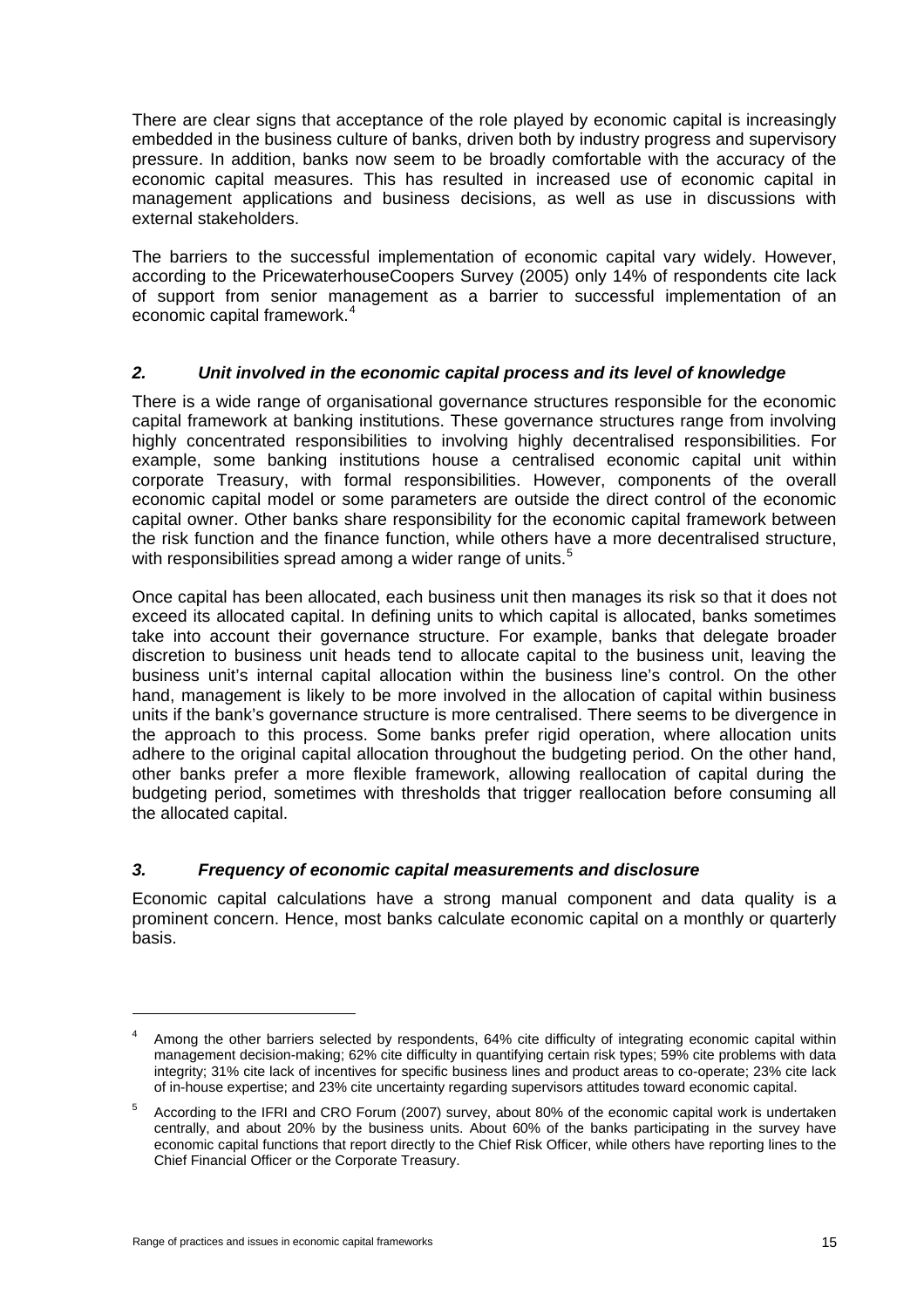<span id="page-21-0"></span>Implementation of Basel II has fostered public disclosure of quantitative information on economic capital measures among banks. Although disclosure of quantitative economic capital measures is not mandatory under Pillar 3 (market discipline) of Basel II, the aim of Pillar 3 is to encourage market discipline by accurately conveying the actual financial condition of banks to the market. In addition to quantitative economic capital measures, qualitative information on the governance surrounding the economic capital framework of banks is becoming more important, since external market participants take into account the sophistication of the economic capital framework and bank management in their assessments of banks.

#### *4. Policies, procedures, and approvals relating to economic capital model development, validation, on-going maintenance and ownership*

Most banks have formalised policies and procedures for economic capital governance and analytics to ensure the consistent application of economic capital across the enterprise. For those banks that have adopted enterprise-wide policies and procedures, it is the responsibility of the business units to ensure that those policies and procedures are being followed. Some institutions that do not have formal policies and procedures have economic capital processes and analytics (eg coverage of off-balance sheet items, confidence level and holding period) that are inconsistent across organisational units.

Change-control processes for economic capital models are generally less formalised than for pricing or risk management models. They typically leverage off change-control processes of the underlying models and parameters. Changes to economic capital-specific methodologies (eg aggregation methodologies) are managed by the bank's economic capital owner, and may not be the same as the change control processes in other areas on the banking institution. Diagnostics procedures are typically run after an economic capital model change. Some banks require responsible parties to sign-off on any changes to methodology. However, formalised validation processes after changes, or internal escalation procedures in the event of unexpectedly large differences in the economic capital numbers, are uncommon.

Some banks specifically name an owner of the economic capital model. Typically, the owner provides oversight of the economic capital framework. However, few formal responsibilities are assigned the owner other than ensuring reports from all model areas are received in a timely manner and mechanically aggregating the individual components of the economic capital framework into a report.

#### **D. Supervisory concerns relating to use of economic capital and governance**

Senior management needs to ensure that there are robust controls and governance surrounding the entire economic capital process. There are several supervisory concerns relating to the use of economic capital measures and governance surrounding the economic capital framework.

#### *1. Standard for absolute versus relative measures of risk*

The robustness and conservativeness of economic capital as an estimate of risk becomes more important when a bank extends the use of measures designed initially as a common metric for relative risk measurement and performance to the determination of the adequacy of the absolute level of capital. Critical issues include: (i) comprehensive capture of the risks by the model; (ii) diversification assumptions; and (iii) assumptions about management actions.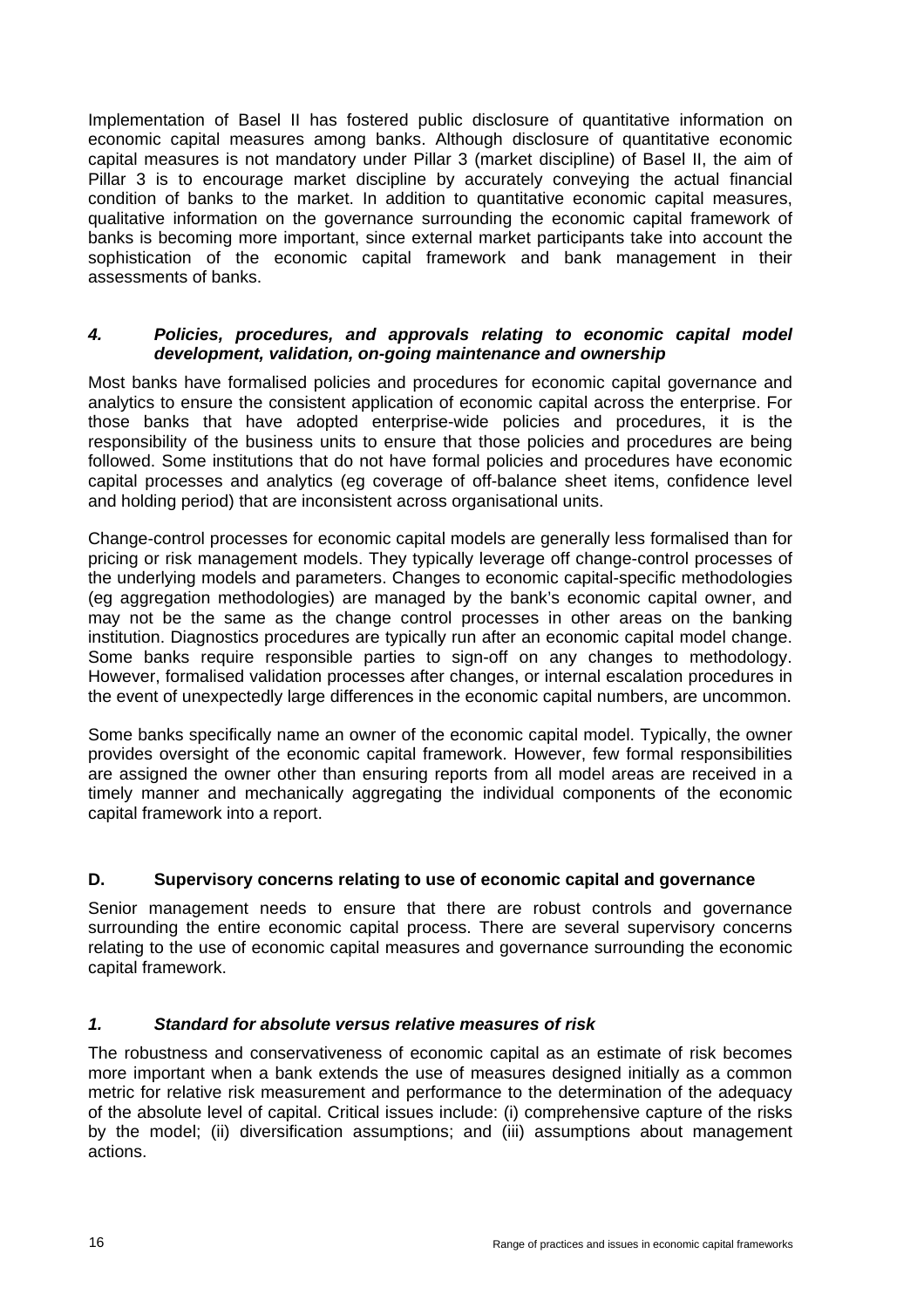## *(i) Comprehensive capture of risks*

The types of risk that are included in economic capital models and the ICAAP vary across banks in a given country as well as across countries (partly because some risk types are more pronounced in some countries). Risks that the economic capital model cannot easily measure may be considered as a separate judgmental adjustment in the ICAAP. Whether a risk type is included in the ICAAP may depend on the risk profile of the individual bank, and whether the individual bank regards these risks as material.

There can be variation between banks in the risks covered by their economic capital models, since an identically named risk type may be defined differently across banks and across countries. The term business risk, for example, is sometimes confused with or lumped together with less quantifiable legal and reputational risk.

### *(ii) Diversification assumptions*

In most cases, intra-risk diversification assumptions are built into the models for individual risk types. For inter-risk diversification assumptions, current practices vary among banks and the banking industry does not seem to have agreed on best practices. Thus, the methods remain preliminary and require further analysis. In light of the uncertainty in estimating diversification effects, especially for inter-risk diversification, due consideration for conservatism may be important. The issue of inter-risk diversification is addressed in detail in section IV, and intra-risk diversification (within portfolio credit risk modelling) is discussed in Annex I.

#### *(iii) Assumptions about management actions*

In some banks, potential management actions are taken into account in economic capital models. However, one of the main reasons that banks do not include management actions in their economic capital models is that these actions are difficult to model. Even if management actions are not explicitly included in economic capital models due to unreliability, banks would nevertheless prepare for them via contingency plans in stress situations.

Potential management actions are grouped into two categories: (i) those actions that increase capital supply; and (ii) those actions that reduce capital demand. Examples of the former are raising new capital, reducing costs and cutting dividends. Examples of the latter include reducing new investment or selling assets with positive risk weights. In addition to explicit actions, actions may be implicitly accounted for in the economic capital model itself. In measuring market risk, for example, some assumptions may be made to adjust the short time horizon in the model to the typically longer time horizon used in an economic capital framework.

Finally, banks do not seem to take into account constraints that could impede the effective implementation of management actions. Such constraints may relate to legal issues, reputational effects, and cross-border operations. Further analysis of the range and plausibility of these built-in assumptions about management action, particularly in times of stress, may be warranted.

#### *2. Role of stress testing*

Currently, many banks apply stress tests, including scenario analysis and sensitivity analysis, to individual risks, although the framework and procedures still need to be improved. The use of integrated stress tests is gradually becoming more widespread in the industry, probably reflecting the need to assess the impact of stress events on overall economic capital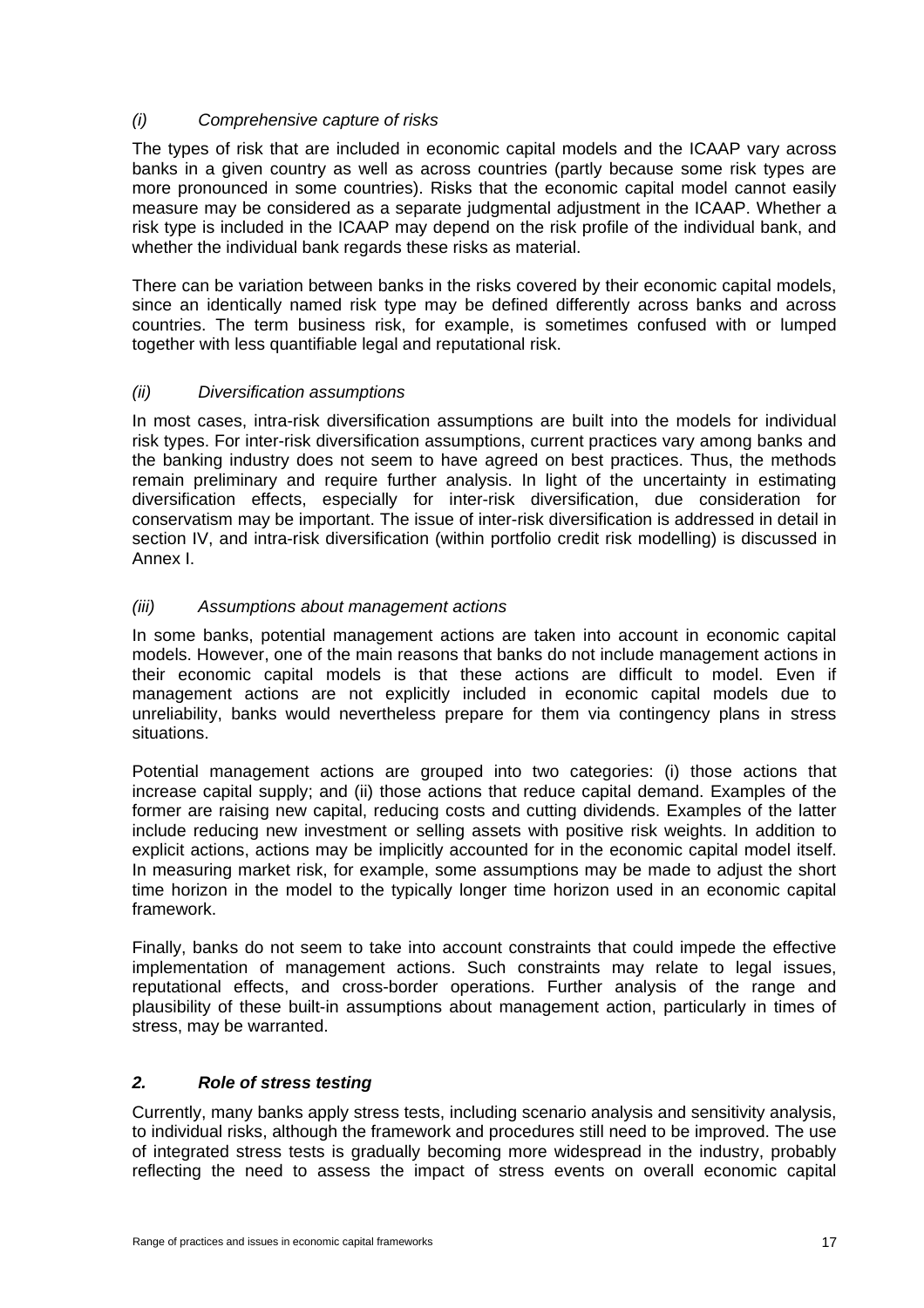measures and to provide complementary estimates of capital needs in the context of ICAAP. At present, there exists wide variation among banks in the level and extent of integrated stress tests being utilised. In general however, practices are still in the development stage.

Stress test results do not necessarily lead to additional capital. Rather, it seems more common that stress tests are used to confirm the validity of economic capital measures, to provide complementary estimates of capital needs, to consider contingency planning and management actions, and gradually to formulate capital planning. In some cases, banks use stress tests to determine the effects of stressed market conditions on earnings rather than on economic capital measures.

### *3. Economic capital should not be the sole determinant of required capital*

In general, both rating agencies and shareholders influence the level of a bank's capital, with the former stressing higher capital for solvency and the latter lower capital for profitability. Banks also look to peers in targeting their capital ratios. Nearly all large, internationally active banks set their economic capital solvency standard at a level they perceive to be required to maintain a specific external rating (eg AA). Banks tend to look to peers in choosing external ratings and associated solvency standards. There is not a lot of evidence that bank counterparties have an impact on capital levels, other than indirectly through the need to deal with institutions having an acceptably high external rating. Many banks claim to target a high external rating because of their desire to access capital and derivatives markets.

## *4. Definition of available capital*

There is no common definition of available capital across banks, either within a country or across countries. Some of the confusion surrounding the notion of available capital may arise from the fact that economic capital has its origin in assessing relative profitability for the shareholder on a risk-adjusted basis. To the extent that a bank recognises its capital needs are not limited by the more quantifiable risks in its economic capital model, the broader it may choose to define available capital.

While no common definition of available capital exists, there are several elements that many banks have in common with regard to their available capital. At the root of many banks' definitions of available capital are tangible equity, tier one capital or capital definitions used by rating agencies. In order to cover losses at higher levels of confidence, some banks consider capital instruments that may be loss-absorbing, more innovative or uncertain forms of capital such as subordinated debt. Among the various items that can be included in the definition of available capital (some of them included in the regulatory definition of capital) are common equity, preferred shares, adjusted common equity, perpetual non-cumulative preference shares, retained earning, intangible assets (eg goodwill), surplus provisions, reserves, contributed surplus, current net profit, planned earning, unrealised profits and mortgage servicing rights.

This range of practices is confirmed by the IFRI and CRO Forum (2007) survey of enterprisewide risk management at banks and insurance companies, which found 80% of participants adjusted their tier 1 capital in arriving at available capital resources against which economic capital was compared.

Banks do not limit themselves to a single capital measure. Some banks manage their capital structure against external demands, such as regulatory capital requirements or credit rating agency expectations. Often banks' definition of capital aligns with the more tangible capital measures such as those used by rating agencies and are, therefore, more restrictive than regulatory definitions of capital.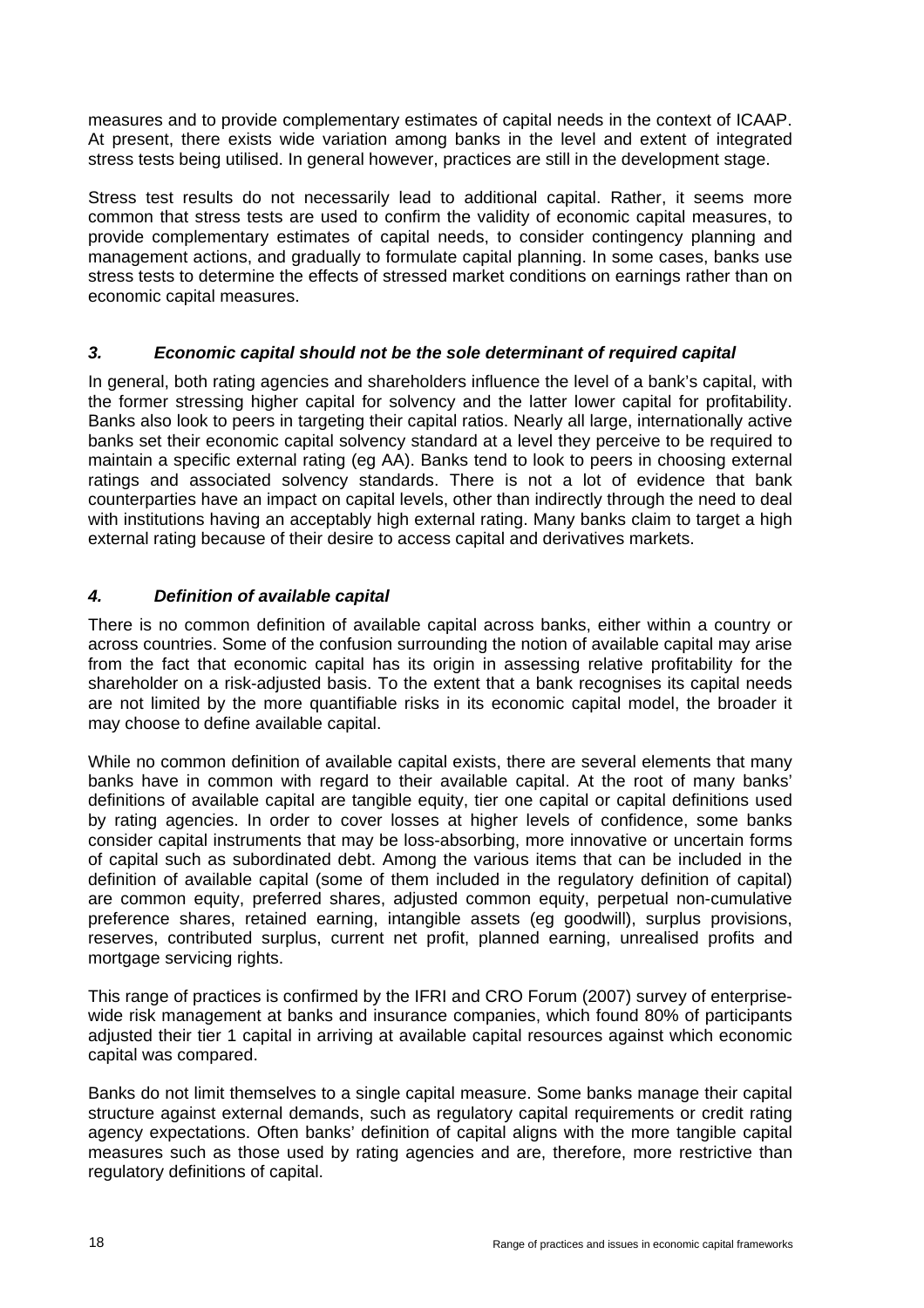#### <span id="page-24-0"></span>*5. Senior management commitment to the economic capital process*

The viability and usefulness of a bank's economic capital processes depend critically on the existence of credible commitment or "buy-in" on the part of senior management to the process. In order for this to occur, senior management must recognise the importance of using economic capital measures in conducting the bank's business and capital planning. In addition, adequate resources must be committed to ensure the existence of a strong, credible infrastructure to support the economic capital process.

#### *6. Transparency and meaningfulness of economic capital measures*

Economic capital model results need to be transparent and taken seriously in order to be useful to senior management for making business decisions and for risk management. The level of documentation and integrity of calculations and model version control increase with the scope and significance of economic capital models in a bank's decision making process. Internal transparency is a necessary condition for internal acceptance and use.

## **III. Risk measures**

While risk is a notion with a clear intuitive meaning, it is less clear how risk should be quantified. Current practice in banks commonly involves trying to identify ways to characterise entire loss distributions (ie going beyond estimating selected moments of the loss distribution, such as the mean and standard deviation), resulting in a wide range of potential risk measures that may be used. The choice of risk measure has important implications for the assessment of risk. For example, the choice of risk measure could have an impact on the relative risk levels of asset classes and thus on the bank's strategy. Comparisons between ICAAP measures of capital under Pillar 2 with minimum regulatory capital requirements under Pillar 1 should consider the impact of using different measures of risk in the two approaches.

### **A. Desirable characteristics of risk measures**

An ideal risk measure should be intuitive, stable, easy to compute, easy to understand, coherent and interpretable in economic terms. Additionally, risk decomposition based on the risk measure should be simple and meaningful.

*Intuitive:* The risk measure should meaningfully align with some intuitive notion of risk, such as unexpected losses.

*Stable:* Small changes in model parameters should not produce large changes in the estimated loss distribution and the risk measure. Similarly, another run of a simulation model in order to generate a loss distribution should not produce a dramatic change in the risk measure. Also, it is desirable for the risk measure not to be overly sensitive to modest changes in underlying model assumptions.

*Easy to compute:* The calculation of the risk measure should be as easy as possible. In particular, the selection of more complex risk measures should be supported by evidence that the incremental gain in accuracy outweighs the cost of the additional complexity.

*Easy to understand:* The risk measure should be easily understood by the bank's senior management. There should be a link to other well-known risk measures that influence the risk management of a bank. If not understood by senior management, the risk measure will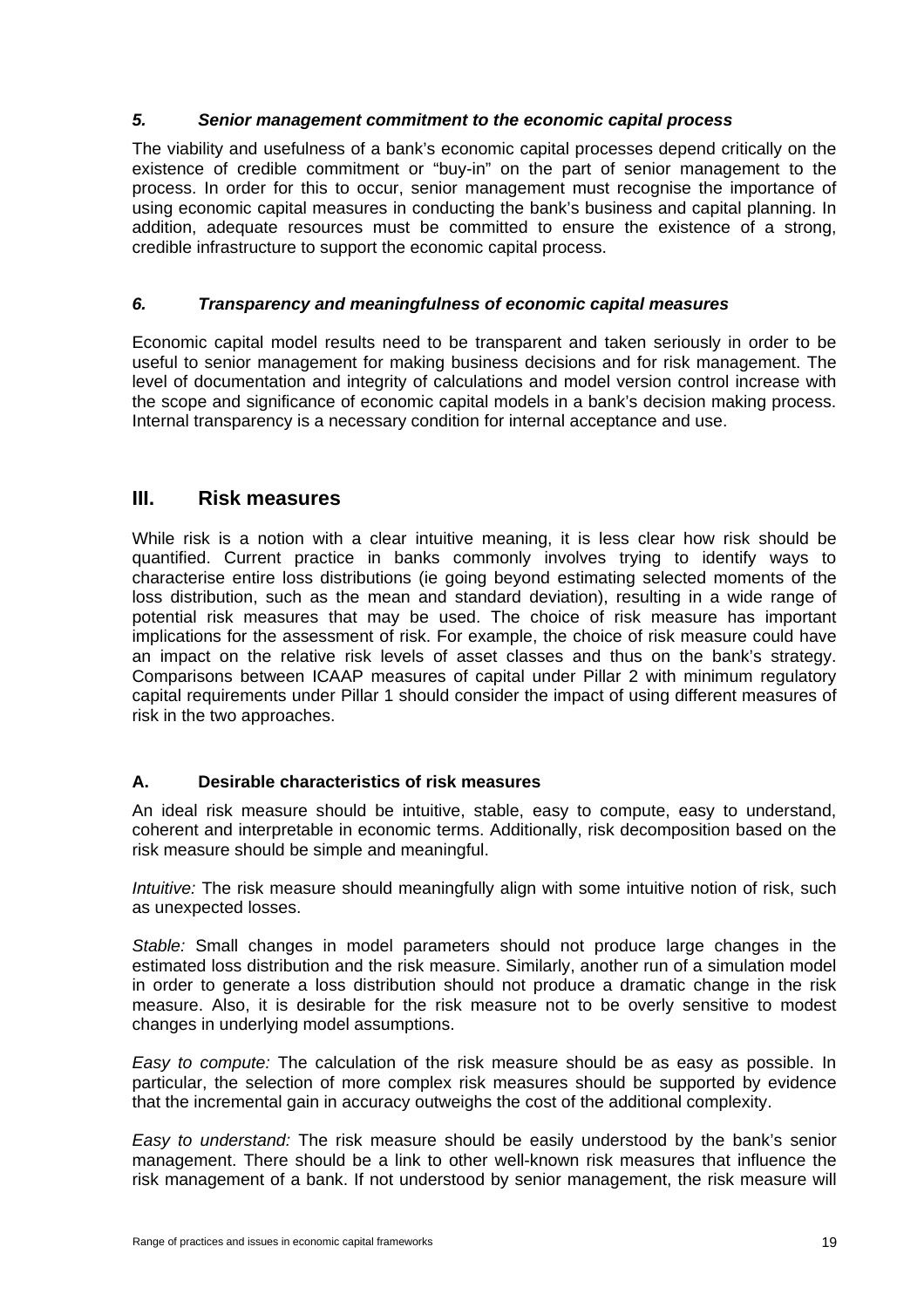<span id="page-25-0"></span>most likely not have much impact on daily risk management and business decisions, which would limit its appropriateness.

*Coherent:* The risk measure should be coherent and satisfy the conditions of: (i) monotonicity (if a portfolio *Y* is always worth at least as much as *X* in all scenarios, then *Y* cannot be riskier than *X*); (ii) positive homogeneity (if all exposures in a portfolio are multiplied by the same factor, the risk measure also multiplies by that factor); (iii) translation invariance (if a fixed, risk-free asset is added to a portfolio, the risk measure decreases to reflect the reduction in risk); and (iv) subadditivity (the risk measure of two portfolios, if combined, is always smaller or equal to the sum of the risk measures of the two individual portfolios). Of particular interest is the last property, which ensures that a risk measure appropriately accounts for diversification.<sup>[6](#page-25-1)</sup>

*Simple and meaningful risk decomposition (risk contributions or capital allocation):* In order to be useful for daily risk management, the risk measured for the entire portfolio must be able to be decomposed to smaller units (eg business lines or individual exposures). If the loss distribution incorporates diversification effects, these effects should be meaningfully distributed to the individual business lines.

### **B. Types of risk measures**

In practical applications, a wide range of risk measures are used. This section examines standard deviation, Value at Risk (VaR), expected shortfall (ES), and spectral and distorted risk measures.<sup>[7](#page-25-2)</sup> All the risk measures have strengths and weaknesses, since no single measure can capture all the complex elements of risk measurement. As such, there is no ideal risk measure. Table 1 presents (with some degree of subjective judgement) the characteristics of the main types of risk measures:

<span id="page-25-1"></span><sup>6</sup> See Artzner et al (1997) on coherent risk measures for a complete discussion.

<span id="page-25-2"></span><sup>7</sup> See Hull (2007) for a detailed discussion of the various risk measures.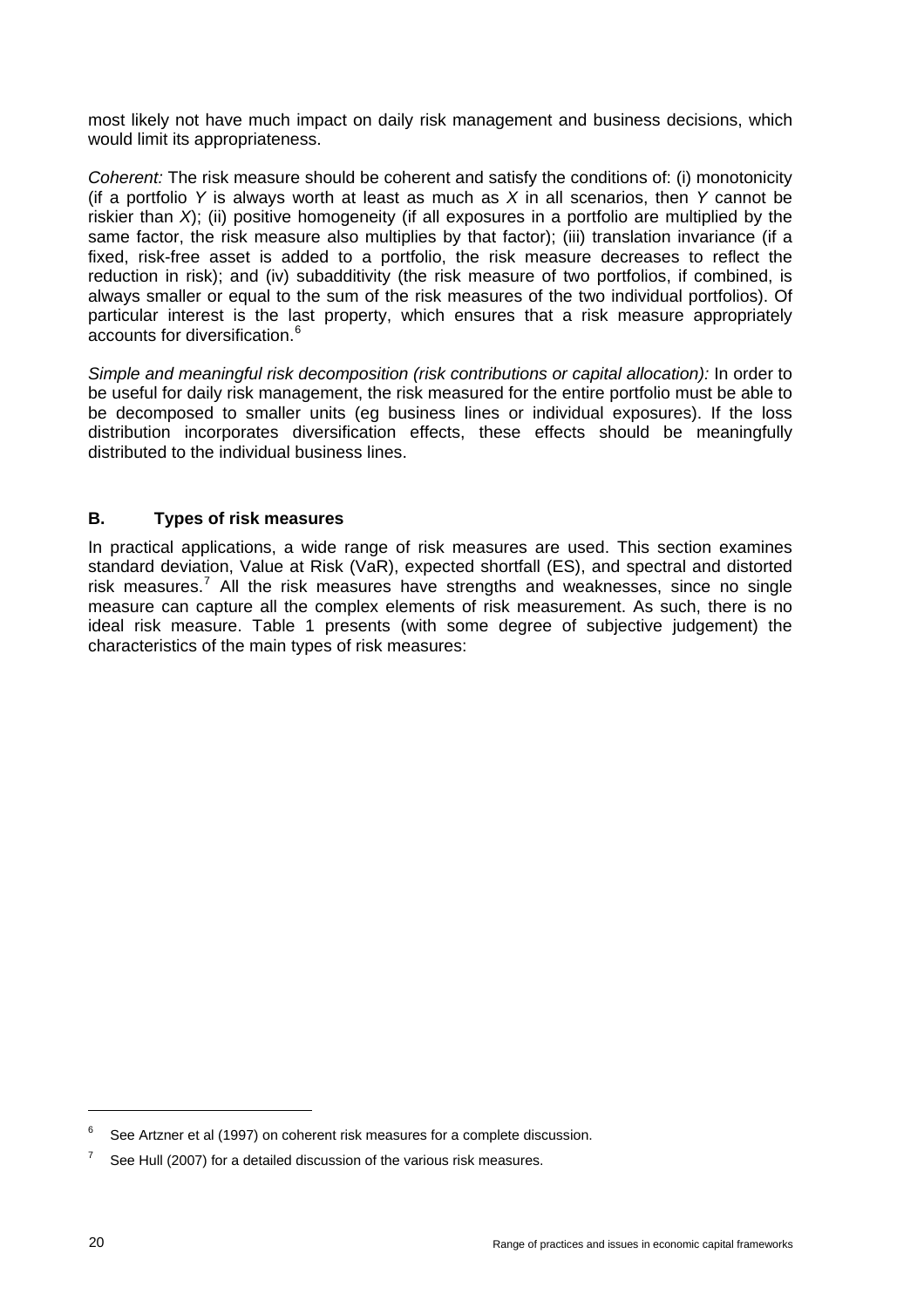#### **Table 1: Risk Measures**

|                                                | <b>Standard</b><br><b>Deviation</b>                         | <b>VaR</b>                                                              | <b>Expected</b><br>Shortfall                                     | <b>Spectral and</b><br><b>Distorted Risk</b><br><b>Measures</b>                                |
|------------------------------------------------|-------------------------------------------------------------|-------------------------------------------------------------------------|------------------------------------------------------------------|------------------------------------------------------------------------------------------------|
| Intuitive                                      | Sufficiently<br>intuitive                                   | Yes                                                                     | Sufficiently<br>intuitive                                        | No (involves choice<br>of spectrum or<br>distortion function)                                  |
| <b>Stable</b>                                  | No, depends on<br>assumptions<br>about loss<br>distribution | No, depends on<br>assumptions<br>about loss<br>distribution             | Depends on the<br>loss distribution                              | Depends on the<br>loss distribution                                                            |
| Easy to<br>compute                             | Yes                                                         | Sufficiently easy<br>(requires estimate<br>of loss distribution)        | Sufficiently easy<br>(requires estimate<br>of loss distribution) | Sufficiently easy<br>(weighting of loss<br>distribution by<br>spectrum/distortion<br>function) |
| Easy to<br>understand                          | Yes                                                         | Yes                                                                     | Sufficiently                                                     | Not immediately<br>understandable                                                              |
| <b>Coherent</b>                                | <b>Violates</b><br>monotonicity                             | Violates<br>subadditivity (for<br>non-elliptical loss<br>distributions) | Yes                                                              | Yes                                                                                            |
| Simple and<br>meaningful risk<br>decomposition | Simple, but not<br>very meaningful                          | Not simple, might<br>induce distorted<br>choices                        | Relatively simple<br>and meaningful                              | Relatively simple<br>and meaningful                                                            |

In practice, VaR and ES are the two most widely used risk measures. While VaR is more easily explained and understood, it may not always satisfy the subadditivity condition and this (lack of coherence) can cause problems in banks' internal capital allocation and limit setting for sub-portfolios.<sup>[8](#page-26-0)</sup> ES, on the other hand, is coherent, making capital allocation and internal limit setting consistent with the overall portfolio measure of risk. However, ES does not lend itself to easy interpretation and does not afford a clear link to a bank's desired target rating. A newer class of risk measures, known as spectral and distorted risk measures, allow for different weights to be assigned to the quantiles of a loss distribution, rather than assuming equal weights for all observations, as is the case for ES. [9](#page-26-1)

<span id="page-26-0"></span><sup>8</sup> VaR is subadditive for elliptical distributions, such as the Gaussian (or normal) distribution, whereas it is not subadditive for non-elliptical distributions. The non-subadditivity of VaR can occur when assets in portfolios have very skewed loss distributions; when the loss distributions of assets are smooth and symmetric, but their dependency structure or copula is highly asymmetric; and when underlying risk factors are independent but very heavy-tailed. The lack of subadditivity for VaR is probably more of a concern for credit risk and operational risk than for market risk, where an elliptical model may be a reasonable approximate model for various kinds of risk-factor data. For a detailed discussion, see McNeil et al (2005). Many practitioners note however, that the technical reservations concerning VaR are mainly academic in nature and that the problems described are encountered by banks only rarely in practice.

<span id="page-26-1"></span><sup>9</sup> Spectral and distorted risk measures are not widely used in practice and are currently largely of academic interest .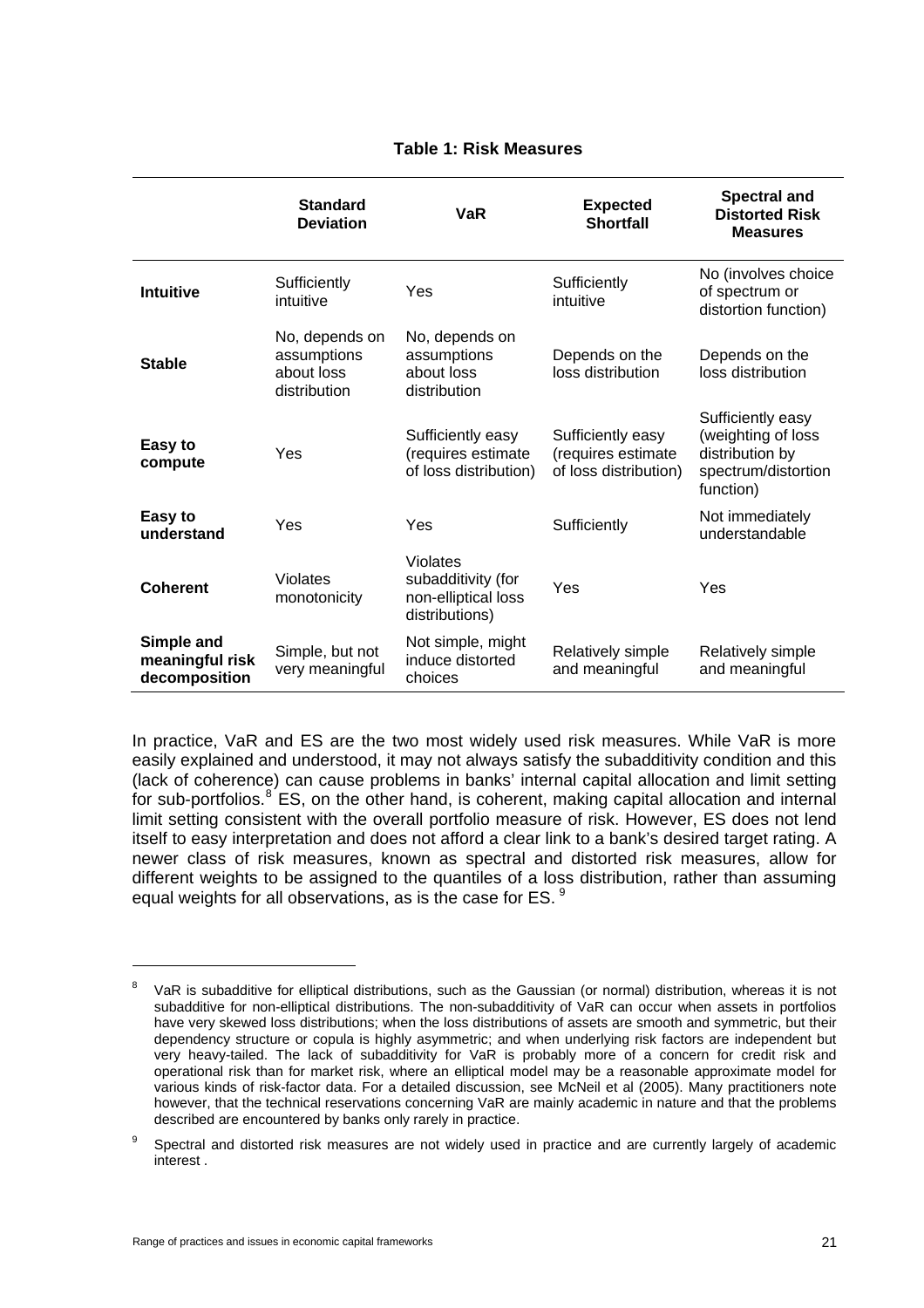<span id="page-27-0"></span>Banks typically use several of the aforementioned risk measures, and sometimes different measures for different purposes. However, VaR is the most widely used risk measure. Some banks use VaR for measuring the absolute risk level, but increasingly ES is used (at a confidence level consistent with overall VaR) for capital allocation within the bank. The argument is often made that VaR as an absolute risk measure or loss limit is still easier to communicate to senior management due to its link to a bank's target rating. On the other hand, ES is a more stable measure than VaR with respect to allocating the overall portfolio capital to individual facilities. ES is a loss measure estimate given a loss range in the tail of the loss distribution, while VaR is a loss measure estimated given a particular point in the tail of the loss distribution. It should be noted that, while a bank may use different risk measures, these measures are typically based on the same estimated loss distribution.

#### **C. Calculation of risk measures**

#### *1. Confidence level*

In their internal use of risk measures, banks need to determine an appropriate confidence level for their economic capital models that may vary for different business models. The banks' target rating plays an important role in the choice of confidence level.

The link between a bank's target rating and the choice of confidence level may be interpreted as the amount of economic capital that must be exceeded by available capital resources to prevent the bank from eroding its capital buffer at a given confidence level. According to this view, which can be interpreted as a going concern view, capital planning is seen more as a dynamic exercise than a static one, where it is the probability of eroding such a buffer (rather than all available capital) that is linked to the target rating. This would reflect the expectation (by analysts, rating agencies and the market) that the bank operates with capital that exceeds the regulatory minimum requirement.

Establishing the link between a bank's target rating and the choice of confidence level, however, is far from being an easy exercise. It involves the mapping between ratings and PDs, which can change, depending on the rating agency scale adopted, and it suffers from significant statistical noise, especially at the higher rating grades which are typically targeted by banks. Banks can use a range of confidence levels for the same target rating, with overlaps between different rating classes. For example, the IFRI and CRO Forum (2007) survey found that PDs mapped to a AA target rating, range from two to seven basis points, while the range for an A target rating is four to ten basis points.

Apart from considerations about the link to a target rating, the choice of a confidence level might differ based on the question to be addressed. On the one hand, high confidence levels reflect the perspective of creditors, rating agencies and supervisors in that they are used to determine the amount of capital required to minimise bankruptcy risk. On the other hand, banks may use lower confidence levels for management purposes in order to allocate capital to business lines and/or individual exposures and to identify those exposures that are critical for profit objectives in a normal business environment. Consequently, banks typically use different confidence levels for different purposes.

Another interesting aspect of the internal use of different risk measures is that the choice of risk measure and confidence level heavily influences relative capital allocations to individual exposures or portfolios. In short, the farther out in the tail of a loss distribution, the more relative capital gets allocated to concentrated exposures. As such, the choice of the risk measure as well as the confidence level can have a strategic impact since some portfolios might look relatively better or worse under risk-adjusted performance measures than they would based on an alternative risk measure.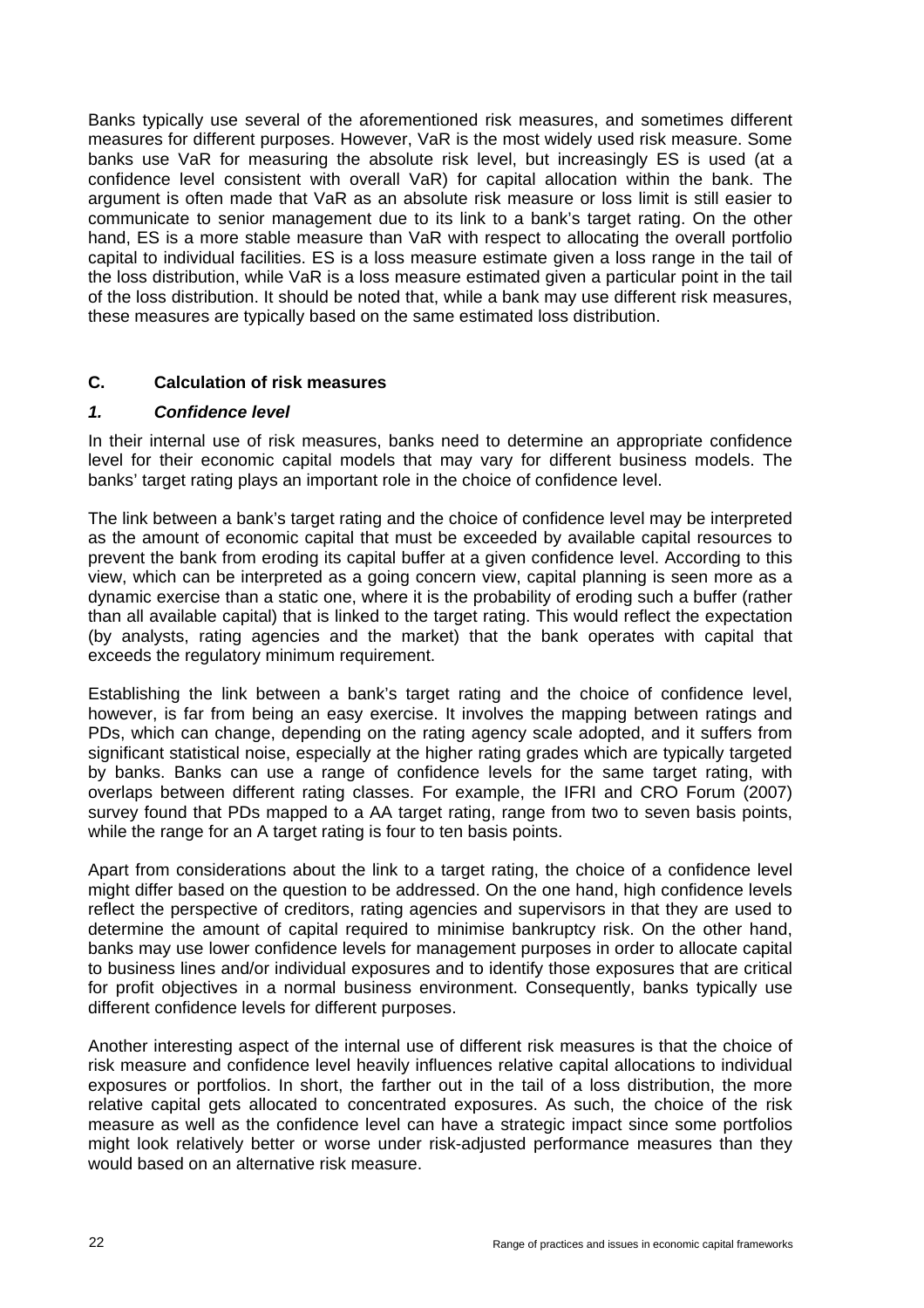## <span id="page-28-0"></span>*2. Time horizon*

All risk measures depend on the time horizon used in their measurement. The choice of an appropriate time horizon depends on a range of factors: the liquidity of the bank's assets under consideration; the risk management needs of the bank, the bank's standing in the markets; the risk type, etc. Market risk is typically estimated over a very short time horizon (days or weeks). In contrast, credit risk is typically measured using a one-year time horizon, while an even longer time horizon may be appropriate for other portfolios (eg project finance). The choice of time horizon is also influenced by regulatory requirements. For example, a one-year time horizon is specified for operational risk, while a 10-day time horizon is specified for general and specific market risk.

The heterogeneity of time horizons used in risk measurement poses an important challenge to banks in aggregating economic capital across different risk types. According to the IFRI and CRO Forum (2007) survey about 80% of participants use a time horizon of one year for their economic capital calculations, with the remainder using various time horizons.

## *3. Aggregation/decomposition*

Measurement of risk is typically performed at the portfolio level. However the ability to easily and sensibly aggregate and decompose risks is an important feature of any risk measure.

In order to be effectively used, risk measures should be flexible and able to be computed at either a broad or narrow level. More specifically:

- Decomposition: Within a portfolio, risk needs to be decomposed in order to establish for each subset (eg positions assigned to each desk) its risk contribution (taking into account any diversification effects). Decomposition of risk is fundamental for capital allocation, limit setting, pricing of products, risk-adjusted performance measurement and value-based management.
- Aggregation: Adopting a wider point of view, risks arising from several portfolios need to be aggregated in order to convey a representation of risk at the business unit or entity level. Aggregation also deals with different types of risk (credit, market, operational, liquidity, legal, etc.). Typically, the outcome of risk aggregation is the bank's total economic capital.

### **D. Supervisory concerns relating to risk measures**

From a supervisory point of view, there is no obvious preference for one risk measure over another among the measures most widely used for calculating economic capital. Rather, supervisors should consider the advantages and disadvantages of the risk measure used at each bank. Stability in computation is an important issue, as the calculation of risk measures typically involves the use of simulation techniques. The ability to easily and sensibly aggregate and decompose risk also determines the effective use of risk measures in the bank. The degree to which economic capital is engrained in the decision-making processes is strongly affected by the availability of a broad assessment of risks at the senior management level, where strategic decisions are made with respect to capital management. In contrast, more granular measures of risk are needed at the risk-taking levels where economic capital is likely to influence operational decisions through factors such as capital allocation, limit setting, and performance measurement.

While each bank chooses both the risk measure and the confidence level it deems most appropriate for its economic capital purposes, the bank must be able to provide a convincing economic rationale for the choice. If different risk measures and/or confidence levels are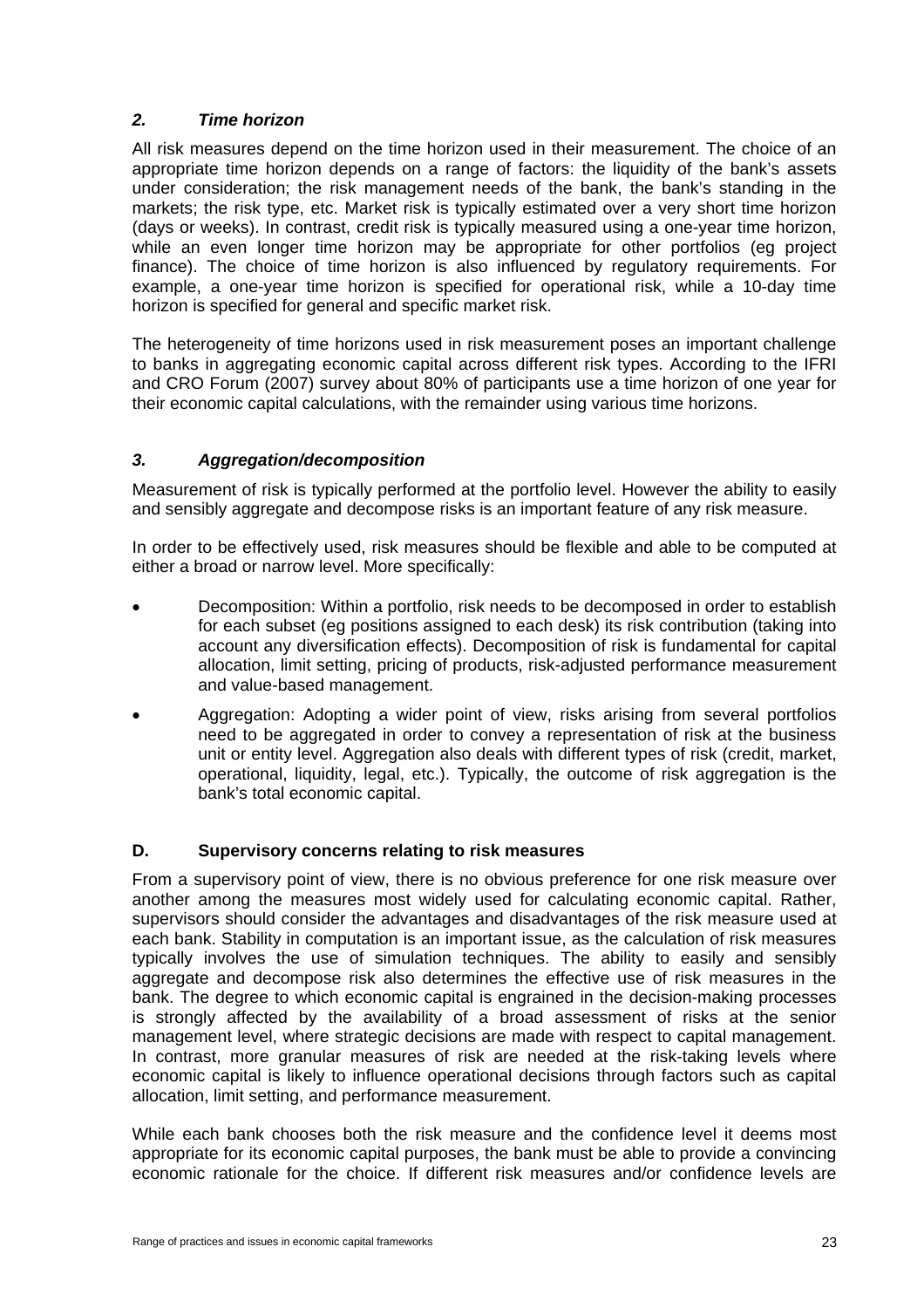<span id="page-29-0"></span>used for external and internal management purposes, a clear and convincing link must be established between the two risk measures.

Supervisors should be aware of differences between internal and regulatory measures of capital that stem from different risk measures and/or confidence levels and take these into account when evaluating a banks' ICAAP. A simple comparison of internal and regulatory capital figures will not tell supervisors much about the underlying risks in a bank's portfolio.

## **IV. Risk aggregation**

Typically, economic capital is calculated using an approach that first assesses individual risk components, and then proceeds to aggregate these components up to the level of the entire bank. The aggregation process is characterised by identification of the individual risk types and by the methodological choices made in aggregating these risk types.

### **A. Aggregation framework**

Risk aggregation begins with a classification of risk types that are combined to produce the overall economic capital measure. Banks typically classify risk into different types along two dimensions: (i) the economic nature of the risk (market risk, credit risk, operational risk, etc.); and (ii) the organisational structure of the bank (along business lines or legal entities).

In contrast to classification along organisational lines, which presents few conceptual difficulties, classification along risk types can be imprecise. Definitions of risk types may differ across institutions, or even across portfolios within a single banking organisation, often reflecting the nature of the bank's business or the degree of sophistication of its risk measurement. As discussed below, this imprecision has implications for the aggregation process.

The following list provides a brief description of the main categories into which the typical framework classifies risks.

*Market risk:* Refers to portfolio value changes due to changes in rates and prices that are perceived as exogenous from the viewpoint of the bank. These comprise exposures to asset classes such as equities, commodities, foreign exchange and fixed-income, as well as to changes in discount factors such as the risk-free yield curve and risk premiums. A specific type of market risk is IRRBB, which stems from repricing risk (arising from differences in the maturity and repricing terms of customer loans and liabilities), yield curve risk (stemming from asymmetric movements in rates along the yield curve), and basis risk (arising from imperfect correlation in the adjustment of the rates earned and paid on different financial instruments with otherwise similar repricing characteristics). IRRBB also arises from the embedded option features of many financial instruments on banks' balance sheets.

*Credit risk*: Refers to portfolio value changes due to shifts in the likelihood that an obligor (or counterparty) may fail to deliver cash flows (principal and interest) as previously contracted. The distinction between market and credit risk, while fairly clear on the surface, is less so in practice since individual exposures typically contain elements of both risks. For example, prices of corporate bonds can vary because of changes in the perceived likelihood of issuer default but also because shifts in the risk-free yield curve. In addition, credit and market risk factors can interact in ways that complicate the distinction between the two (see the next section).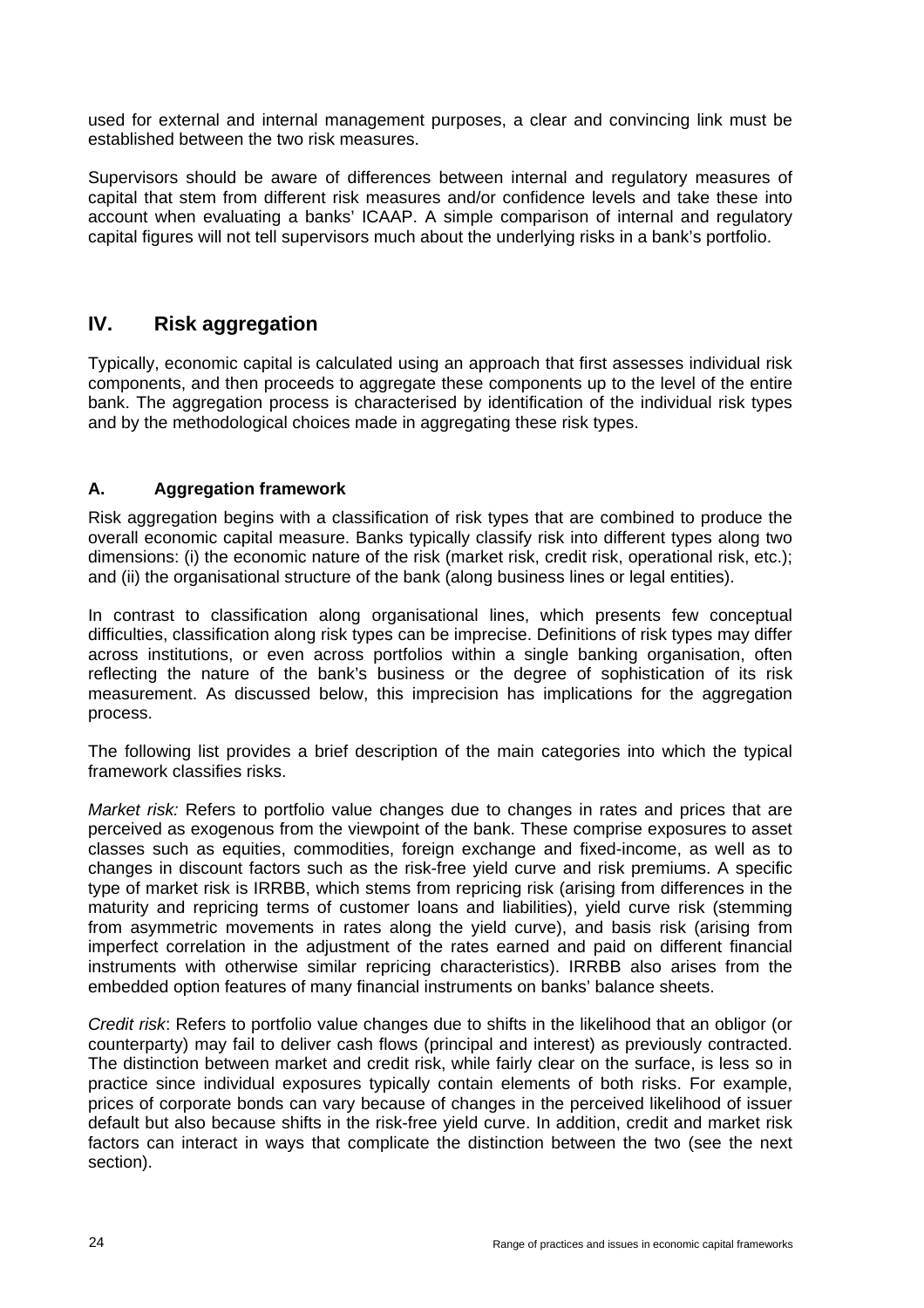<span id="page-30-0"></span>*Operational risk*: Refers to the risk of loss associated with human or system failures, as well as fraud, natural disaster and litigation. While not a pure economic risk it does represent losses (either outright outlays or foregone earnings) from all types of activity where banks engage, and it is indirectly linked to the level, intensity and complexity of these activities.

*Business risk*: Captures the risk to the firm's future earnings, dividend distributions and equity price. In leading practice banks, business risk is more clearly defined as the risk that volumes may decline or margins may shrink, with no opportunity to offset the revenue declines with a reduction in costs. For example, business risk measures the risk that a business may lose value because its customers sharply curtail their activities during a market down-turn or because a new entrant takes market share away from the bank. Moreover, this risk increasingly extends beyond balance-sheet items to fee-generating services, such as origination, cash management, asset management, securities underwriting and client advisory services.

For business or (local) regulatory reasons, some banks may select to distinguish individual types of risk within the listed categories. For example, they may isolate real estate risk, or pension risk. Some banks may also distinguish other risk types such as liquidity risk and legal risk.

### *1. Range of practices in the choice of risk types*

All the risk types discussed above can be simultaneously present in a bank's portfolio. For example, a traded bond portfolio will have an important credit and market risk component, as well as operational risk related to the efficiency of trading execution and settlement. In practice, however, risks are often measured by reference to different lines of business and/or portfolios. A loan portfolio that is held to maturity and managed on an accrual accounting basis is often considered as representing credit risk and not market risk. By contrast, a trading portfolio of credit derivatives is often taken to represent mainly market risk by virtue of it containing actively traded exposures that are marked-to-market.

The majority of banks prefer to aggregate risk initially into silos by *risk-type* across the entire bank before combining the silos. This approach, however, is by no means the only approach followed, with the business unit silo approach preferred by other banks. Some banks use a mixed approach, which combines elements of both approaches. This practice is observed where either particular business units or risk exposures are too small to be meaningfully measured separately.

Grouping of risks first across homogeneous risk types has a benefit of addressing these questions at a single stage and in a centralised and potentially more consistent way. By comparison, grouping risks first by business unit leverages the existing organisational structures within the bank and deals with inter-risk relationships at an earlier stage of aggregation.

### **B. Aggregation methodologies**

The risk aggregation methodology used by a bank has two (interrelated) components: the choice of the unit of account and the approach taken to combining risk components.

#### *1. The unit of account*

Before risk types are aggregated into a single measure, they need to be expressed in comparable units, often referred to as a common risk currency. Meaningful aggregation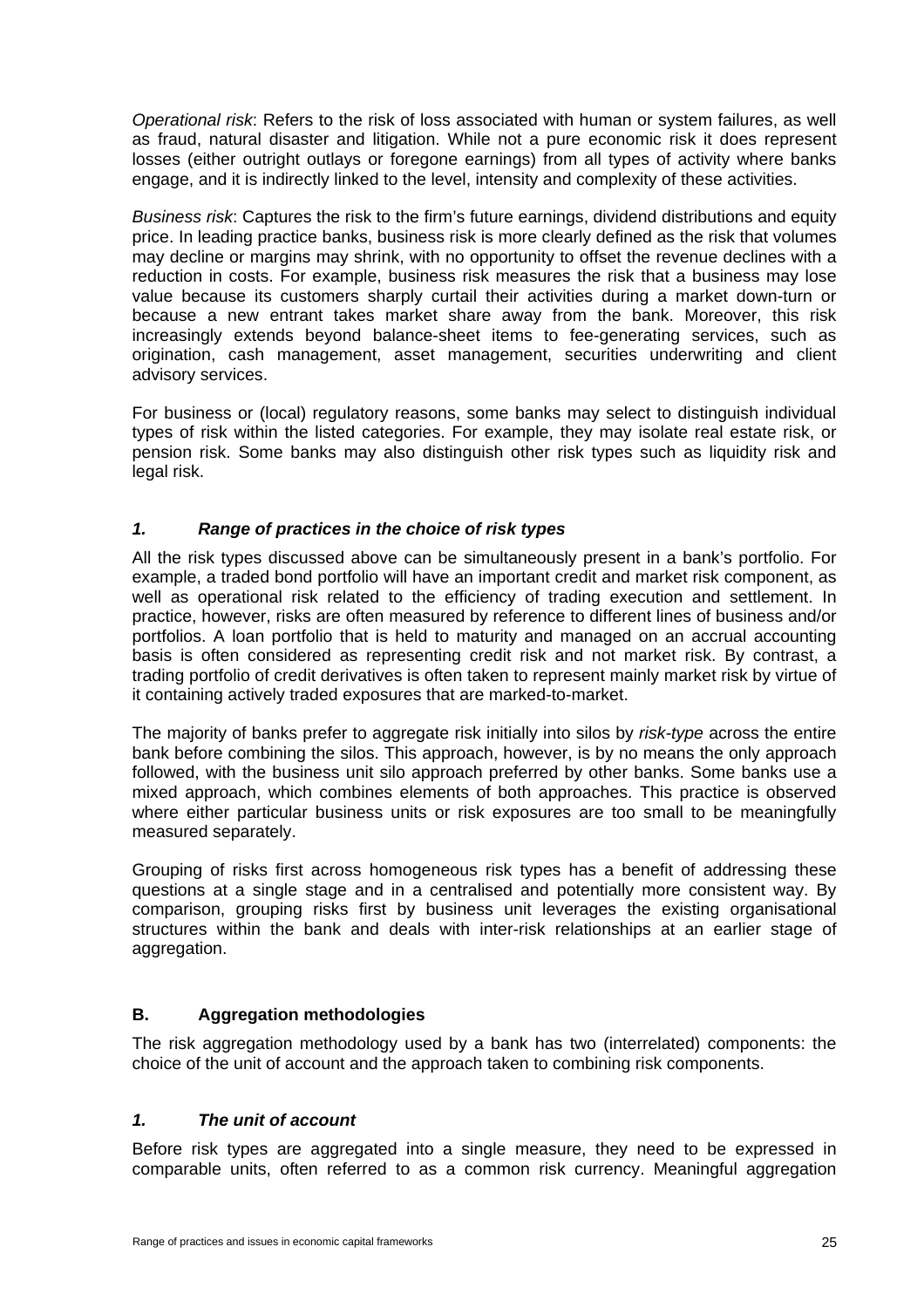requires that the underlying risk measures conform to each other, especially when they relate to single number summaries of the corresponding risk distributions. There are three main characteristics of the unit of risk accounting.

*Risk metric*: The choice of the risk metric for economic capital depends on the metrics that are used in the quantification of different risk components. In particular, whether the chosen metric satisfies the subadditivity property is relevant for quantifying diversification across risk types.<sup>[10](#page-31-0)</sup>

*Confidence level*: The fact that the loss distribution for different risk types are typically assumed to have different shapes (ie different families of probability distributions are assumed to better capture the characteristics of different types of risk) may also suggest a difference in terms of the relevant confidence levels. For example, long-tailed risk distributions would suggest using higher confidence levels. Lack of harmonisation in terms of the choice of confidence level creates additional complexity in aggregation approaches.<sup>[11](#page-31-1)</sup> Moreover, the choice of confidence level can influence the ranking of risks since risk types that have a loss distribution with a longer loss tail tend to dominate as the confidence level increases.

*Time horizon*: The choice of the horizon over which risk is measured is one of the thorniest issues in risk aggregation. Business practice, accounting standards and regulatory requirements combine to imply that different types of risk are managed over different horizons. Traded portfolios are managed over horizons that are typically measured in days. Less liquid exposures, such as loans, are managed over longer horizons of one year or longer.[12](#page-31-2) Combining risk measures that have been calculated on the basis of different horizons is problematic regardless of the specific methodology used. The conflict between business practices and risk aggregation requirements is typically resolved by using a common (usually one year) horizon. This means that it is necessary for time aggregation of certain types of risk (most often market risk) by using scaling-up methods such as the square-root-of-time rule. It should be noted that there is no conceptual inconsistency in the use of different horizons for risk measurement and EC purposes, on the one hand, and for the actual management of underlying exposures, on the other. Decisions related to the management of portfolios are based on the characteristics of the exposures (including their liquidity) and on the purpose for which they are held. However, for the purpose of risk measurement and, especially, risk aggregation the use of different horizons will result in improper comparisons between risk components. The difficulty that arises for the latter purposes can be overcome by methods similar to the constant level of risk over a common horizon approach outlined in the consultative paper of the BCBS on computing incremental risk in the trading book. $13$ 

#### *2. Inter-risk diversification*

The way that individual risks are combined relates closely to the scope of inter-risk diversification, namely to the notion that the combination of two portfolios would result in

<span id="page-31-0"></span> $10<sup>-10</sup>$  See the section on risk measures for a more detailed discussion of the properties of different metrics of risk.

<span id="page-31-1"></span><sup>&</sup>lt;sup>11</sup> More sophisticated methods that use full simulation approaches or those that describe the entire loss distribution (such as those based on copulas) would not be influenced by this choice.

<span id="page-31-2"></span> $12$  Even with the same time horizon for default, the practice of active credit portfolio management can result in the use of point-in-time default probabilities for day-to-day risk management with through-the-cycle estimates for economic capital computations.

<span id="page-31-3"></span><sup>&</sup>lt;sup>13</sup> Basel Committee on Banking Supervision (2009)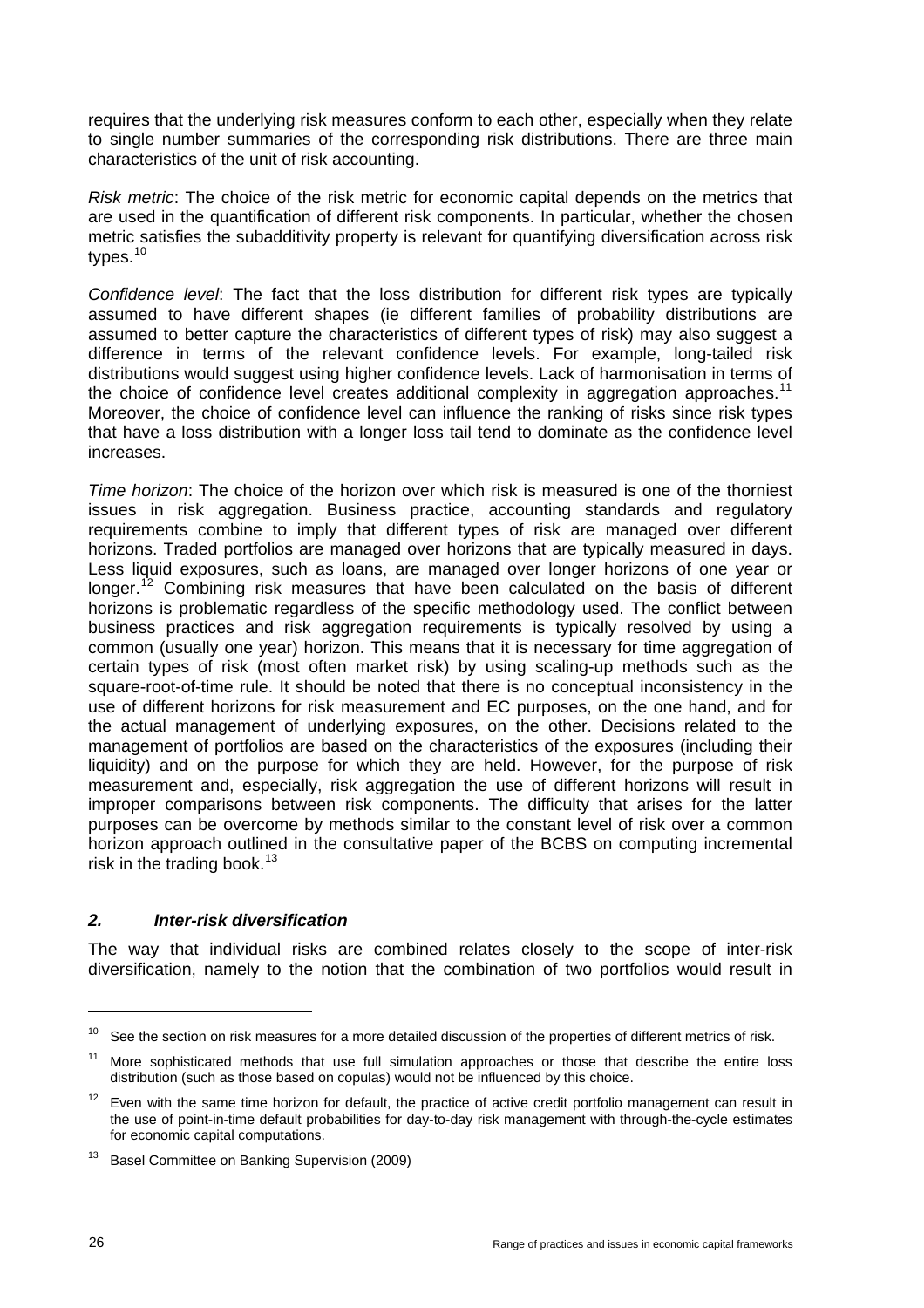lower risk per unit of investment in the combined portfolio than the (weighted) average of the two component portfolios. The basic intuition stems from the fact that the variance of the pooled portfolio's return will be no greater (and typically smaller) than a similarly sized portfolio which is exposed to only one or the other risk factor. This logic will carry over to measures of risk that are directly related to variance.

In the context of risk aggregation across different portfolios or business units, some of the assumptions that underpin the above logic may fail to hold. One issue is purely technical and relates to the choice of VaR as a metric because it can fail to satisfy the subadditivity property. That is, it is possible for the VaR of a pooled portfolio to be higher than the sum of the VaR of the individual constituent portfolios.

A more important reason why aggregate risk may be larger than the sum of its components is independent of the choice of metric (ie it applies to metrics other than VaR) and relates to the economic underpinnings of the portfolios that are pooled. The logic outlined above assumes that covariance (a linear measure of dependence) fully captures and summarises the dependencies across risks. While this may be a reasonable approximation in many cases, there are instances where the risk interactions are such that the resulting combination may represent higher, not lower, risk. For example, measuring separately the market and credit risk components in a portfolio of foreign currency denominated loans can underestimate risk, since probabilities of obligor default will also be affected by fluctuation in the exchange rate, giving rise to a compounding effect.<sup>[14](#page-32-0)</sup> Similar types of "wrong-way" interactions could occur in the context of portfolio positions that may be simultaneously affected by directional market moves and the failure of counterparties to a hedging position.<sup>[15](#page-32-1)</sup> From a more "macro" perspective, asset price volatility often interacts with the risk appetite of market participants and feeds back to market liquidity leading to a magnification of risk rather than diversification.

A final issue that relates to the degree of diversification has to do with the granularity of the classification system of risks. The more granular the classification system (ie the finer the system of categories where risk is slotted) the more reduced should be the scope for intrarisk diversification and the higher the scope for inter-risk diversification. For example, holding everything else equal, some of the overall diversification between the retail and wholesale credit portfolio of a bank will be subsumed in the measure of overall credit risk for a bank that does not distinguish between the two types of risks in its economic capital framework, while it will be picked up by the aggregation process in the case that the bank maintains a separation between the two components until the final aggregation stage.

### *3. Typically used aggregation methodologies*

Banks differ in their choice of methodology for the aggregation of economic capital. The list below provides an overview of the main approaches followed by a brief discussion of their advantages and disadvantages. The approaches are listed in increasing order of complexity (decreasing order of restrictiveness).

(i) *Simple summation*: This simple approach involves adding the individual risk components. Typically, this is perceived as a conservative approach since it ignores potential

<span id="page-32-0"></span><sup>&</sup>lt;sup>14</sup> See Breuer et al (2008) for further details. The forthcoming working paper on the "Interactions between market and credit risk" produced by the Research Task Force of the Basel Committee also offers an elaboration on this set of issues

<span id="page-32-1"></span><sup>&</sup>lt;sup>15</sup> See Annex 2 on counterparty credit risk for a fuller discussion.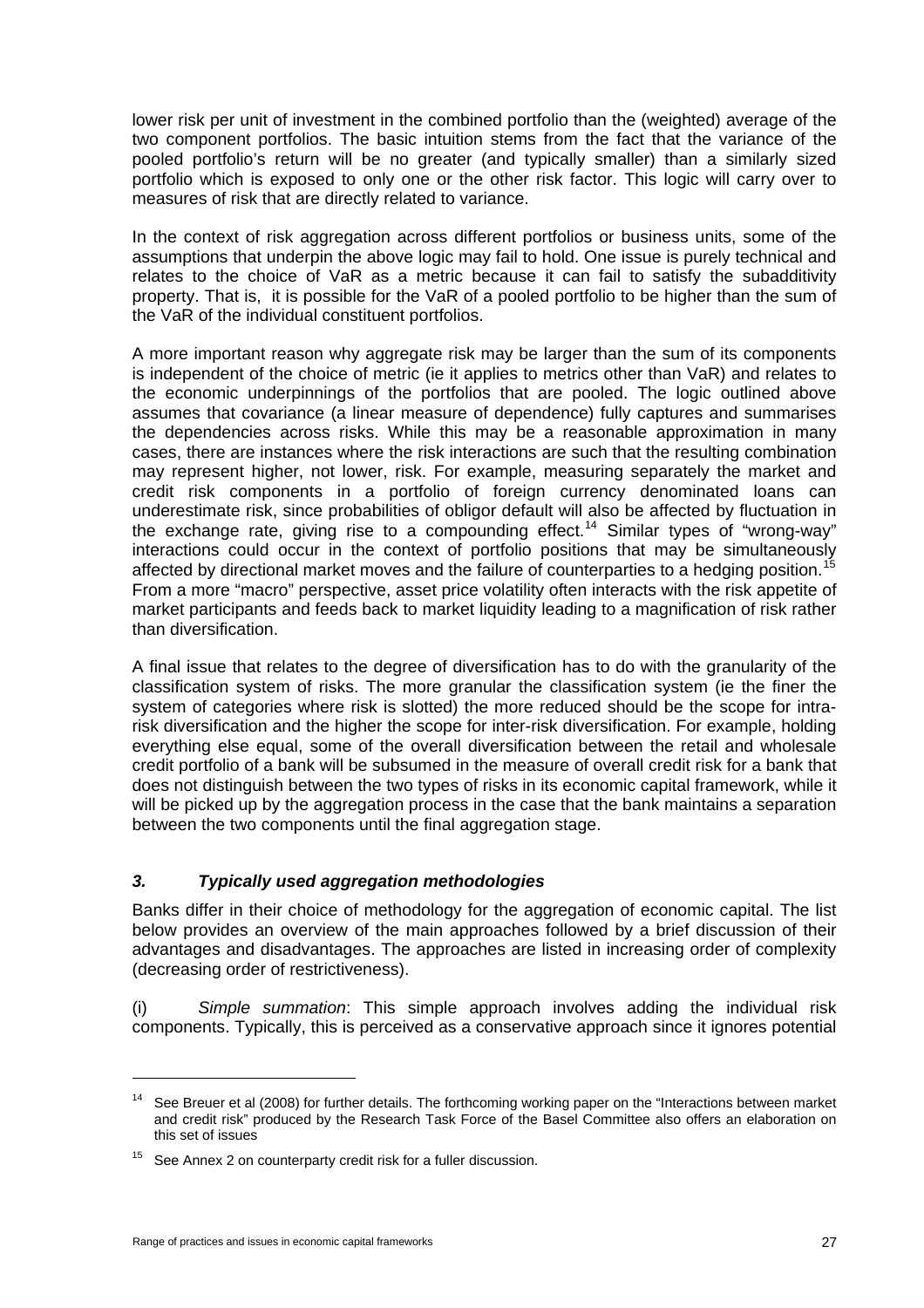diversification benefits and produces an upper bound to the true economic capital figure. Technically, it is equivalent to assuming that all inter-risk correlations are equal to one and that each risk component receives equal weight in the summation.

(ii) Applying a *fixed diversification* percentage: This approach is essentially the same as the simple summation approach with the only difference that it assumes the sum delivers a fixed level of diversification benefits, set at some pre-specified level of overall risk.

(iii) Aggregation on the basis of a risk *variance-covariance matrix*: The approach allows for a richer pattern of interactions across risk types. However, these interactions are still assumed to be linear and fixed over time. The overall diversification benefit depends on the size of the pairwise correlations between risks.

(iv) *Copulas:* This is a much more flexible approach to combining individual risks than the use of a covariance matrix. The copula is a function that combines marginal probability distributions into a joint probability distribution. The choice of the functional form for the copula has a material effect on the shape of the joint distribution and can allow for rich interactions between risks.

(v) Full modelling of common risk drivers across all portfolios: This represents the theoretically pure approach. Common underlying drivers of risk are identified and their interactions modelled. Simulation of the common drivers (or scenario analysis) provides the basis for calculating the distribution of outcomes and economic capital risk measure. Applied literally, this method would produce an overall risk measure in a single step since it would account for all risk interdependencies and effects for the entire bank. A less comprehensive approach would use estimated sensitivities of risk types to a large set of underlying fundamental risk factors and construct the joint distribution of outcomes by tracking the effect of simulating these factors across all portfolios and business units.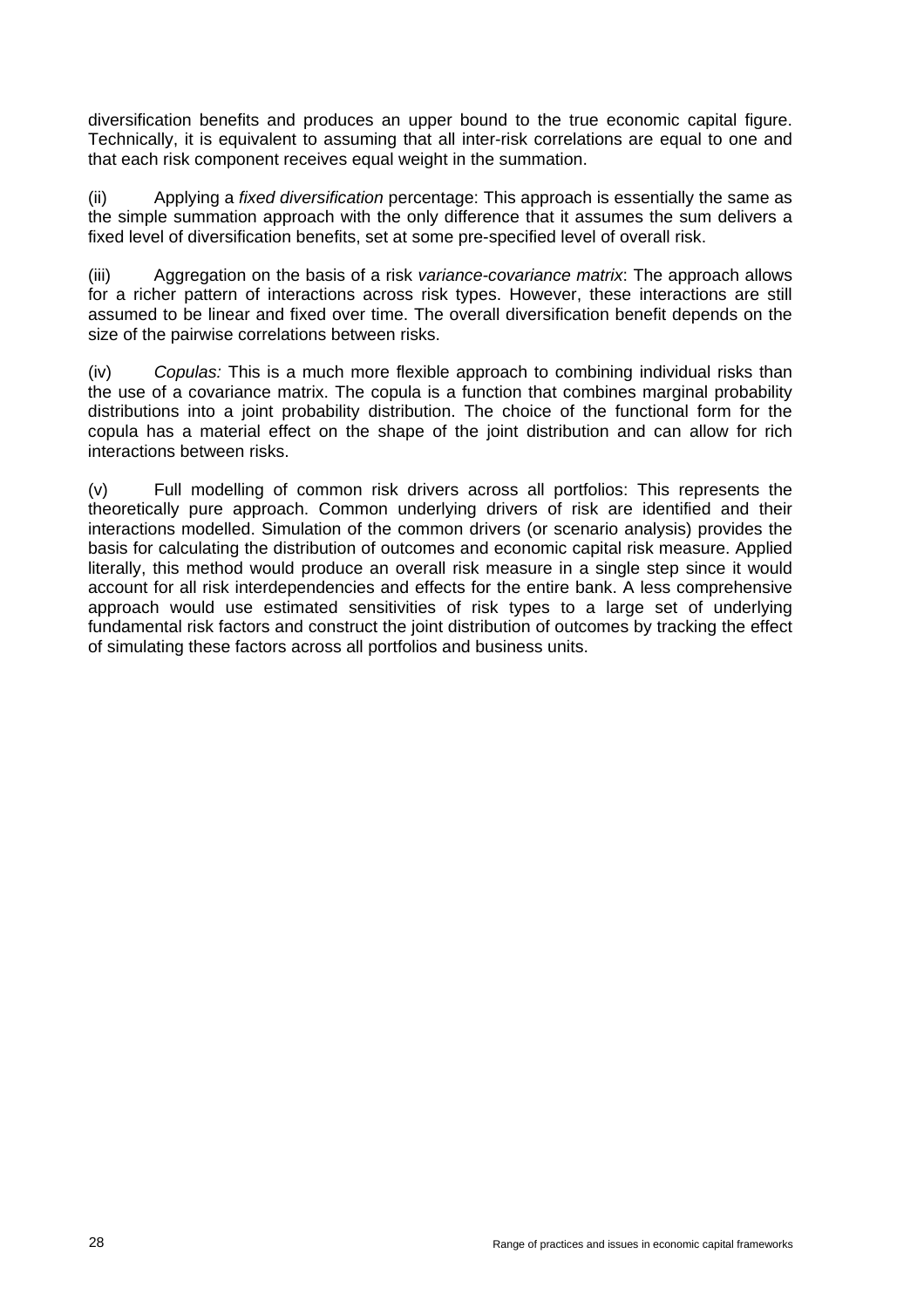| <b>Aggregation methodology</b>                                                                                    | <b>Advantages</b>                                          | <b>Disadvantages</b>                                                                                      |
|-------------------------------------------------------------------------------------------------------------------|------------------------------------------------------------|-----------------------------------------------------------------------------------------------------------|
| Summation:<br>Adds together individual capital<br>components                                                      | Simplicity<br>Typically considered to be<br>conservative   | It does not discriminate across<br>risk types; imposes equal<br>weighting assumption                      |
|                                                                                                                   |                                                            | Does not capture non-<br>linearities                                                                      |
| <b>Constant diversification:</b><br>Similar to summation but<br>subtracts fixed percentage from<br>overall figure | Simplicity and recognition of<br>diversification effects   | The fixed diversification effect<br>is not sensitive to underlying<br>interactions between<br>components. |
|                                                                                                                   |                                                            | Does not capture non-<br>linearities                                                                      |
| Variance-Covariance:<br>Weighted sum of components                                                                | Better approximation of<br>analytical method               | Estimates of inter-risk<br>correlations difficult to obtain                                               |
| on basis of bilateral correlation<br>between risks.                                                               | Relatively simple and intuitive                            | Does not capture non-<br>linearities                                                                      |
| <b>Copulas:</b> combine marginal<br>distributions through copula                                                  | More flexible than covariance<br>matrix                    | Parameterisation very difficult<br>to validate                                                            |
| functions                                                                                                         | Allows for nonlinearities and<br>higher order dependencies | Building a joint distribution very<br>difficult                                                           |
| <b>Full modelling/Simulation:</b><br>Simulate the impact of common                                                | Theoretically the most<br>appealing method                 | Practically the most demanding<br>in terms of inputs                                                      |
| risk drivers on all risk<br>components and construct the                                                          | Potentially the most accurate                              | Very high demands on IT                                                                                   |
| joint distribution of losses                                                                                      | method                                                     | Time consuming                                                                                            |
|                                                                                                                   | Intuitive                                                  | Can provide false sense of<br>accuracy                                                                    |

#### **Table 2: Comparison of risk aggregation methodologies**

Table 2 provides a summary of the trade-offs between numerical accuracy, methodological consistency, intuitive appeal, practicality, flexibility, and resource implications associated with each of the aggregation methodologies.

Although the most restrictive of the alternative methodologies, the main advantages of the summation and fixed diversification methodologies are simplicity in terms of data and computational requirements, and ease of communication about the method and interpretation of the outcome. Abstracting from the possibility of mis-measurement and negative correlation between the underlying risk components, the simple summation approach could also produce a conservative measure of overall risk (ie overstatement of risk). The degree of conservatism associated with the fixed diversification method depends on the chosen diversification parameter. Both methods are relatively crude and do not allow for meaningful interactions between risk types or for differences in the way these risk types may create diversification benefits. In addition, both methods ignore complications stemming from using different confidence levels in measuring individual risk components.

The use of a variance-covariance matrix (or correlation matrix) which summarises the interdependencies across risk types provides a more flexible framework for recognising diversification benefits, while still maintaining the desirable features of being intuitive and easy to communicate. The correlation matrix between risks is of key importance. This matrix can vary across banks reflecting differences in their business mix, and the correlations that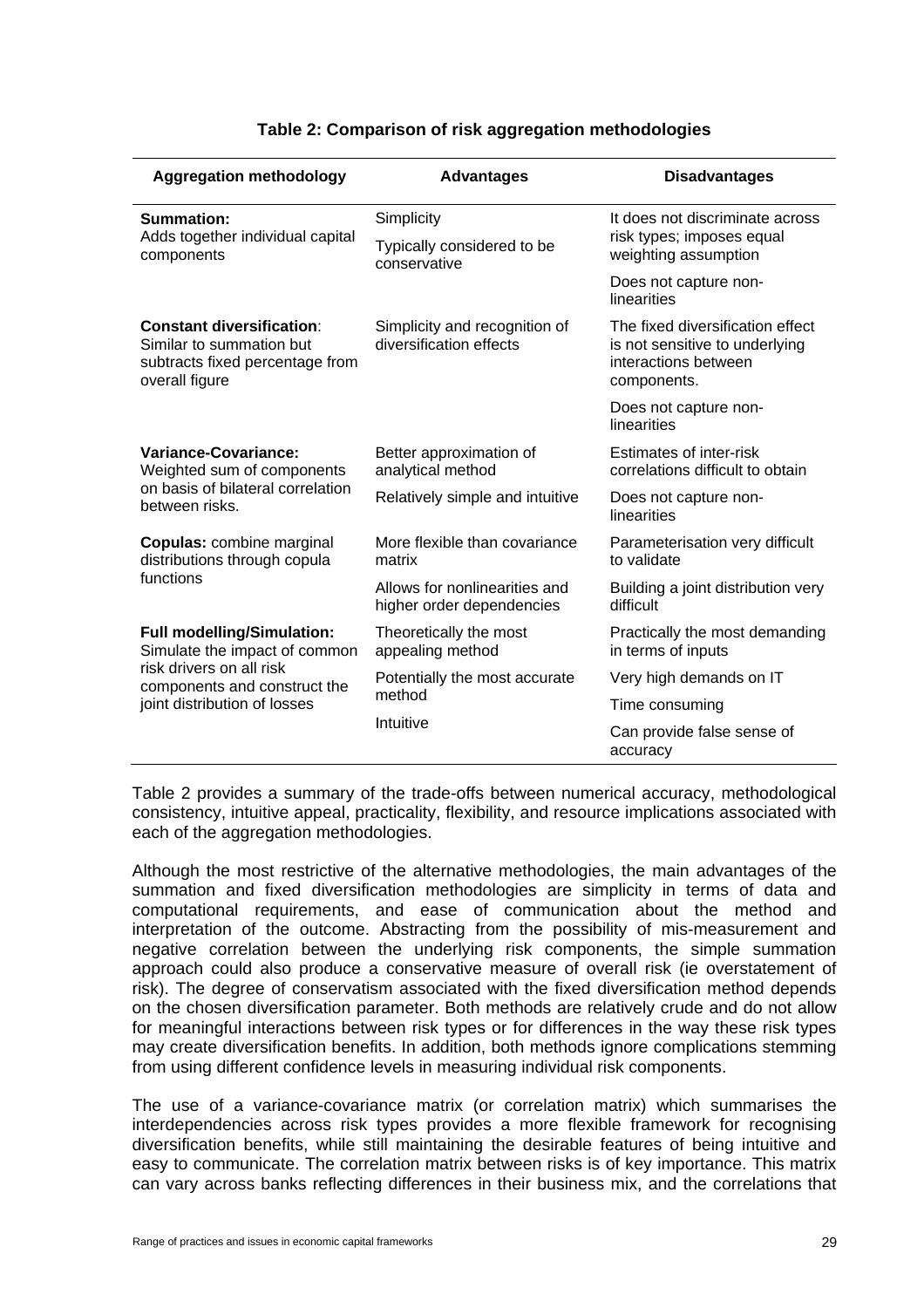<span id="page-35-0"></span>reflect these institution-specific characteristics can be difficult as well as costly to estimate and validate. This is particularly true for operational risk, where data are scarce and do not cover long time periods. In addition, by focusing on average covariance between risks, the linearity assumption will tend to underestimate dependence in the tail of loss distributions and underestimate the effects of skewed distributions and non-linear dependencies.

Copulas offer even greater flexibility in the aggregation of risks and promise a better approximation of the true risk distribution. This comes at the expense of more demanding input requirements: complete distributions of the individual risk components rather than simple summary statistics (such as VaR) and at least as much data as the variancecovariance approach for estimating the copula parameters. As for the variance-covariance method, these estimates are hard to derive and to validate. Many of the same drawbacks apply to the case of full models of economic capital, including full simulation methods. The input requirements in terms of data on exposures and underlying risk factor dynamics, as well as the computational demands associated with large scale simulations represent a strain for most banks, especially those banks with more complex business risk profiles.

#### **C. Range of practices in the choice of aggregation methodology**

Currently, there is no established set of best practices concerning risk aggregation in the industry. Generally the chosen approaches tend to be towards the simpler end of the spectrum, with very few (typically large) banks using the more sophisticated methodologies. The vast majority of banks use some form of the summation approach, where risks are either explicitly weighted, as in the case of the variance-covariance approach, or implicitly weighted (as in the case of simple aggregation). The IFRI and CRO Forum (2007) survey suggests that more than 60% of banks use the variance-covariance approach while less than 20% use the simulation approaches. Reportedly, the stability of the latter approach over time is an attractive aspect from a governance perspective, since it leads to a more stable allocation of diversification benefits back to individual business units.

Banks use a variety of approaches in setting values for the inter-risk variance-covariance matrix. These approaches include direct estimation using historical time series on underlying risks, expert judgment, and industry benchmarks (frequently supplied by consulting firms). The estimation based on internal data is arguably more appropriate since it reflects the actual experience of the bank and is more directly applicable to its business and risk profile. As suggested above, the interactions between risk components can be complex, non-linear, time varying, and dependent on measurement choices. If the bank possesses relevant data of sufficient quality and length, these data should provide the most appropriate indicators of inter-risk dependencies. These data can be related to the performance of portfolios (P&L, earnings, loss history, etc.). Often risks that present greater quantification challenges need to be approximated by banks with less well developed IT systems. In these cases, the correlation between risk components is in practice often approximated by the co-movement of asset price indices representative of these risk factors, or similar proxies.

Very often bank-specific data are simply not available or of poor quality. In this case the entries in the variance-covariance matrix are filled on the basis of expert judgment, in the form of parameters that reflect the consensus of risk officers and business managers within the firm, and this is frequently complemented with input from external consultants and industry benchmarks. This is particularly true when it applies to some risk components such as operational risk or business risk. The reliance on externally supplied inputs may be a necessity for medium and small-sized institutions that lack the capacity, scope and scale economies to develop risk correlation measures based on their own experience. The same applies to proportionately small exposures in the case of larger institutions.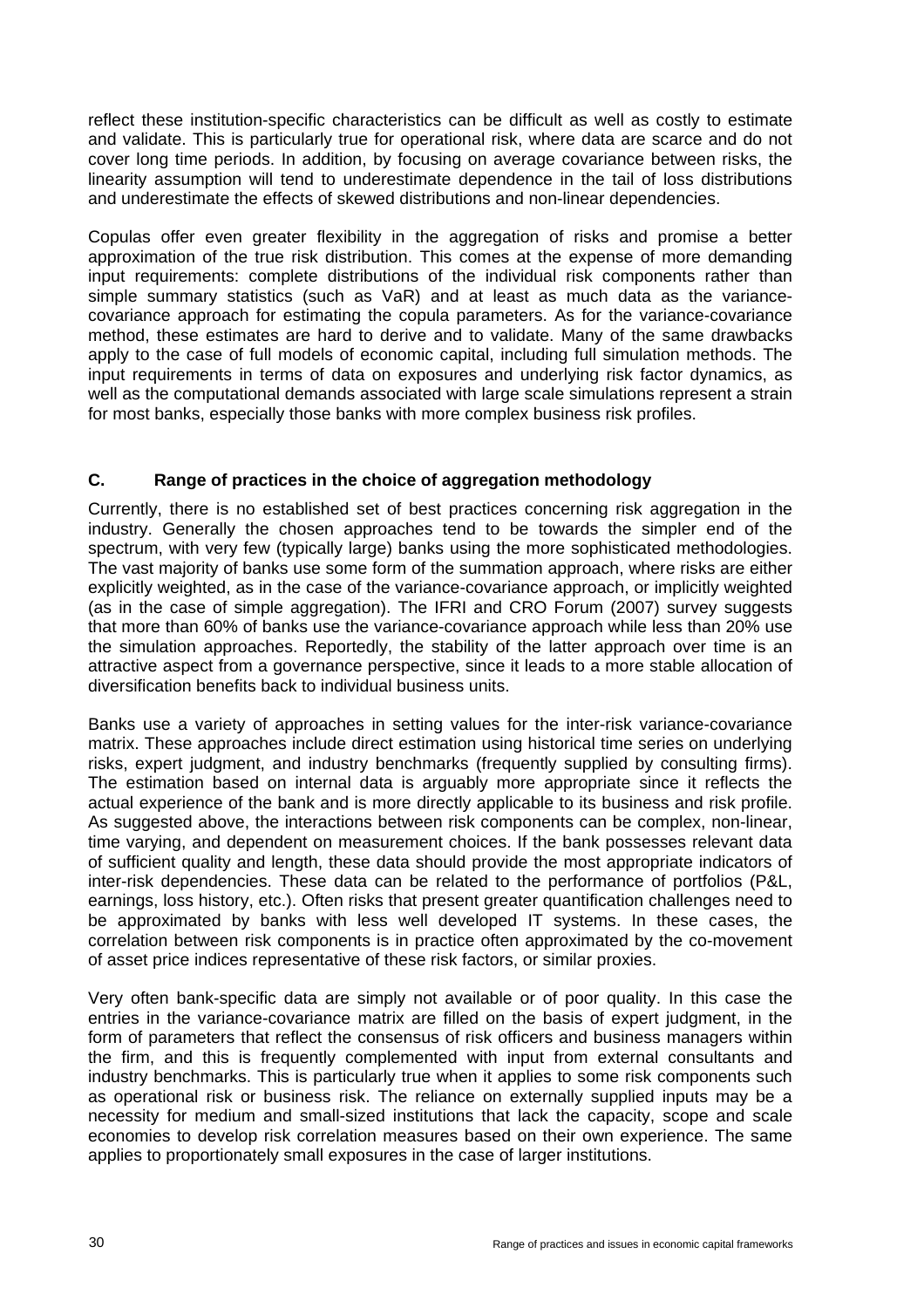There is a tendency for banks to use what they consider as a "conservative" variancecovariance matrix. The correlations are often reported to be approximate (eg rounded up to multiples of 25 percentage points) and biased upwards (ie. towards unity). In an effort to reduce the need for expert judgment banks might consciously limit the dimensionality of the matrix by consolidating risk categories to a small number, not recognising that such consolidation itself represents a form of aggregation and embeds correlation assumptions. One drawback of this practice is that each category becomes less homogeneous and thus harder to quantify. In light of uncertainties for estimating inter-risk diversification effects as well as the possibility that correlations may be time-varying, some (but not all) banks use stressed values that refer to the periods when these correlations may be higher than they are on average, or even set equal to unity.<sup>[16](#page-36-0)</sup> Even in those cases where average values are used, banks report that they examine the effect on the calculated economic capital from using such stressed correlations as a robustness check. Generally, there is a tendency for banks with less sophisticated economic capital methodologies to follow a principle of conservatism in their approaches.

Whatever the method and the estimates used, there are a number of commonalities in the assumptions made by banks. For instance, a high correlation between market and credit risks is usually assumed, a lower correlation between business risk and credit or market risk, and a very low correlation between operational risk and all other risks.

Related to the calibration of the covariance matrix of risks is the overall level of diversification across risk types. According to the IFRI and CRO Forum (2007) survey, the estimated range of inter-risk diversification is 10% to 30% for banking organisations (with 40% of banks reporting gains between 15% and 20%). This range depends on the method used by banks in order to take into account inter risk diversification and the varying estimates of correlation between risk types. Academic studies on this issue indicate that this range can vary very substantially depending on the applied methodology and the data used. Rosenberg and Schuermann (2006) estimate this diversification at more than 40% at the 99.9% confidence level but underscore that this might vary depending on the specific portfolio composition. Dimakos and Aas (2004) on the other hand find only 10%-12% diversification at confidence intervals of 95% to 99%, but a number closer to 20% at confidence interval of 99.97%.

#### **D. Supervisory concerns relating to risk aggregation**

An important overall message is that meaningful aggregation of risk necessarily involves *compromises* and *judgment* to augment quantitative methods. Risk measurement in portfolios that are more homogeneous in terms of their risk drivers can be quite detailed and can address different facets of risk. The combination of different types of risk into a common metric, however, presents many more complications stemming either from the different statistical profiles of risk types or from differences in the perspective and requirements of the business units that manage different portfolios (eg the use of different metrics and/or management horizons). Aggregation, therefore, typically requires that some of the richness of assessments made on the individual components is sacrificed in order to achieve comparability.

In particular, supervisory concerns with the economic capital aggregation relate to validation of the inputs, methodology, and outputs of the process.

 $\overline{a}$ 

<span id="page-36-0"></span> $16$  Using stressed correlations is also justified on the basis that, in periods of stress, available capital resources might be less "fungible" across risks/business units as implicitly assumed in the aggregation of its uses.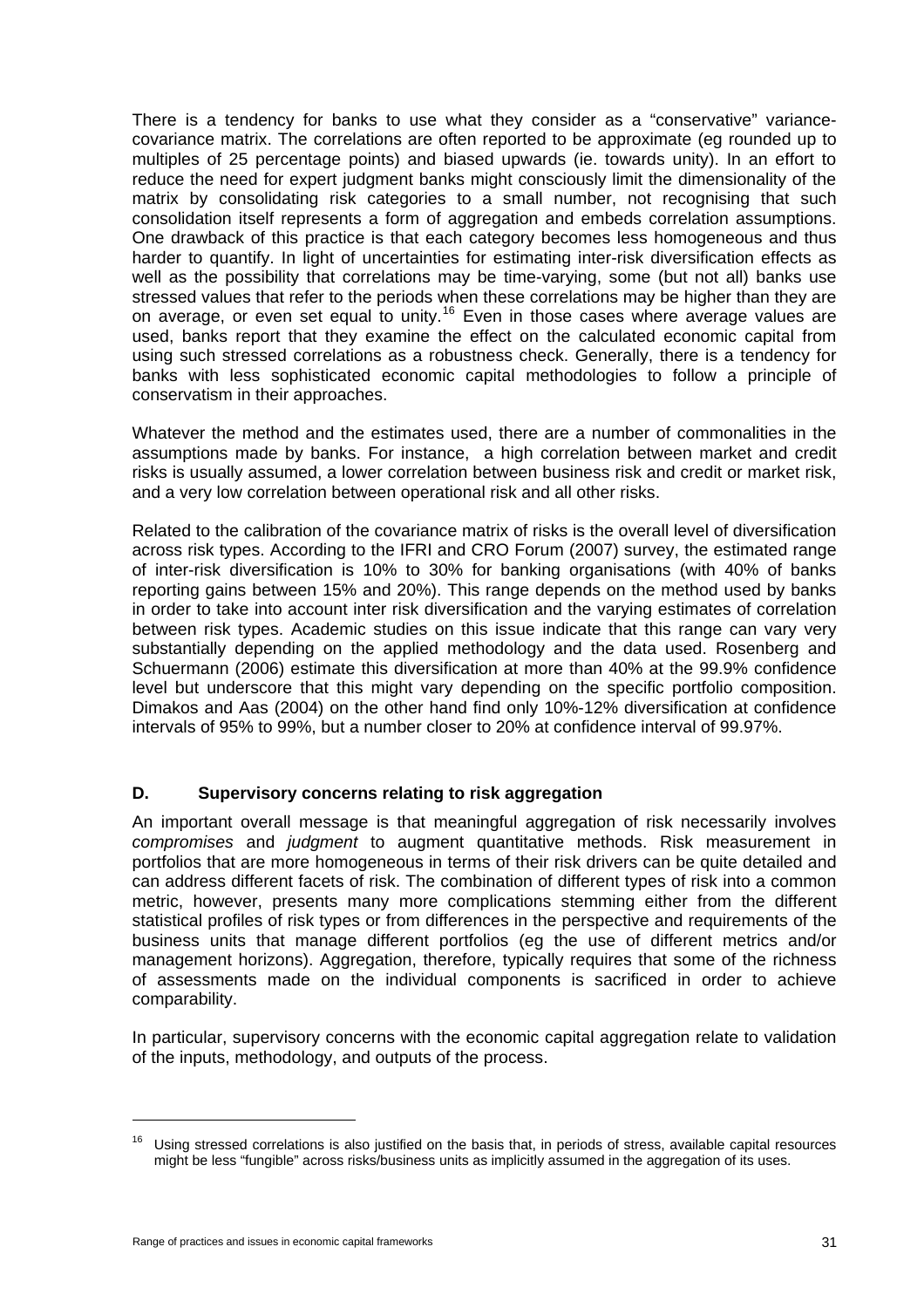Economic capital frameworks are very difficult to validate. Economic capital refers to holistic measures of risk in often very diverse business environments. Moreover, the more tailored the process to the character and needs of the individual bank, the more difficult for an external observer to independently validate the inputs. Additionally, the short history of available data renders backtesting impracticable in most cases. Many supervisors report that validation processes typically do not meet their expectations. In particular, many supervisors are sceptical as to the validity of the size of diversification benefit estimates and do not accept them for supervisory use.

As mentioned above, the degree of diversification is linked to the measurement methodology of individual components. From an applied point of view the potential complications with risk measurement are primarily related to the common practice of identifying risk categories with individual portfolios. For a number of practical reasons that have to do with the way banks manage different types of risk, with financial reporting practices, and with the regulatory framework, different types of risk are often identified with single portfolios. For example, market risk is thought of being primarily associated with portfolios that are held with the intention of active trading, are managed on a short risk horizon, and are often marked-tomarket. Credit risk is associated mainly with the banking book which contains exposures with a longer holding horizon, that they are often illiquid and valued on an accrual basis. This simplistic distinction can give rise to mistaken assessments of market and credit risk components that can bias the aggregation process.<sup>[17](#page-37-0)</sup> The main message from the supervisory perspective is that diversification cannot be taken as given irrespective of the portfolio of risks and risk measurement practices. There is a theoretical possibility that risk components may be mis-measured and that aggregate risk may be higher than the sum of the risk components. This may be the exception rather than the rule, but the fact remains that mis-measurement can often lead to under-estimation of overall risk.

Finally a possible drawback of the more sophisticated methodologies is more of a behavioural nature. Often greater methodological sophistication leads to greater confidence in the accuracy of the outcomes. Given the diversity in the nature of inputs, the importance of assumptions that underline the parameters used, and the scale of the task in practical applications, the scope for hard-to detect and quantify inaccuracies is considerable. Complex approaches that are not accompanied by robustness checks and estimates of possible specification and measurement error can prove misleading.

# **V. Validation of internal economic capital models**

In some cases the term validation is used exclusively to refer to statistical ex post validation, while in other cases it is seen as a broader but still quantitative process that also incorporates evidence from the model development stage. In this paper, the term "validation" is used in a broad sense, meaning *all the processes that provide evidence-based assessment about a model's fitness for purpose*. This assessment might extend to the management and systems environment within which the model is operated. Moreover, it is advisable that validation processes are designed alongside development of the models, rather than chronologically following the model building process.

<span id="page-37-0"></span><sup>&</sup>lt;sup>17</sup> A working paper of the Basel Committee's Working Group on the Interaction of Market and Credit Risk contains a more in-depth discussion of these issues and references to relevant papers.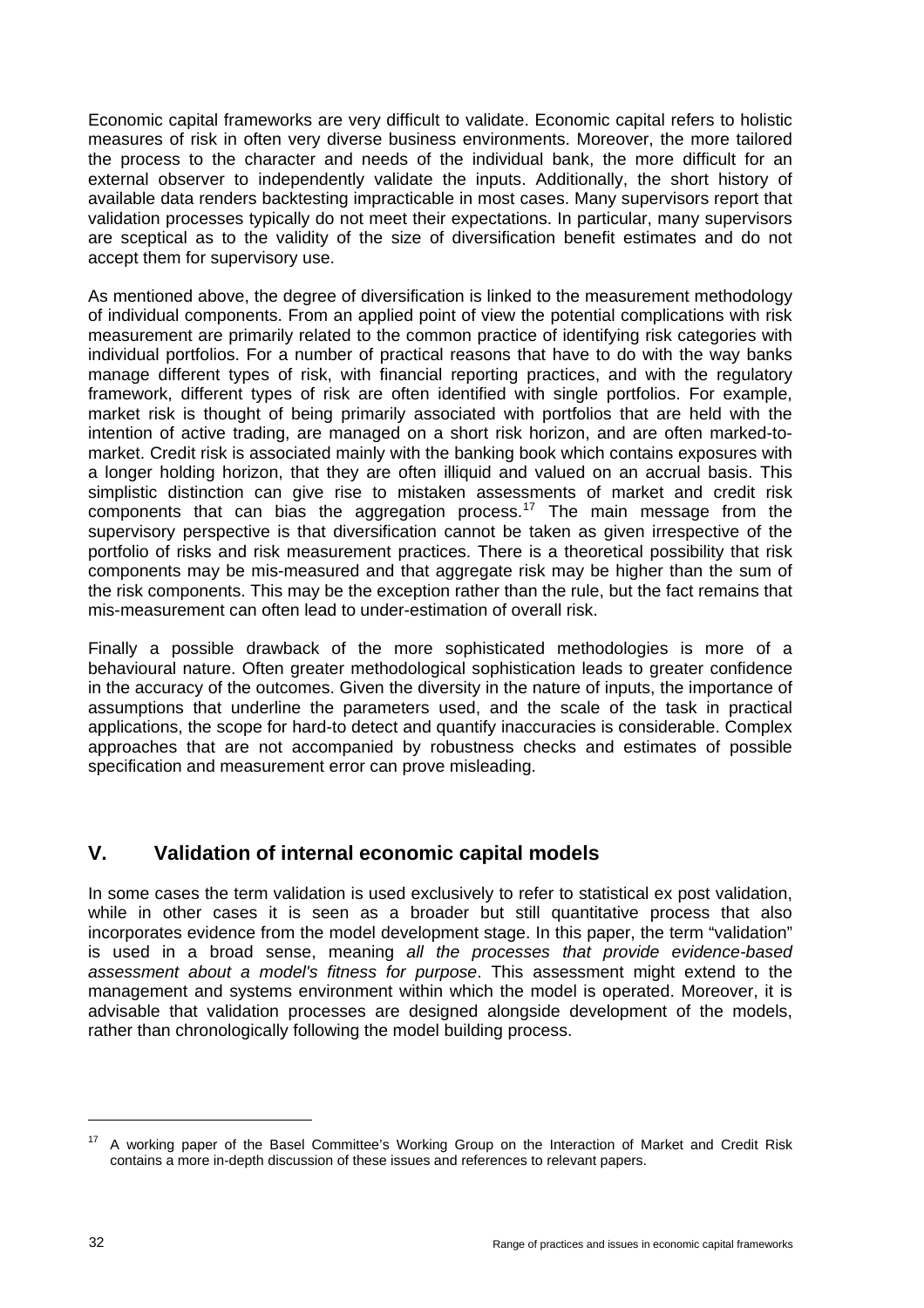Validation provides evidence that a model works as planned. Economic capital models can be complex, embodying a lot of moving parts and it may not be immediately obvious that a complex model works satisfactorily. Moreover, a model may embody assumptions about relationships between variables or about their behaviour under periods of stress. Validation can permit a degree of confidence that the assumptions are appropriate, increasing the confidence of users (internal and external to the bank) in the outputs of the model. Notably, validation also aids in identifying model limitations, since no model (even when fully validated) is ever a perfect representation of reality. While validation can provide powerful tools for the assessment of many aspects of models, such as its risk sensitivity, it is less powerful where other aspects of models are concerned, such as confirming the accuracy of high quantiles in a loss distribution.

Achieving an accurate fit may not always be the prime consideration. For example, some models may be developed because of their usefulness as a framework for analysis or decision-making rather than because of their ability to fit historical data. Some macroeconomic models of economic behaviour may fall into this category.

Our interpretation of validation is consistent with that developed by the Basel Committee (2005a) in relation to the Basel II Framework, which is phrased in terms of the IRB parameters<sup>[18](#page-38-0)</sup> and was developed in the context of assessment of risk estimates for use in minimum capital requirements. However, validation of economic capital models differs to the validation of an IRB model as the output is a distribution rather than a single predicted forecast against which actual outcomes may be compared. Economic capital models are conceptually similar to VaR models, though the long time horizon, high confidence levels, and the scarcity of data force validation methods to differ in practice to those used for VaR. Full internal economic capital models are not used for Pillar 1 minimum capital requirements, and so fitness for purpose needs to cover a range of uses, most of which and perhaps all are internal to the firm in question. It should also be noted that economic capital models and regulatory capital serve different objectives and so may reasonably differ in some of the details of their implementation for these differing purposes.

Principle 1 of the Basel Committee's validation principles refers to assessment of the predictive ability of credit rating systems.<sup>[19](#page-38-1)</sup> The emphasis is on the performance of forecasts generated by the model. As it stands, Principle 1 is about rating systems: the natural development of this principle for economic capital models is that validation is concerned with the predictive properties of those models. Economic capital models embody forward-looking estimates of risk and their validation is intimately bound up with assessing those estimates and so this (re-stated) principle remains appropriate. The validation processes as set out in this paper are, in their different ways, all providing insight into the likely predictive ability of the model, interpreted broadly.

The other Basel II principles related to validation principles are: the bank has primary responsibility for validation; validation is an iterative process, there is no single method, validations should encompass both quantitative and qualitative elements; and validation processes and outcomes should be subject to independent review. The notion of validation expressed in this paper is consistent with these principles. Our discussion of validation does

<span id="page-38-0"></span><sup>&</sup>lt;sup>18</sup> From the 2005 Validation principles: "In the context of rating systems, the term 'validation' encompasses a range of processes and activities that contribute to an assessment of whether ratings adequately differentiate risk, and whether estimates of risk components (such as PD, LGD or EAD) appropriately characterise the relevant aspects of risk."

<span id="page-38-1"></span> $19$  Principle 1 reads: "Validation is fundamentally about assessing the predictive ability of a bank's risk estimates and the use of ratings in credit processes".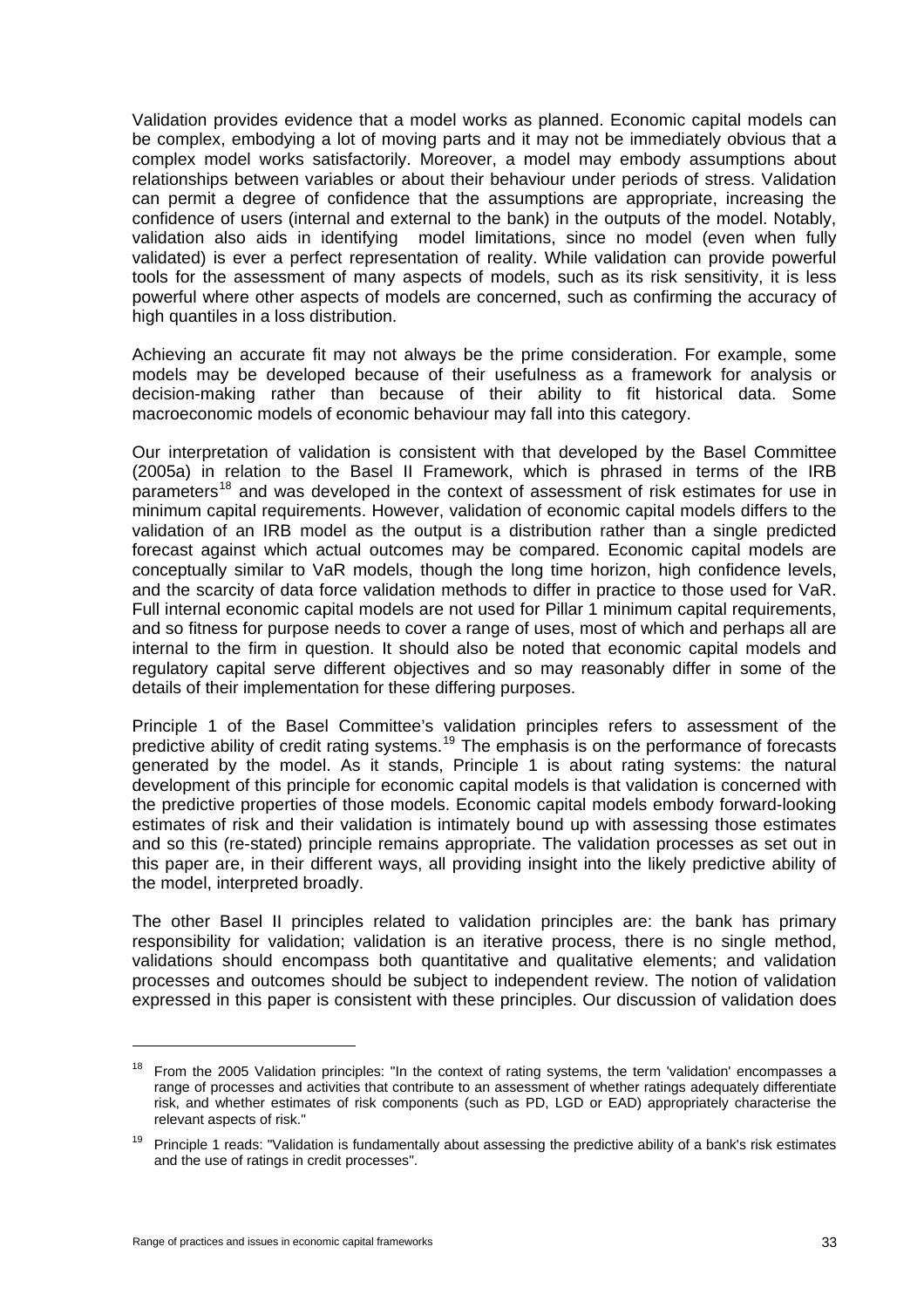not address, however, the question of who needs to perform the model assessment or which party needs to be satisfied by that model assessment.

### **A. What validation processes are in use?**

Most of this section describes the types of validation processes that are in use or could be used. The list is not comprehensive, and it is not suggested that all techniques should be used by banks. Other surveys that provide fuller descriptions of techniques are available.<sup>[20](#page-39-0)</sup> Our purpose is to make two points. First, to demonstrate that there is a wide range of techniques that would be covered by our broad definition of validation, creating a layered approach. The more layers that can be provided, the more comfort that validation is able to provide evidence for or against the performance of the model. Conversely, where fewer layers of validation are used, the level of comfort diminishes. Second, that each validation process provides evidence for (or against) only some of the desirable properties of a model. The list presented below moves from the more qualitative to the more quantitative validation processes, and the extent of use is briefly discussed.

#### *1. Qualitative processes*

*(i) Use test.* The philosophy of the use test has been fully incorporated into the Basel II Framework. Its relevance as a tool of validation is straightforward. If a bank is actually using its risk measurement systems for internal purposes, then supervisors can place more reliance on the systems' outputs for regulatory capital. Applying the use test successfully will entail gaining a careful understanding of which model properties are being used and which are not.[21](#page-39-1)

*(ii) Qualitative review.* Banks tend to subject their models to some form of qualitative assessment process. This process could entail review of documentation, review of development work, dialogue with model developers, review and derivation of any formulae, comparison with what other firms are known to do, comparison with publicly available information. Qualitative review is best able to answer questions such as: Does the model work in theory? Does it incorporate the right risk drivers? Is any theory underpinning it conceptually well-founded? Is the mathematics of the model right?

*(iii) Systems implementation.* Production-level risk measurement systems should go through extensive testing prior to implementation, such as user acceptance testing, checking of model code etc. These processes could be viewed as part of the overall validation effort, since they would assist in evaluating whether the model is implemented with integrity.

*(iv) Management oversight*. Management oversight refers to the involvement of senior management in the validation process, in reviewing output from the model, and using the results in business decisions. Senior management need to be clear how the model is used and how the model outputs are interpreted, taking account of the specific implementation

 $\overline{a}$ 

<span id="page-39-0"></span> $20$  See BCBS (2005b)

<span id="page-39-1"></span><sup>21</sup> Paragraph 4 of the Basel Committee's validation principles sets out some of the uses of capital models. In discussing the use test for IRB, the paper notes "…as a quality check of IRB components and underlying processes, the use test is a necessary supplement to the overall validation process. ... the use test plays a key role in ensuring and encouraging the accuracy, robustness and timeliness of a bank's IRB components, confirms the bank's trust in those components and allows supervisors to place more reliance on their robustness and thus on the adequacy of regulatory capital." We think that this philosophy still holds true when considering internal capital models.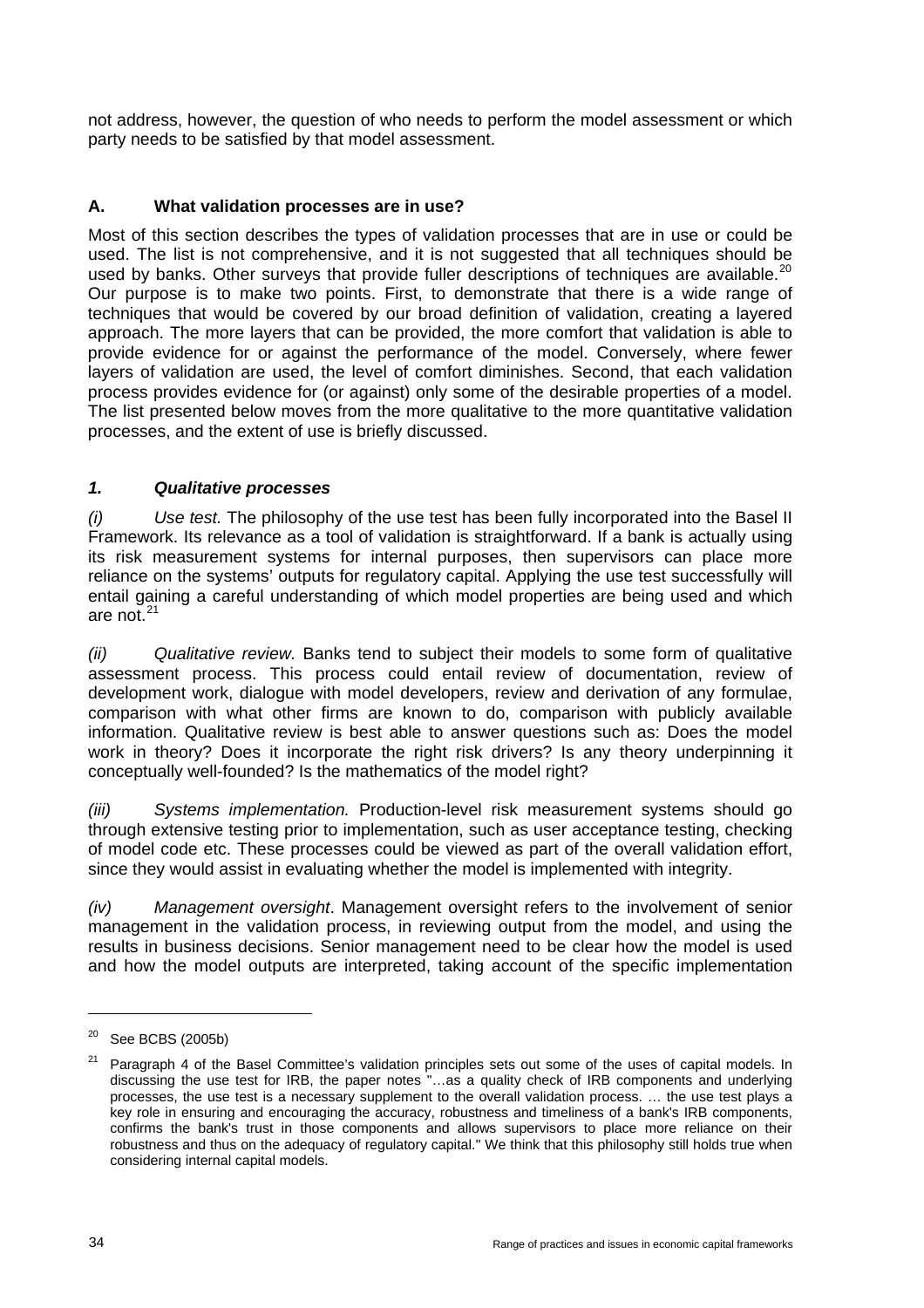framework that their firm has adopted and the assumptions underlying the model and its parameterisation.

*(v) Data quality checks.* Not traditionally viewed by the industry as a form of validation but increasingly forming a major part of regulatory thinking. Data quality checks refers to the processes designed to provide assurance of the completeness, accuracy and appropriateness of data used to develop, validate and operate the model. These processes could include qualitative review (eg of data collection and storage), data cleaning processes such as identifying errors, reviews of the extent of proxy data, review of any processes that need to be followed to convert raw data into suitable model inputs (eg scaling processes), and verification of transaction data such as exposure levels. Such a list is often a helpful indication of the level of understanding of the model.

*(vi) Examination of assumptions - sensitivity testing*. Models rest on assumptions of various kinds, some of which are obvious, but some are less so. As such, certain aspects of models are 'built-in' and cannot be altered without changing the model. To illustrate, these assumptions could be: assumptions about fixed model parameters such as correlations or recovery rates; assumptions about the shape of tail distributions; and assumptions about the behaviour of senior management or of customers. Some banks go through a deliberate process of detailing the assumptions underpinning their models. This should include examination of the impact on model outputs, and the limitations that the assumptions place on model usage and applicability.

#### *2. Quantitative processes*

*(i) Validation of inputs and parameters.* Some model parameters may be estimated. Examples include the main IRB parameters and correlation parameters. A complete model validation would involve validation of the inputs themselves. Validation of input parameters to economic capital models would entail validation of those parameters not included in IRB, such as correlations. Techniques could include checking model parameters against historical data, comparison of parameters against outcomes over time, comparison of model parameters to market-implied parameters such as implied volatility or implied correlation, and assessing materiality of model output to input and parameters through sensitivity testing. Testing of input parameters would be a complement to the examination of assumptions and sensitivity testing described in the preceding paragraph.

It is worth noting that checking of model inputs is unlikely to be fully satisfactory since every model is based on underlying assumptions. The richer or more sophisticated the model, the more susceptible it may be to model error. Checking of input parameters will not shed light on this area. However, model accuracy and appropriateness can be assessed, at least to some degree, using the processes described in this section.

*(ii) Model replication.* A useful quantitative technique is to try to replicate the model results obtained by the bank. A truly independent replication would use independently developed algorithms and an alternative source of data but in practice replication might be done by leveraging some of the bank's processes. For example, it could be done by running the bank's algorithms on a different data set or using the bank's own databases with independently derived algorithms, once the banks' processes have been validated and are reliable. This technique (and the questions that often arise in attempting to replicate results) can help to identify whether or not the definitions and the algorithms that the bank says it is using are correctly understood by staff in the bank who develop, maintain, operate and validate the model and that they are used in practice by the bank. The technique also facilitates code checking and may be helpful in determining whether the databases analysed in the validation process are those used by the bank to obtain its results. This technique is rarely sufficient to validate models and in practice there is little evidence of it being used by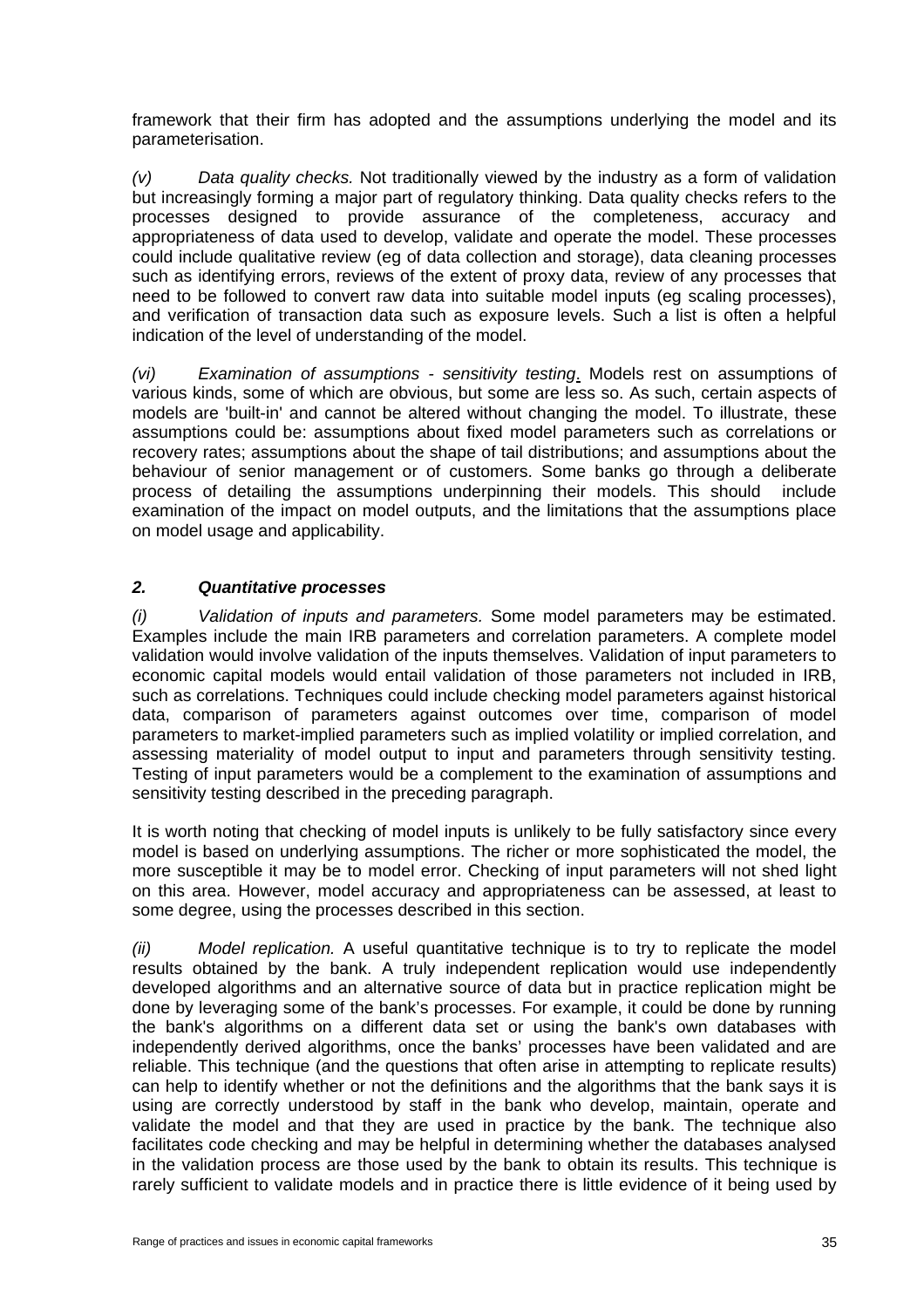banks for either validation or to explore the degree of accuracy of their models. Note that replication simply by re-running a set of algorithms to produce an identical set of results would not be sufficient model validation due diligence.

*(iii) Benchmarking and hypothetical portfolio testing.* This refers to the examination of whether the model produces results comparable to a standard reference model or comparing models on a set of reference portfolios. Examples of benchmarking could include comparison of risk ranking provided by internal rating systems and agency ratings, or comparison of an in-house portfolio credit model to other well-known models after standardisation of parameters. In the regulatory field, this permits comparison of several banks' models against the same reference model. It would allow identification of models that produce outliers. Hypothetical portfolio testing means comparison of models against the same reference portfolio. It is capable of addressing similar questions to benchmarking by different means. The technique is a powerful one and can be adapted to analyse many of the preferred model properties such as rank-ordering and relative risk quantification. But there are also limitations. In particular, benchmarking can only compare one model against another and may provide little assurance that the model accurately reflects reality or about the absolute levels of model output. In a benchmarking exercise, there may be good reasons why models produce outliers. They may, for example, be designed to perform well under differing circumstances, or may be conservatively parameterised, or may differ in their economic foundations, all of which complicate interpretation of the results.

Benchmarking is a commonly used form of quantitative validation. Comparisons are made with industry survey results, against alternative models such as a rating agency model, industry-wide models, consultancy firms, academic papers and regulatory capital models. However, as a validation technique, benchmarking has limitations, providing comparison of one model against another or one calibration to others, but not testing against 'reality'. It is therefore difficult to assess the degree of comfort provided by such benchmarking methods, as they may only be capable of providing broad comparisons confirming that input parameters or model outputs are broadly comparable.

*(iv) Backtesting.* Backtesting addresses the question of how well the model forecasts the distribution of outcomes. Backtesting may take many forms and there is a wide literature on the subject. All backtesting approaches entail some degree of comparison of outcomes to forecasts, and there is a wide literature on the subject.

For portfolio credit models, the weak power of backtesting is noted in BCBS (1999). As has been suggested by some authors, there are variations to the basic backtesting approach which can increase the power of the tests. Examples include: performing backtesting more frequently over shorter holding periods (eg using a one-day market risk backtesting standard versus the 10-day regulatory capital standard); using cross-sectional data by backtesting on a range of reference portfolios;<sup>[22](#page-41-0)</sup> using information in forecasts of the full distribution;<sup>[23](#page-41-1)</sup> testing expected losses only; and comparing outcomes against the expected values of distributions as opposed to high quantiles.

Backtesting is useful principally for models whose outputs can be characterised by a quantifiable metric with which to compare an outcome. There may be risk measurement systems in use whose outputs cannot be interpreted in this way. Examples could include rating systems, sensitivity tests and aggregated stress losses. Such risk measurement

<span id="page-41-0"></span><sup>&</sup>lt;sup>22</sup> See Lopez and Saidenberg (1999).

<span id="page-41-1"></span><sup>&</sup>lt;sup>23</sup> See Frerichs and Löffler (2002) and Berkowitz (2000).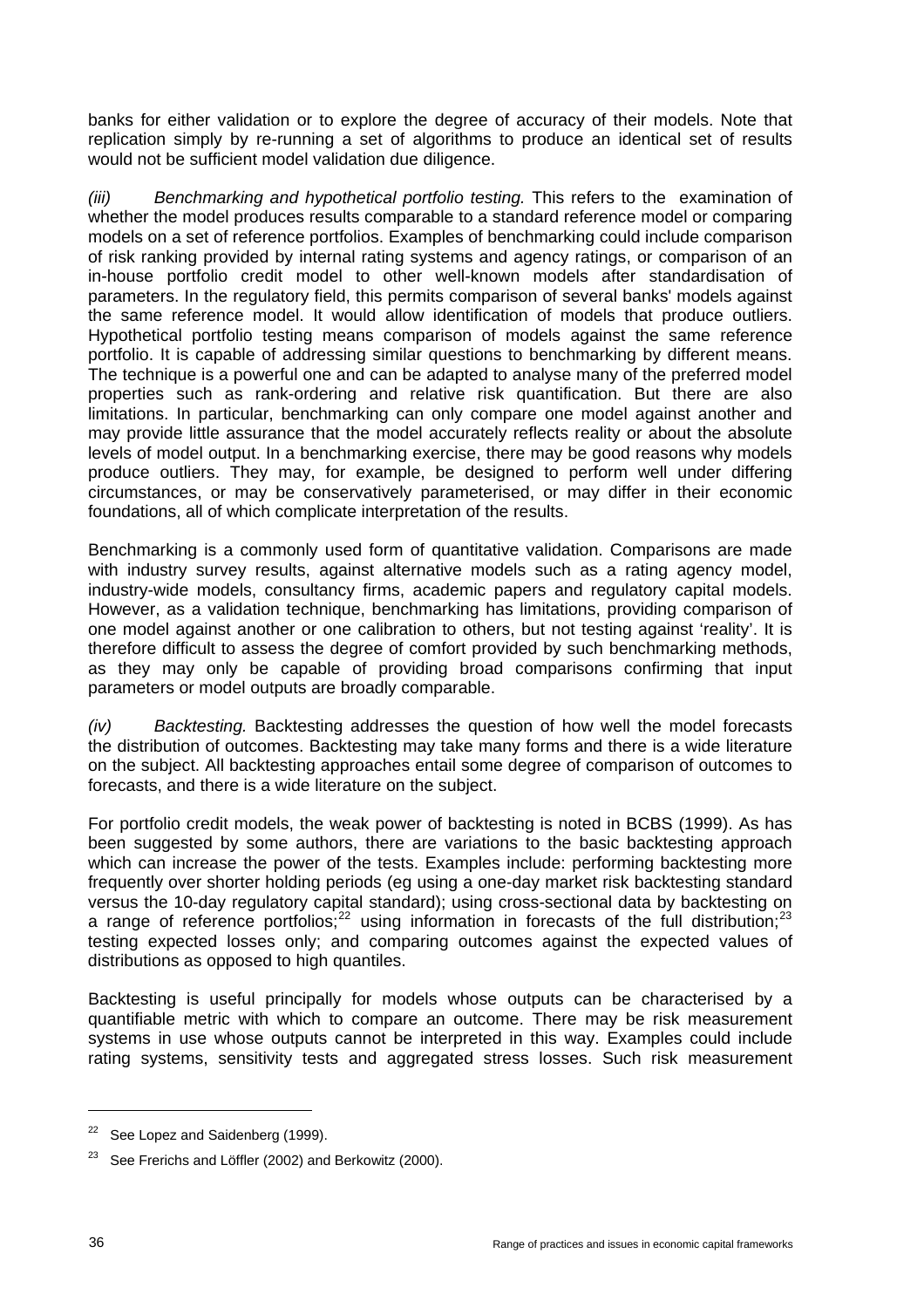approaches might nevertheless be valuable tools for banks. The role of backtesting for such models, if they were to be used, would need elaboration.

In practice, backtesting is not yet a key component of banks' validation practices for economic capital purposes.

*(v) Profit and loss attribution*. Analysis of profit and loss on a regular basis (eg annually) and comparison between causes of actual profit and loss and the risk drivers in the model. Attribution is not widely used except for market risk pricing models.

*(vi) Stress testing.* This covers both stressing of the model and comparison of model outputs to stress losses.

The outputs of the model might be examined under conditions of stress, where model inputs and model assumptions might be stressed. This process can reveal model limitations or highlight capital constraints that might only become apparent under stress. Stress testing of regulatory capital models, particularly IRB models, is undertaken by banks but there is more limited evidence of stress testing of economic capital models.

Through a complementary programme of stress testing, the bank may be able to quantify the likely losses that the firm would confront under a range of stress events. Comparison of stress losses against model-based capital estimates may provide a modest degree of comfort of the absolute level of capital. Banks report some use of this stress testing technique to validate the approximate level of model output.

Internal audit is not included in the above list, however validation of the overall implementation framework and process should also be subject to independent and periodic review and this work should be made by parties within the banking organisation that are independent of those accountable for the design and implementation of the validation process. One possibility could be that internal audit would be in charge of undertaking this review process. As such it could be viewed as comprising a part of the management oversight process listed above. The paper does not otherwise discuss the role of internal audit in the validation process.

The list of validation tools does not address the issue of adequate standards. Banks may operate internal standards that are relevant for validation. For example, a description of the issues that need to be addressed as part of validation, the standards that capital models are expected to achieve, a series of quantitative thresholds that models need to meet, warning indicators for particular monitoring metrics, assessment against model development standards.

#### **B. What aspects of models does validation cover?**

The validation steps presented above can be used in assessing most of the desirable properties of models. This is an encouraging observation and stands in contrast to the fairly negative view of validation taken in BCBS (1999).

Opinions may reasonably differ about the strength or weakness of any particular process in respect of any given property. The properties that could be assessed using a powerful tool and hence that are capable of robust assessment include: integrity of implementation; grounded in historical experience; risk sensitivity; sensitivity to the external environment; good marginal properties; rank ordering; and relative quantification. The properties for which only weaker processes are available include: conceptual soundness; forward-looking; and absolute risk quantification. Again, it is important to stress the judgemental evaluation of the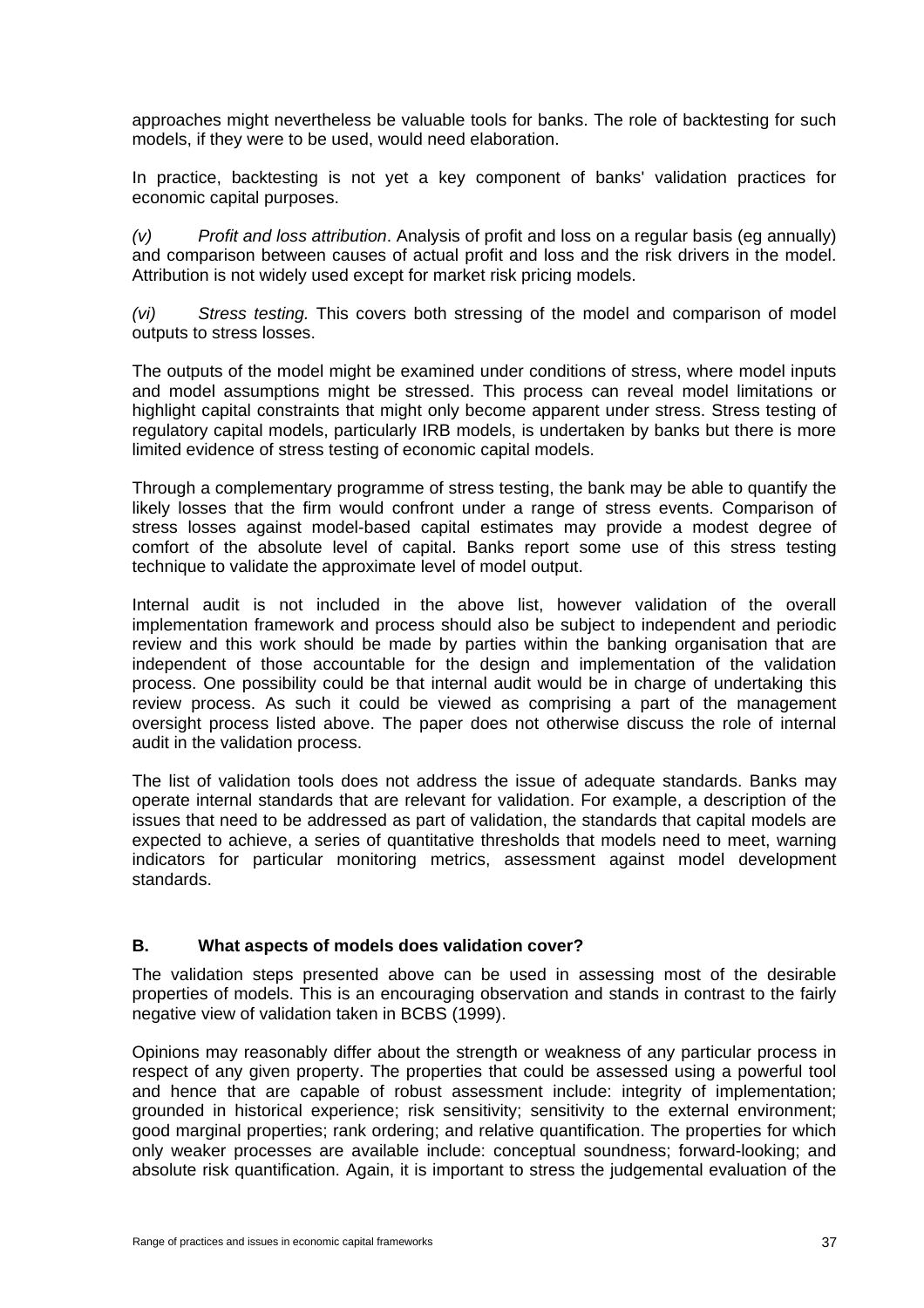power of individual tests and to acknowledge that views as to strength and weakness are likely to differ.

The difficulty of validating the conceptual soundness of a capital model needs some elaboration. In developing a model, several assumptions about the model and its inputs are likely to be made. These could include assumptions about the family of statistical distributions, the economic processes driving default or loss, the dependency structure among defaults or losses, the likely behaviour of management or other economic agents, and the extent to which these vary over time. Moreover, some internal capital models are risk aggregation models, where risk estimates for individual categories (eg market, credit and operational risk) are aggregated to generate a single total economic capital figure, with the method of aggregation relying on some underpinning assumptions. These assumptions, however, may be untestable. As a result it may be impossible to be certain that a model is conceptually sound. While the conceptual underpinnings may appear coherent and plausible, they may in practice be no more than untested hypotheses.

This section presented the main validation tools available with which to assess internal capital models and provided some evaluation of their power and their use in practice. The conclusion is that tools are powerful in some areas such as risk sensitivity but not in other areas such as overall absolute accuracy.

#### **C. Supervisory concerns relating to validation**

Compared to practice at the time of the BCBS (1999) report, there is greater emphasis currently on the validation of models. The main areas of improvement are in benchmarking of model parameters and the conduct of cross-firm comparisons of models, typified by the IACPM and ISDA study (2006) on portfolio credit risk models. There is some evidence that banks wish to ensure that models are sensitive to the expected drivers of risk, and that models generate outputs that permit adequate evaluation of the relative risk between business lines and to provide suitable trend analysis. Although there is scope for practices to improve further, the signs of progress in these areas are moderately encouraging.

In other respects industry validation practices are weak, particularly when the total capital adequacy of the bank and the overall calibration of the model is an important consideration. It is recognised that this validation task is intrinsically difficult since it will typically require evaluation of high quantiles of loss distributions over long periods combined with data scarcity coupled with technical difficulties such as tail estimation. Moreover, it is recognised that validation practices will depend on what the model is being used for. Nevertheless, difficult as the validation task might be, weaknesses in validation practices targeted at evaluation of overall performance might result in banks operating with inappropriately calibrated models. This could be of concern if assessment of overall capital adequacy is an important application of the model. Improvements in these areas could include further benchmarking and industry-wide exercises, backtesting, profit and loss analysis and stress testing.

Additionally, institutions should recognise clearly that when validation is difficult and has limitations, ie when for one reason or another models cannot be appropriately validated, users of those models and senior management should be informed that full validation could not be conducted. Such communication is necessary so that model users and senior management understand that there is greater uncertainty around the output from models that have not been validated and that such model output should generally be treated with extra conservatism. In that vein, model users and senior management should understand and explore the potential costs of using models that have not been fully validated (ie, if key assumptions in the models prove to be inaccurate).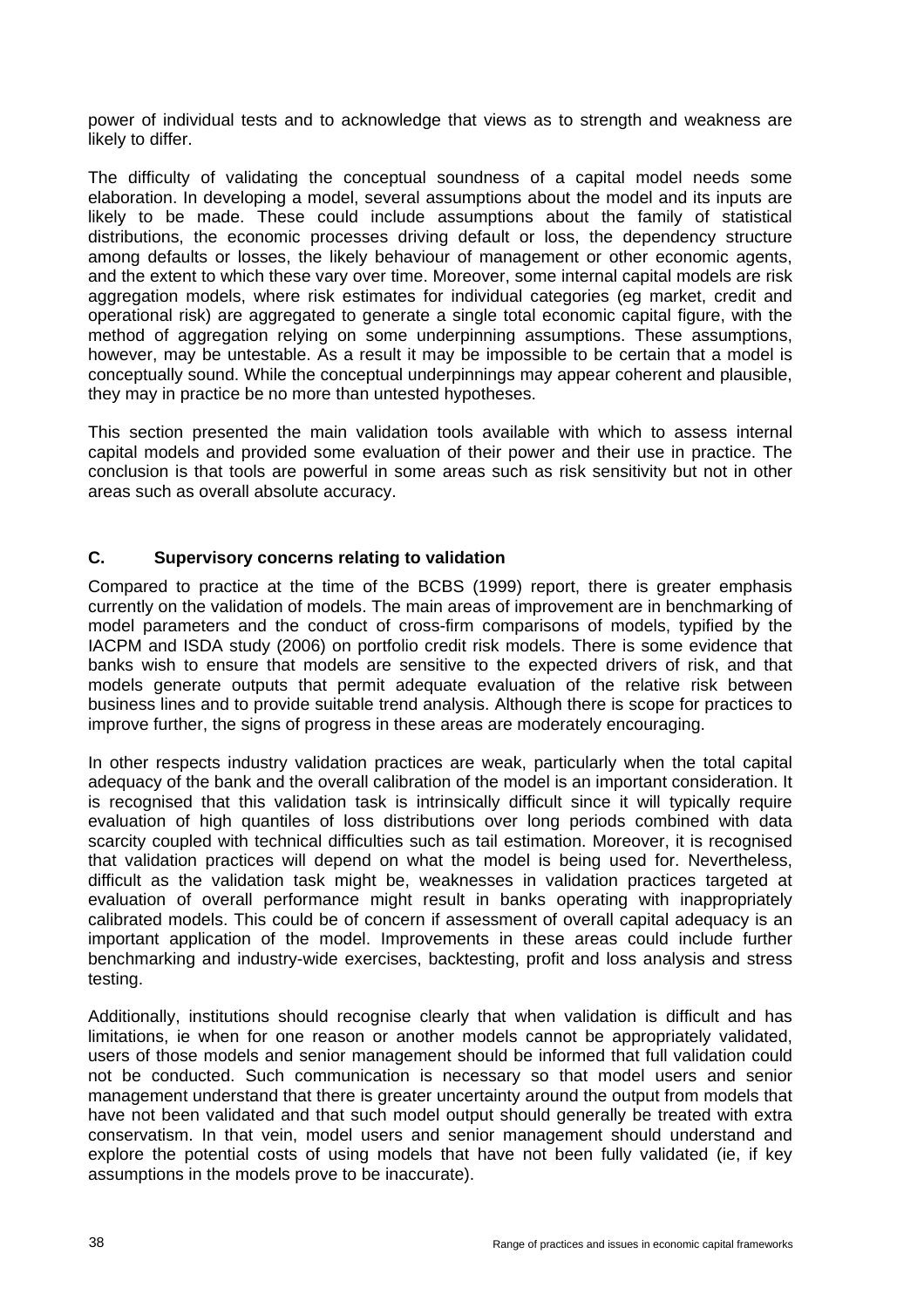# **Annex 1**

# **Dependency modelling in credit risk models**

A particularly important and difficult aspect of portfolio credit risk modelling is the modelling of the dependency structure between borrowers. This encompasses linear and non-linear dependency relationships between obligors. Dependency modelling is important because it forms an important distinction between the Basel II risk weight function (with supervisory imposed correlations) and portfolio credit risk models which rely on banks' internal modelling of dependencies.

Understanding the way dependencies are modelled is important for supervisors when they assess a bank's ICAAP under Pillar 2, since internal bank modelling of portfolio credit risk may be an important element of a bank's ICAAP and can generate the biggest reduction of capital needs in comparison with the Pillar 1 minimum capital requirement for credit risk.

This annex briefly describes the main methods used for modelling credit dependencies and discusses progress since the publication of the BCBS (1999) report . It also discusses the impact that different methods have on banks' economic capital, and makes some observations linked to recent developments in dependency modelling. Finally, it raises some supervisory concerns about the current state of industry practice.

# **A. Types of models**

The majority of banks use one of three types of credit models. These models, often referred to by their commercial names, are Moody's/KMV (MKMV), CreditMetrics, and CreditRisk+. The annex follows the same convention even though other vendors offer similar models and some banks have developed their own internal models that are consistent with the structure of one of these model types.<sup>[24](#page-44-0)</sup>

Most models of credit portfolio risk estimate asset correlations among obligors in terms of common dependence on systematic risk factors. The assumption is that these underlying factors – eg country, region or industry of a borrower – fluctuate over time and typically follow a (joint) normal distribution. All borrowers are linked to these underlying systematic risk factors to varying degrees and tend to move in a correlated way. Thus, by modelling dependencies, banks account implicitly for concentration (both single name and sectoral) because large parts of their books are subject to the same underlying risk factors or to multiple risk factors.

Extensions of the three credit portfolio models are used by some banks. For example, this is the case for a few banks with specialised portfolios (eg small and medium-size European corporate loans) which have integrated a contagion approach into variants of the standard

<span id="page-44-0"></span><sup>&</sup>lt;sup>24</sup> The discussion of these model types is descriptive and is not intended as an endorsement of any of the vendor models. Reference to these prototype models should not be construed as an endorsement of these models, or as an indication of their standing relative to other models that might be used by banks or offered by other vendors.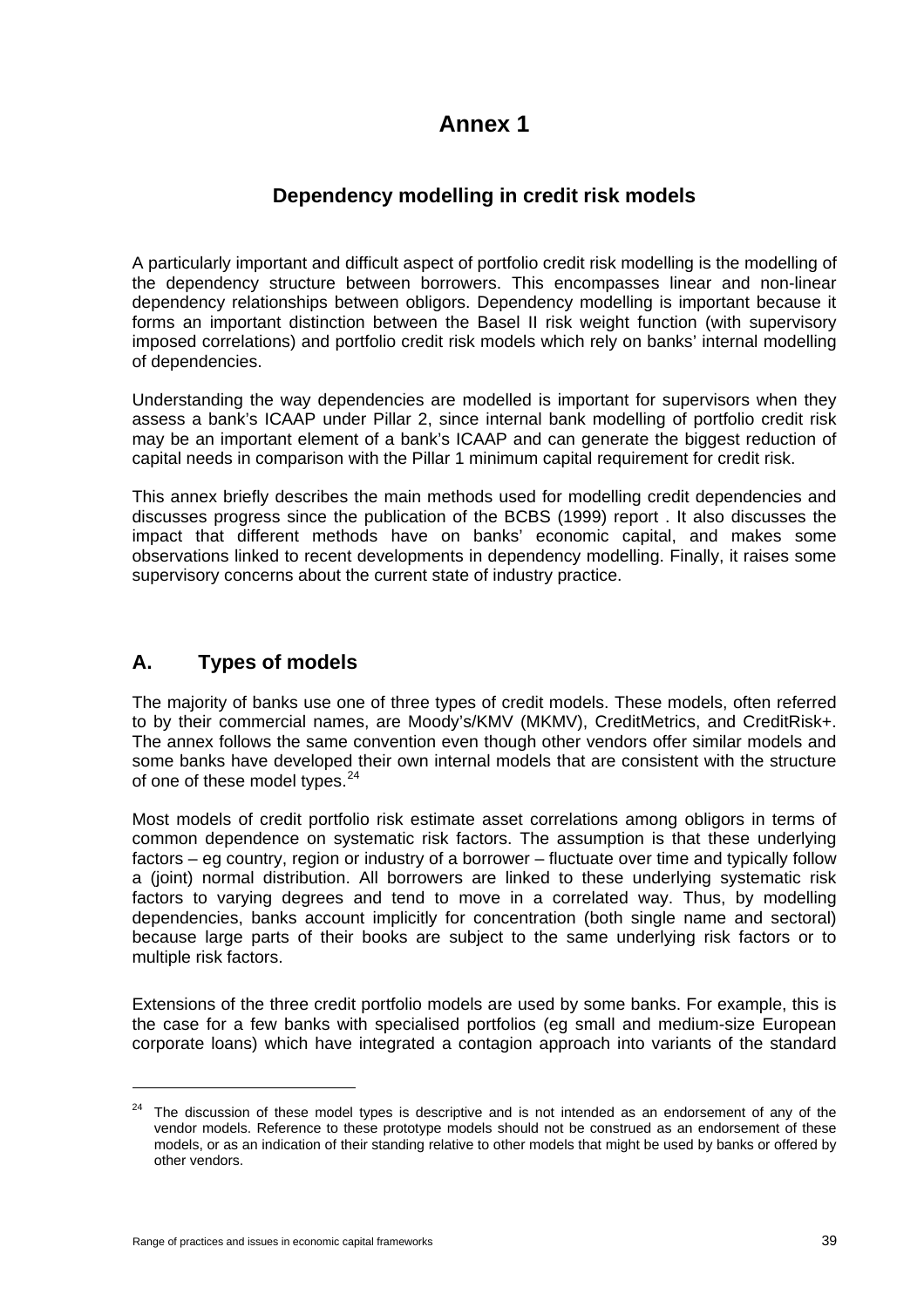credit portfolio models (see Box 1). By integrating information on business relationships among borrowers into the credit portfolio model, this approach tries to address the clustering of defaults observed within their portfolios that are linked to bank specific portfolio concentration and exposure mix.

In addition, few banks model dependencies using copulas (see Box 2), at least for their economic credit risk modelling. This technique can be used to capture several alternative general types of dependencies, as opposed to the more restrictive Gaussian copula  $models<sup>25</sup>$  $models<sup>25</sup>$  $models<sup>25</sup>$ 

Some banks also use models that are based on the asymptotic single-risk-factor (ASRF) model, which is the basis for the Basel II risk weights for credit risk.<sup>[26](#page-45-1)</sup> Within this modelling approach, banks may use their own estimates of correlations or may use multiple systematic risk factors in order to address concentrations. Such a modelling approach raises several supervisory concerns about the method used to calibrate the correlations and the ways in which the bank addresses the infinite granularity and single-factor structure of the ASRF model.

Under the impetus of the Basel II Framework, banks have also increased their use of bottomup approaches in their credit risk dependency modelling. As a result, credit portfolio models are much more integrated into daily risk measurement and management than was the case in 1999.

#### **1. The IACPM and ISDA study**

Given the differing approaches to modelling dependencies between borrowers described above, the question arises as to what extent the economic capital estimates produced by the models differ from each other. To shed some light on this empirical question, the International Association of Credit Portfolio Managers (IACPM) and International Swaps and Derivatives Association (ISDA) conducted a study in 2006 to explore the economic credit capital models in use by their member institutions.

The IACPM and ISDA (2006) study evaluated the degree of convergence of economic capital estimates across commercially available credit portfolio models and across internally developed credit risk models implemented by banks. Given that most banks use one of the three main commercially available credit risk models mentioned above or internally developed implementations of the same types of models, the study was effectively a comparison of the economic capital estimates generated by these commercially available models, run either in default mode or in mark-to-market mode.<sup>[27](#page-45-2)</sup> The study applied the different credit models to a representative portfolio of transactions that was assembled with pre-specified data assumptions regarding risk characteristics. By eliminating different data characteristics and portfolio composition as sources of potential differences in economic capital estimates, remaining differences are largely due to differences in the modelling

<span id="page-45-0"></span>See for example Hull (2007) for a discussion of copulas.

<span id="page-45-1"></span><sup>&</sup>lt;sup>26</sup> The ASRF model is also referred to as a single-factor Gaussian copula model. For this model, the capital charge for an exposure depends on the risk characteristics of this exposure only (i.e. PD, LGD, EAD, maturity) and does not depend on the composition of the portfolio to which the exposure is added .

<span id="page-45-2"></span><sup>27</sup> Credit Risk+ is exclusively a 'default mode' model. Default mode refers to the situation where credit losses arise only if a borrower defaults within the planned time horizon. Mark-to-market credit losses can arise in response to deterioration in an asset's credit quality before the end of the planning horizon.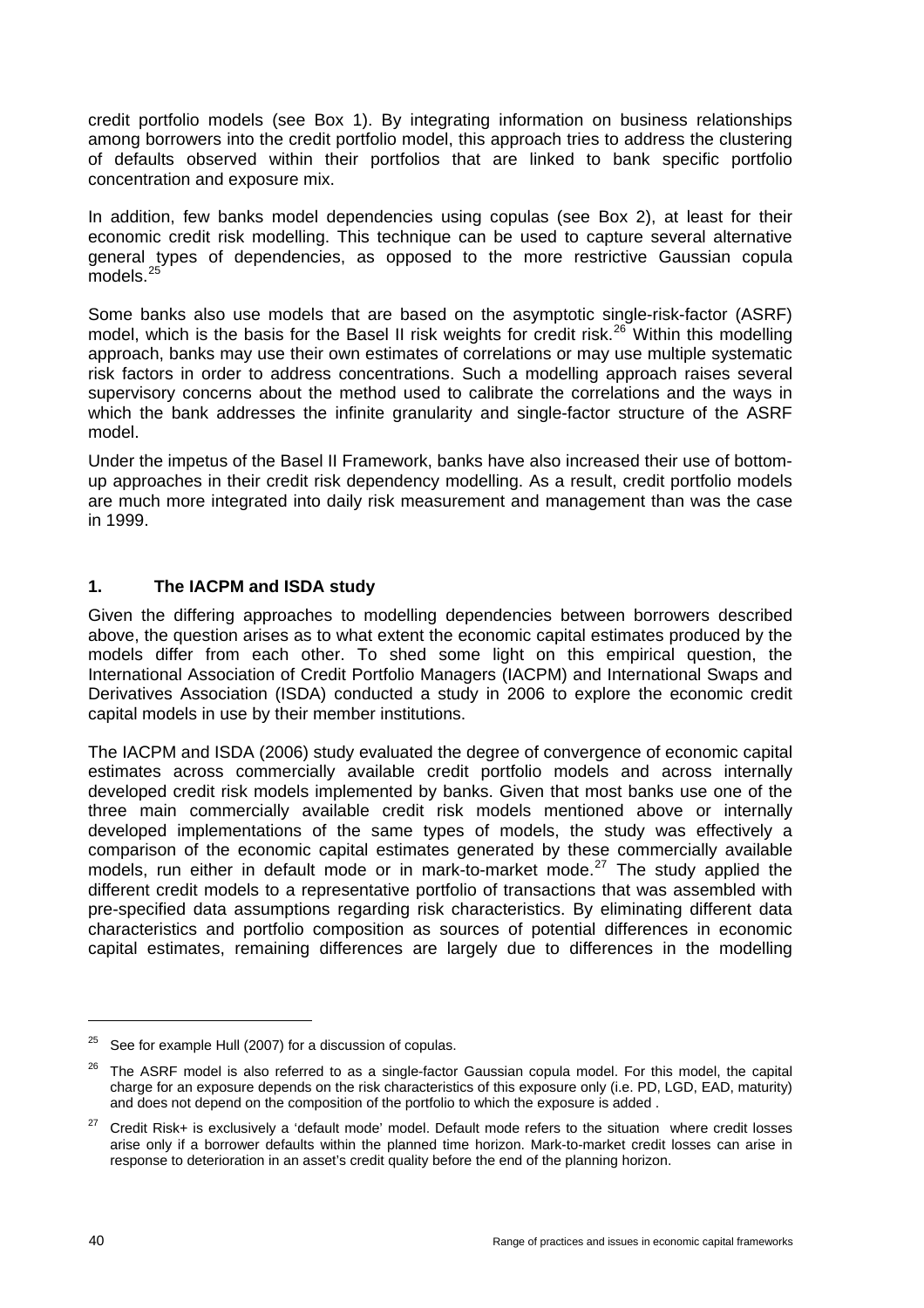approaches. Outcomes of the study may also be dependent on the composition and characteristics of the test portfolios used in the study.

The study showed significant differences in economic capital estimates between the different models, in default-only mode as well as in mark-to-market mode. The differences in economic capital estimates between the models can be explained in terms of the following factors: correlation structure; treatment of interest payments due between time zero (point of valuation) and the time horizon (point of default) and whether this was accounted for in the definition of loss; and other modelling differences.

Of special interest in the context of this annex is the question: How much of the difference in economic capital is due to correlation structure/dependency modelling assumptions? In default-only mode, the differences could be explained to a large extent by the different treatment of interest payments (ie by the difference in definition of loss), with the correlation structure playing only a minor role. However, in mark-to-market mode, where changes in revaluations at the horizon for non-defaulted assets may also be correlated, and where the impact of differences in the modelling of correlations is larger, roughly a quarter of the observed difference in economic capital estimates is attributable to correlation assumptions.

Another issue involves the sensitivity of economic capital estimates to changes in portfolio concentrations and model parameters. Sensitivity analysis performed in the IACPM and ISDA study showed that a change in the sector or country composition of the representative portfolio had a large impact on economic capital estimates.<sup>[28](#page-46-0)</sup> Furthermore, the impact differed between the different types of credit risk models. This evidence provides empirical support for the notion that the output of credit risk models significantly depends on the underlying correlation structure. Differences in correlations could be structural in nature since different models may use different data to calibrate correlations (eg historical equity returns versus default rate data), or could be due to time-varying correlations.<sup>[29](#page-46-1)</sup>

#### **B. Supervisory concerns relating to currently used credit portfolio models**

#### *1. Shortcomings of dependency modelling*

Regarding dependency assumptions used in credit portfolio models, supervisors can question the accuracy and robustness of correlation estimates used by banks since these estimates depend heavily on (explicit or implicit) model assumptions and can significantly influence economic capital calculations. These assumptions are even more problematic when the dependency modelling and calibration methods used are embedded in proprietary third-party vendor credit risk models, which essentially can be viewed as "black boxes."

Beyond the issues raised by the basic approaches used in structural and reduced-form credit portfolio models, the validity of several other assumptions has been examined in the academic literature. For example, the validity of the following assumptions has been drawn into question: the asymptotic single-factor Gaussian copula approach; the normal distribution for the variables driving default; the stability of correlations through time; and the joint

 $\overline{a}$ 

<span id="page-46-0"></span> $28$  For example, it could double the amount of economic capital for credit risk.

<span id="page-46-1"></span> $29$  The IACPM and ISDA study concludes that when loss assumptions are aligned across both vendor and internal credit portfolio models, estimates of economic capital for credit risk can be shown to converge for default-mode models. Differences in the capital estimates for mark-to-market models can be reduced, but not eliminated.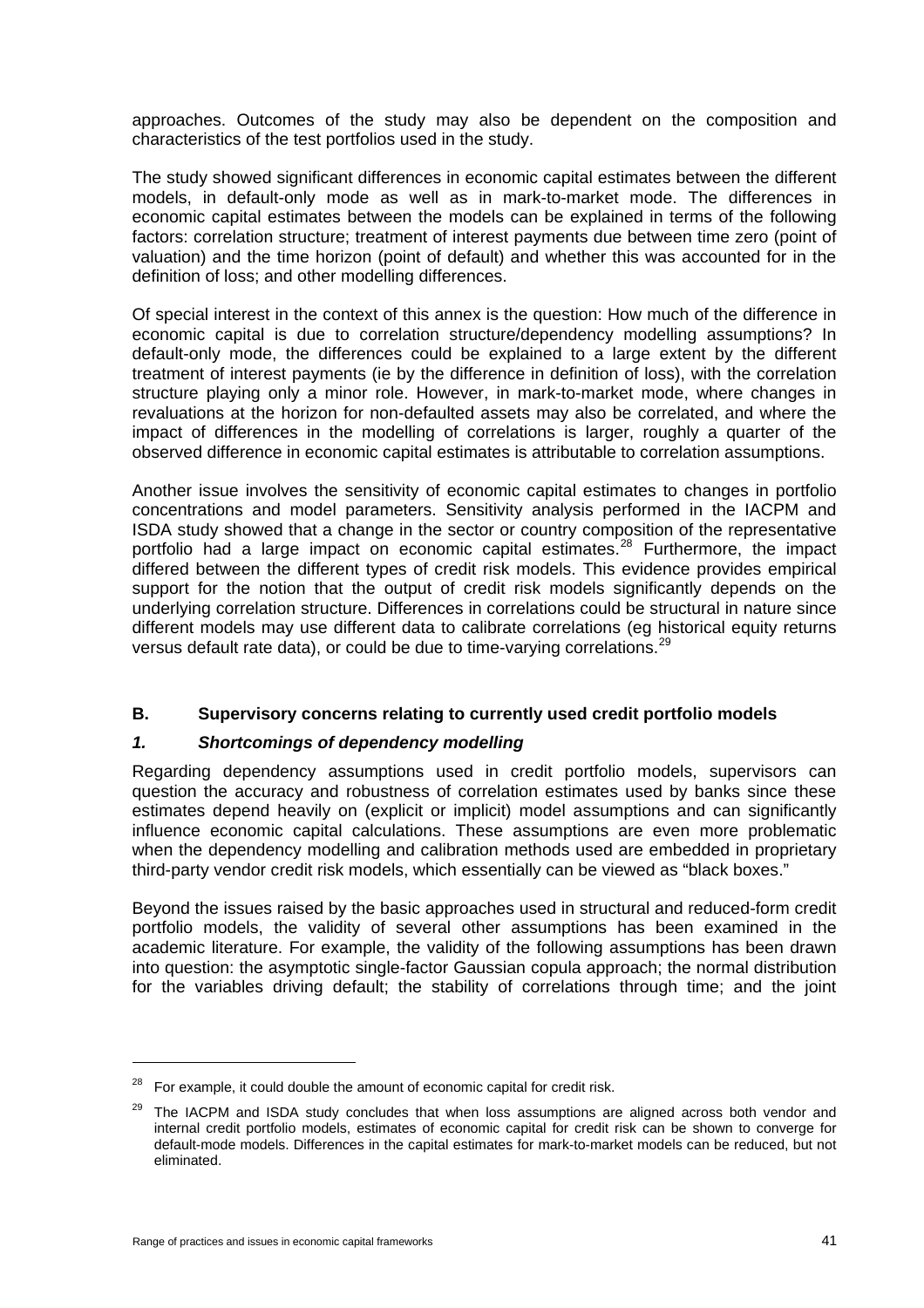assumptions of correctly specified default probabilities and doubly-stochastic processes, which imply that default correlation is adequately captured by common risk factors.

Several academic papers question the ability of some models using such assumptions to explain the time-clustering of defaults that is observed in some markets. This in turn, when combined with inadequately integrating the correlation between PD and LGD in the models and inadequately modelling LGD variability, can lead to an underestimation of economic capital needed. In addition, it will make it difficult to identify the different sources of correlations and the clustering of defaults and losses .

For example, Das et al (2007) found that US corporate default rates between 1979 and 2004 vary beyond what can be explained by a model that only includes observable covariates. Moreover, Duffie et al (2006) found evidence of the presence among U.S. corporate default rates of one or more unobservable common sources of default risk that increase default correlation and extreme portfolio loss beyond that implied by observable common and correlated macroeconomic and firm-specific sources of default risk.<sup>[30](#page-47-0)</sup> However, there are practical limitations of the "frailty approach" (ie modelling default clustering with latent risk factors) including the computational cost, and the failure to identify the frailty factor, hampering the ability of banks to make practical decisions in managing the risk from the frailty factor.

With respect to the stable correlation hypothesis, Bangia et al (2000) found that rating transitions are sensitive to the business cycle and are explained by different models during expansionary and recessionary periods. Therefore, the sample period and approach used to calibrate the dependency structure could be important in assessing whether correlation estimates are overestimated or underestimated, and therefore whether they should be reviewed.

Other assumptions can also impact correlation calibration. For example, when a model assumes that unobservable asset returns can be approximated by changes in equity prices, it does not account for the fact that the relationship between asset returns and equity prices is unobservable and could also be non-linear. Similarly, when equity prices are used to estimate credit default probability, the issue arises that although such prices can cover a wide range of industries and geographical locations, they also reflect information that is unrelated to credit risk. Consequently, the use of equity prices can introduce some noise in the correlation estimates.

On the other hand, when banks use a regulatory-type approach, with single or multiple risk factors, the assumptions of such an approach poses two important issues for both banks and supervisors:

- Since the correlation estimates are explicit parameters in the Basel ASRF model, they would need to be estimated. There may be limited historical data on which to base the correlation estimates, and the assumptions used to generate the correlations may not align with the underlying assumptions of the Basel II credit risk model.
- If a bank uses the Basel II risk weight model (either with supervisory or with its own correlations), it must account for concentration risk (single name and industry/

<span id="page-47-0"></span>As pointed out by Das et al (2007) and others, known factors account for a very large fraction of the default correlation observed in the data. As a result, a practical approach to overcoming the shortcoming of the frailty factor is to use conservative estimates of asset correlations and to conduct stress testing.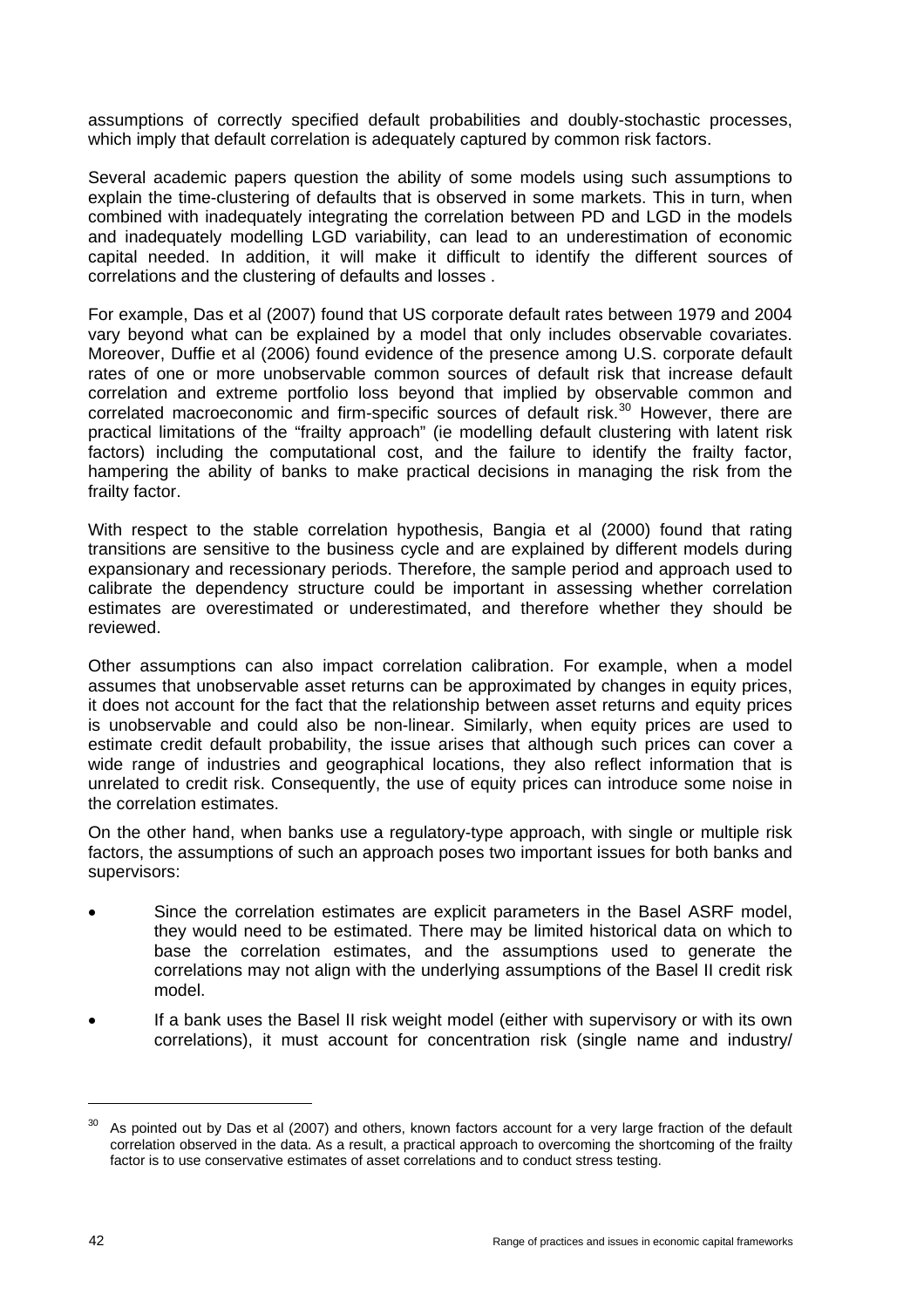regional concentrations) by other measures and/or management methods (eg limit setting), and supervisors will have to evaluate these approaches.

The concern about assumptions is important since they can have a significant impact on measures of portfolio credit risk and the measurement of economic capital. For example, Tarashev and Zhu (2007) demonstrate, by comparing the loss distributions produced by the KMV and the ASRF models, that the single-risk-factor and infinite granularity assumptions of the ASRF model have small impacts on measurement of capital needs, especially for large, well-diversified portfolios. By contrast, the use of misspecified or incorrectly calibrated correlations and the use of a normal distribution (which fails to replicate the tails of the distribution of asset returns) $31$  can lead to significant inaccuracies in measures of portfolio credit risk and economic capital.

#### *2. Use of credit dependency modelling*

One of the main supervisory concerns is that some banks use credit portfolio models without always having a full understanding of all the underlying assumptions and modelling techniques embedded in them. Whether such models are suitable for different portfolios (retail, structured products, etc.) as well as for the specific concentration and exposure mix characteristics of their own portfolios should be assessed.

For example, it seems that the use of asset return correlations derived from equity prices has become a market standard for portfolios of large corporates, despite the limitations associated with such an approach.

It is important to consider whether the uncritical use of asset correlations for other portfolios such as SME and retail borrowers is adequate. The estimated correlations could be meaningfully used as long as they are applied to large, publicly traded borrowers. The appropriateness of using such data to estimate correlations for other exposures such as nontraded, small and medium-sized enterprises and retail borrowers is less clear. Specifically, corporate, SME and retail portfolios are data-rich, which means that the derivation of different default correlations from internal bank data could be envisaged in some cases. For non traded SME portfolios, there are third-party vendors that might also provide relevant data for some local markets.

However, banks do not generally calibrate their retail and SME correlations separately. Instead they use shortcuts, such as assigning retail borrowers to the no industry category in a credit portfolio model. It remains to be seen whether these shortcuts provide a meaningful measure of risk for SME and retail portfolios.

The use of more complex models (eg contagion models and Gaussian and non-Gaussian copulas), which need technical, judgemental and modelling expertise, could also be viewed as too burdensome, uncertain, unstable or inappropriate to implement. Assuming that banks gather enough data to estimate more reliable correlations using internal data in the future, it would be useful for the industry to make progress in estimating correlations for other exposures, such as SME, retail, and structured products, and to analyse which data, models, and techniques are the most relevant for these portfolios.

<span id="page-48-0"></span><sup>&</sup>lt;sup>31</sup> With respect to the loss distributions, they are more likely to follow double-t distributions with medium to high degrees of freedom instead of normal distributions. Such misspecification can imply an underestimation of economic capital that ranges from 22% to 86%.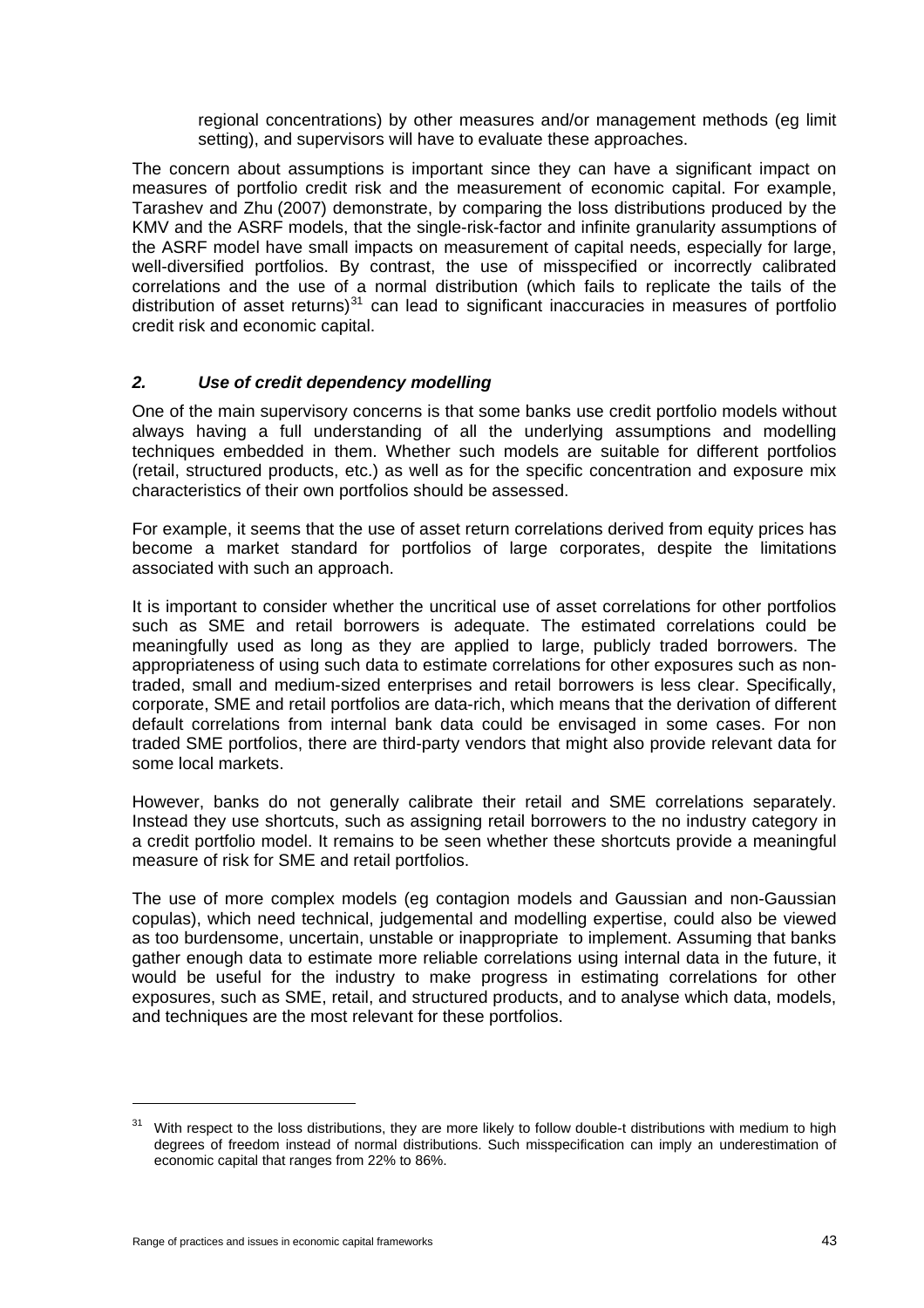#### **Box 1: Contagion approach**

Motivated by the financial crises in South East Asia and the US in the 1990s, and the Enron default crisis in late 2001, where the downfall of a small number of firms had an economywide impact, academic researchers have attempted to incorporate counterparty relationships, or microstructure correlation, into portfolio credit models (Davis and Lo (2001), and Jarrow and Yu (2001)). The common feature of contagion models is that they distinguish between macrostructure and microstructure dependencies. In contrast to macrostructure dependencies, microstructure dependencies attempt to capture business relationships and legal dependencies within and across sectors. This approach is also relevant for pricing CDSs, CDOs, and basket derivatives, since the prices for these products are influenced by dependencies between the firms in a basket, a business (eg suppliers and competitors), etc.

The microstructure contagion effect can be integrated using different approaches, (eg reduced-form models). The idea behind contagion models is that contagion risk produces upward jumps in the default intensity of non-defaulted firms, implying a higher conditional default probability for these firms given additional information on other firms' defaults. The driving principle behind such modelling is that considering only macroeconomic dependencies for a portfolio subject to microstructure dependencies could potentially underestimate credit risk. By integrating microstructure dependencies into the model, the standard deviation of rating changes over time is increased, even for well-diversified credit portfolios with moderate microstructure dependencies.

Generally, the contagion approach is supposed to be conservative since it lengthens the tail of the loss distribution and therefore increases the capital needed to cover credit risk. However, it is difficult to gauge whether the increase in capital is sufficient to capture the risk dependencies. Additionally, practical and theoretical issues need to be addressed, such as the reliability of the required expert judgement and ability to identify the frailty/contagion factors.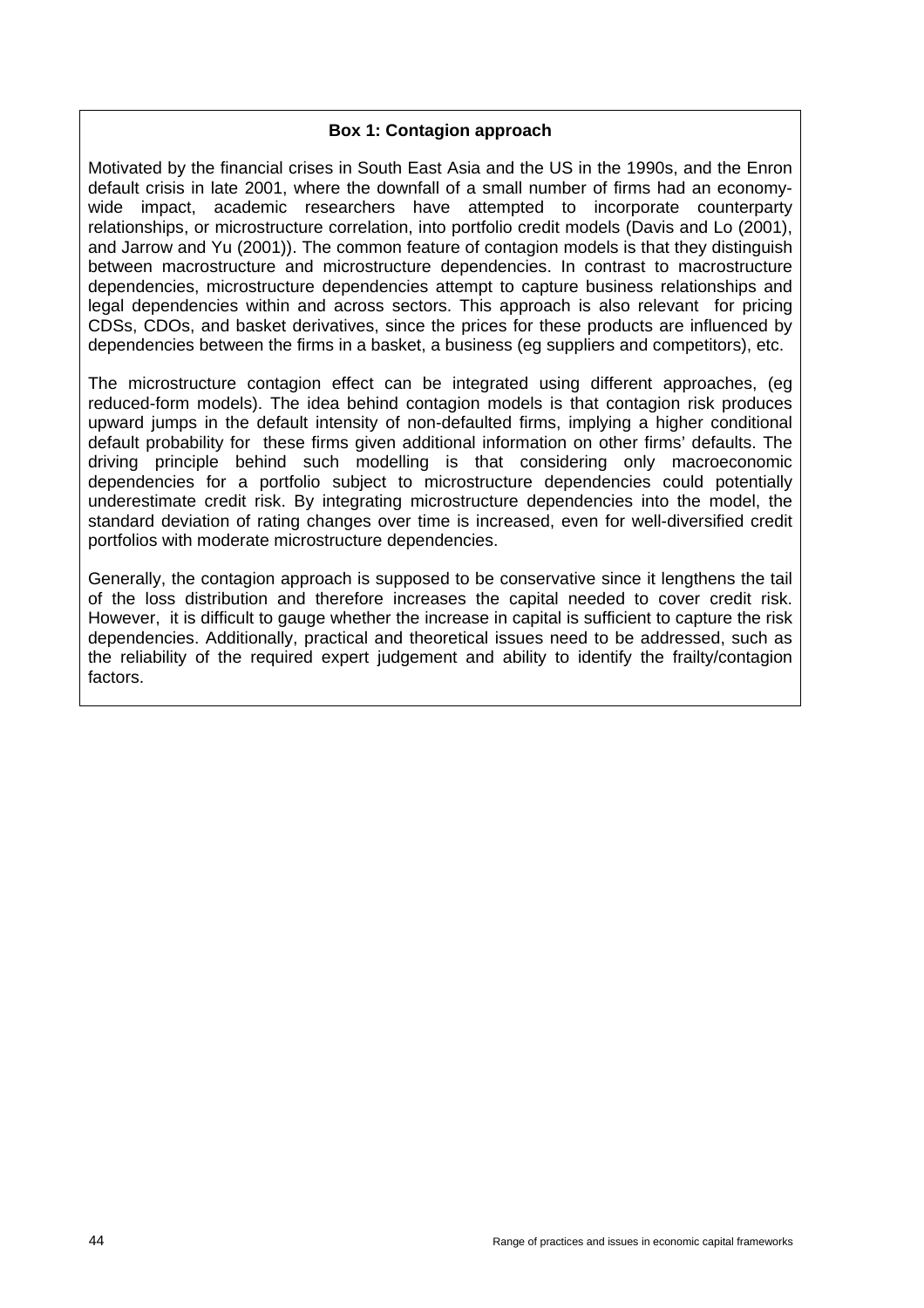#### **Box 2: Copulas**

Some banks model dependencies using copulas. Within the context of credit risk modelling, copulas are used to model dependencies between the defaults of credit obligations in a portfolio. Given that one obligor has defaulted, other obligors in the portfolio might be more likely to default because they are connected to the defaulted obligor directly (eg if the defaulted obligor is the creditor of another) or indirectly (eg if another obligor is in the same industry).

For a collection of random variables with given marginal distributions (the univariate probability distribution of each random variable) a copula specifies how these random variables combine into a multivariate distribution, and thus specifies the dependencies between the random variables. Some copulas like the Gaussian copula are characterised by a correlation matrix, while other copulas describe dependencies that are non-linear or too complicated to be accurately described by correlation parameters. A copula is a mapping that transforms the marginal distributions for a collection of random variables into a joint distribution for all the random variables.

When copulas are used in credit risk modelling, the underlying random variables of interest may be the time to default of each obligation in a portfolio, or in Merton type models, the asset values of the obligors. In the latter case, the obligor defaults when its asset value falls below a certain threshold. These underlying variables are continuous random variables, and they express the likelihood of default in a different way from the more familiar (discrete) indicator random variables, which are 1 if default occurs during a specified period and 0 otherwise. If  $q_i$  is the underlying random variable denoting for example the time to default of obligor i, and  $I_{i,T}$  is the indicator random variable denoting default before time T, the relation between  $q_i$  and  $I_{iT}$  is:

$$
I_{i,T} = \begin{cases} 1, \text{ if } q_i \le T \\ 0, \text{ if } q_i > T \end{cases}
$$

If the distributions of these time-to-default variables are combined using a copula, a joint distribution function for the time-to-default variables is obtained. Taking random samples from this joint distribution, and given a specified time horizon, each sample from the distribution will translate into a set of defaulting and non-defaulting obligations within the portfolio over that time period.

The first copula to be widely used in the context of credit modelling was the Gaussian copula. One important shortcoming of the Gaussian copula is that it displays zero tail dependence. Besides the Gaussian copula, copulas based on other multivariate distributions (particularly the Student-t distribution) are often used with the goal of capturing dependencies between defaults that have a stronger impact on the tail of the loss distribution. For example, the tcopula has a parameter for "tail association" or dependence. The distributions produced by copulas are usually not tractable analytically, and as a result, copulas are most frequently used in running portfolio default simulations.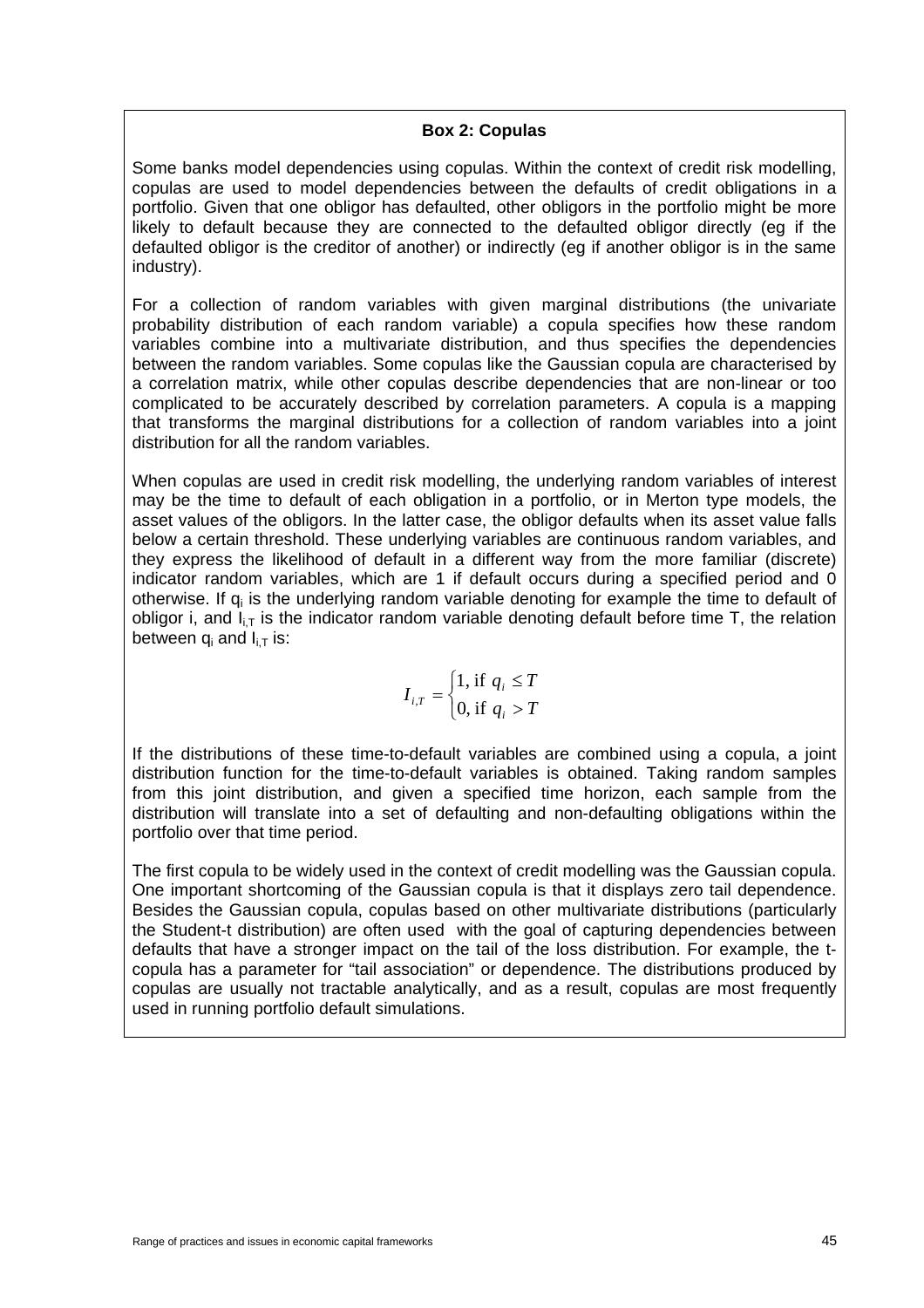# **Annex 2**

# **Counterparty credit risk**

Counterparty credit risk (CCR) at large, complex banks centres on the measurement and management of financial exposure and the resulting credit risk associated with core credit extension activities of these financial institutions to a wide range of counterparty types. Counterparty credit risk takes a variety of forms, including credit risk emanating from activities in OTC and exchange-traded derivatives, from securities financing activities, and from foreign exchange settlements. The counterparties to these financial institutions take a wide variety of forms, ranging from sovereigns and local government entities, to regulated financial concerns and potentially unregulated financial parties such as hedge funds, to corporate entities (both investment-grade and below-investment-grade).

This annex is organised as follows. Section A highlights the challenges that the industry faces in quantifying counterparty credit risk for economic capital purposes, while Section B addresses the range of practices that financial institutions undertake in quantifying this risk. The primary focus is on modelling challenges in the quantification of counterparty credit risk, and thus there is no explicit consideration of the comprehensive set of risk management practices that are meant to mitigate risks or to provide compensating controls for model deficiencies, unless those practices (such as initial margin and ongoing collateral practices related to counterparty credit risk) directly influence the quantification of risk.

# **A. Counterparty credit risk challenges**

Measurement of counterparty credit risk represents a complex exercise, as it involves gathering data from multiple systems; measuring exposures from potentially millions of transactions (including an increasingly significant percentage that exhibit optionality) spanning variable time horizons ranging from overnight to thirty or more years; tracking collateral and netting arrangements; and categorising exposures across thousands of counterparties. The complexities of the processes highlighted below indicate a need for institutions to have specialised processes and personnel to tackle these issues and challenges.

#### **1. Measuring exposure and measuring risk**

A bank's counterparty credit measurement can be conceptually broken down into two distinct steps. First is the measurement of *counterparty credit exposure* – that is, how much money the counterparty will owe the bank in the event of default This exposure number is further broken down into *current exposure*, which measures the exposure if the counterparty were to default today, and *potential exposure*, which measures the potential increase in exposure that could occur between today and some time horizon in the future. One feature of derivatives and securities financing relationships is that, while the amount of current exposure to a counterparty is known, the amount of potential exposure to a counterparty is an unknown quantity (in fact, given the nature of derivatives contracts and securities financing arrangements, there may be no exposure to the financial institution at the time of a counterparty default). Therefore, counterparty credit exposure is generally measured as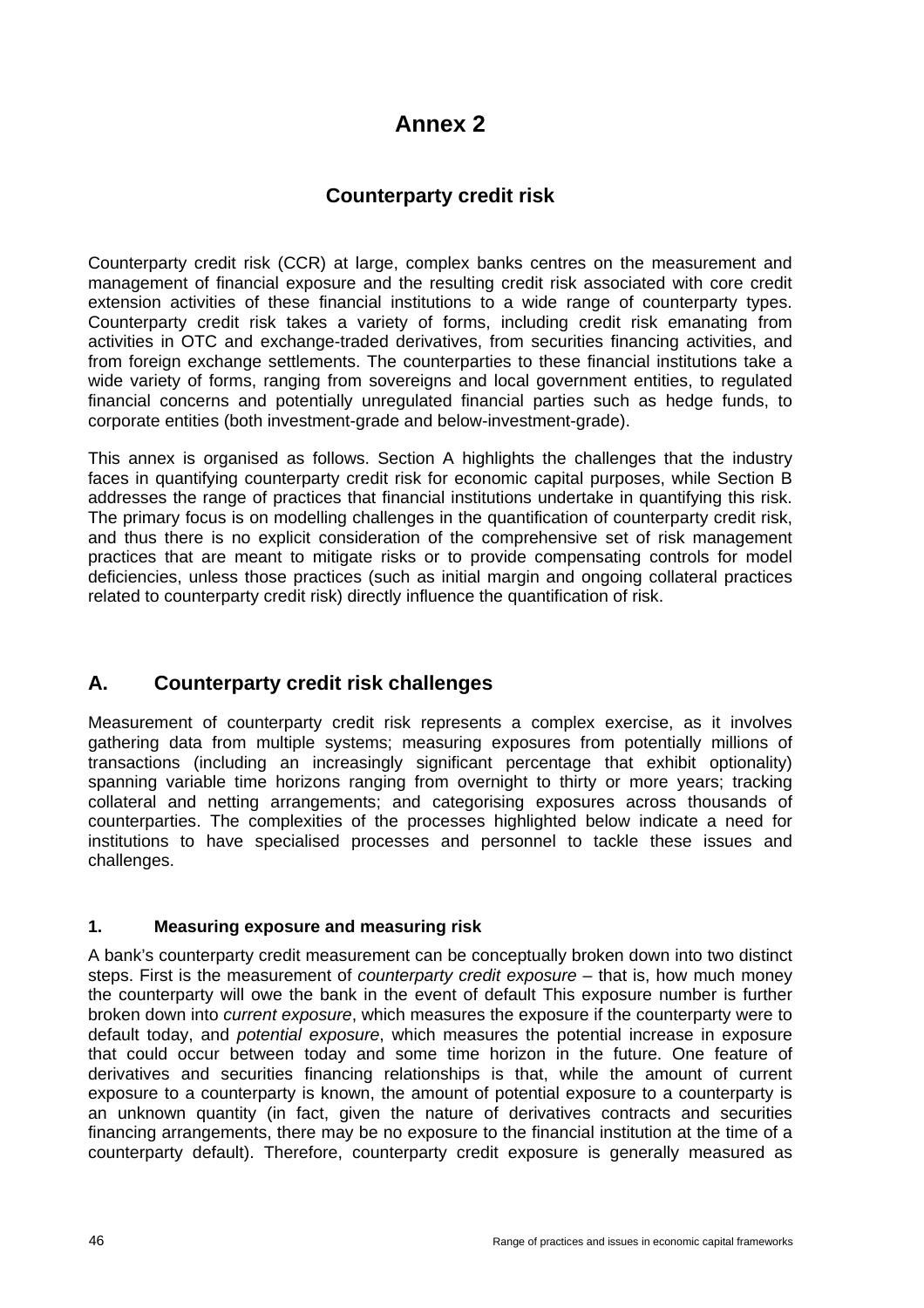some statistic (such as a mean or a percentile) of the distribution of possible future exposures to the counterparty.

The second part of the counterparty credit measurement is converting the exposure to a risk amount for economic capital purposes or risk management purposes more generally (for example, to inform a counterparty credit risk limit system). The risk measurement will be a function of the probability of default (PD) for the counterparty, the loss given default (LGD) for the exposure, and the exposure measurement, which is effectively the exposure at default (EAD) value. The EAD value is driven by market-risk-related factors (the volatility and correlation among market risk factors and how they affect the derivative contract or valuation of the securities being financed), while the PD and LGD are effectively determined by firm's assessment of the credit quality of the counterparty.

Counterparty credit risk measurement, therefore, necessarily combines the tools from standard market risk measurement with the tools from standard credit risk determination. Market risk measurement practices are used, for example, in mapping derivatives exposures to a set of market risk factors, simulating those factors out to a forward-looking time horizon, and determining the distribution of the level of exposures over various risk factor realisations in the simulation. Separately, standard credit risk processes provide assessments of the credit quality of the counterparty, frequently resulting in a credit rating of the counterparty, both from the PD and LGD perspectives. Counterparty credit risk measurement offers unique challenges related to both the market-risk-related and the credit-risk-related processes, which are described next.

#### **2. Market-risk-related challenges to counterparty EAD estimation**

Counterparty credit exposure measurement requires simulation of market risk factors and the revaluation of counterparty positions under the simulated risk factor shocks, much like a value-at-risk (VaR) model requires. Two unique challenges present themselves when attempting to leverage a VaR model technology for counterparty credit exposure measurement.

First, market risk VaR models combine all positions in a portfolio into a single simulation, so that gains from one position are allowed to fully offset the losses in another position in the same simulation run. Counterparty credit risk exposure measurement, however, cannot allow netting across counterparties (eg a decline in exposure to one counterparty cannot be netted against an increased exposure to another counterparty). Therefore, the analysis of counterparty exposure must be done at the 'netting set' level (that is, on each set of transactions that form the basis of a legally enforceable netting agreement). Most banks have many thousands of counterparties, and each of these counterparties may have many different netting agreements (segregated, for example, by product type or legal jurisdiction). This situation, therefore, requires the counterparty exposure measurement to perform a calculation at the netting-set level, thereby increasing the computational intensity of the calculation.

Second, market risk VaR calculations are traditionally performed for a single short-term holding period – for example, for a single day or a ten-day holding period. Counterparty credit exposure measurement, however, must be performed for multiple holding periods into the future, as certain derivatives contracts, for example, can extend years, or even decades, into the future. As a result, market risk factors have to be simulated over much longer time periods than in the standard VaR calculation, and revaluation of the potential exposure in the future must be done for the entire portfolio at certain points in the future.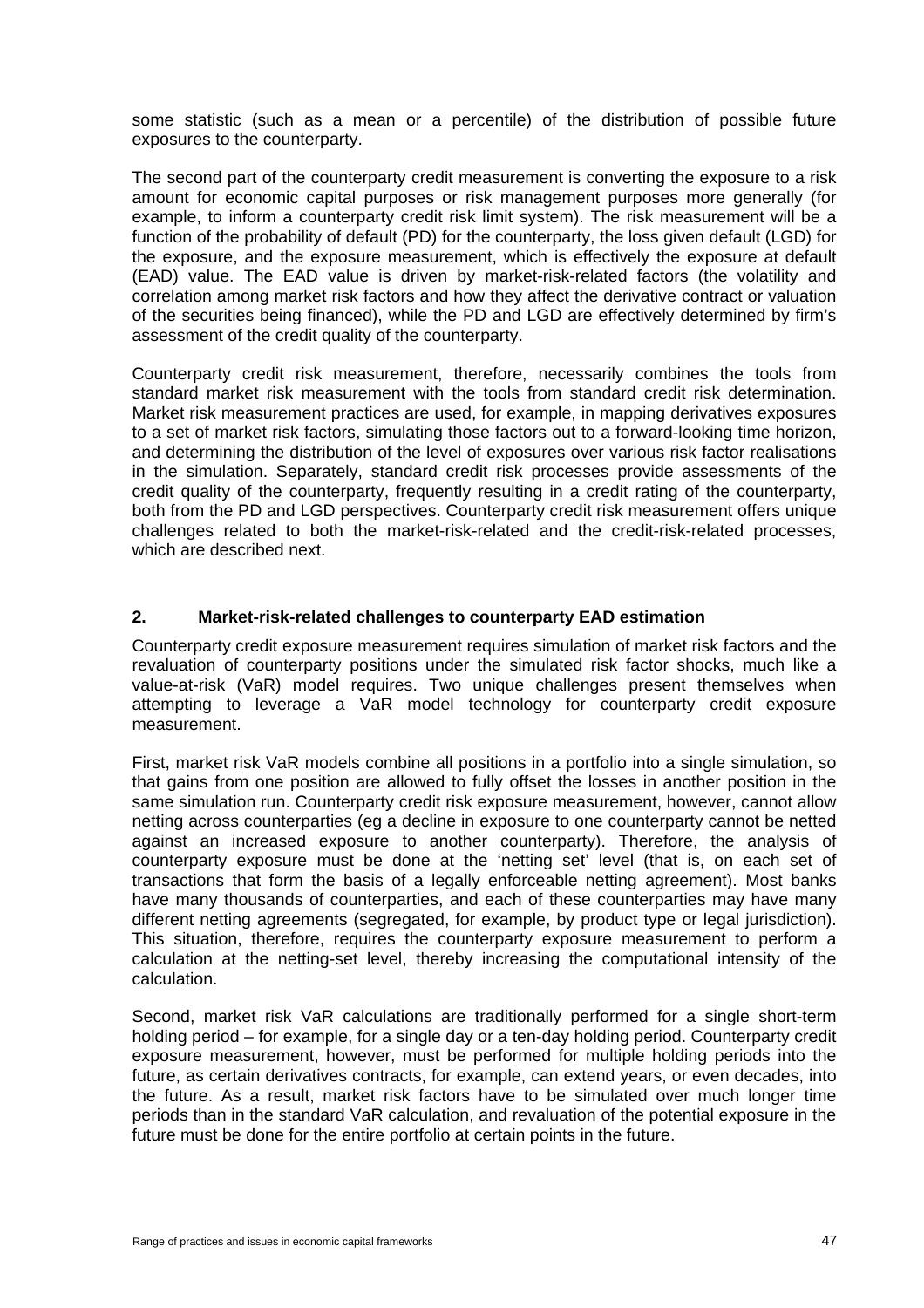The combination of the large number of counterparties and the large number of holding periods in the future implies that the computation challenges in effectively measuring VaR are dramatically increased when financial institutions attempt to measure counterparty exposures for derivatives transactions. As a result, a bank may decide to reduce the number of market risk factors considered in the simulation for counterparty credit risk relative to the number considered in the market risk VaR calculation. The resulting simplification can result in a reduction in precision of the final result, but the materiality of the reduced precision is highly dependent on the circumstances of the positions relative to the model. For example, ignoring the volatility smile in a business with few trades might not be material, but using a single-factor term structure of interest rate model may result in significant reduction in accuracy of the model for these exposures.

#### **3. Credit-risk-related challenges to PD and LGD estimation**

Frequently, counterparties to financial firms for derivatives or securities financing transactions have other credit-risk-related relationships, so that the financial firm would already have a credit rating, and an associated PD and ability to calculate an LGD for the exposure. However, some important derivatives and securities financing activities are done with counterparties (such as hedge funds) with which the financial institution may have no other exposures. In those cases, the financial firm must determine a PD and LGD associated with the counterparty and the facility. In the case of hedge funds, the counterparty may have little transparency in terms of underlying fund volatility, leverage, or types of investment strategies employed, which creates a significant challenge. In the cases of counterparties to which the institution has other credit exposures (eq a corporate client), the institution will typically be using the same PD used for the other exposures, but will need to arrive at a facility-specific LGD.

#### **4. Interaction between market risk and credit risk – Wrong-way risk**

While counterparty credit risk can conceptually be broken down into a market-risk-driven EAD calculation and a credit-risk-driven PD-LGD determination, these two processes are frequently not independent. This interaction, where PD and LGD may tend to rise at the same time as the exposure to the counterparty is rising, is known as "wrong-way risk." For counterparty credit exposure systems that separate EAD estimation from PD-LGD estimation, the incorporation of wrong-way risk in the economic capital calculation is not directly feasible, but may be incorporated via an add-on in the economic capital process. Challenges arise when trying to capture wrong-way risk. Wrong-way risk is sometimes difficult to identify, as it requires understanding the market risk factors that the counterparty is exposed to, and relating those factor sensitivities to the factor sensitivities of the institution's own exposures to the counterparty. Understanding the counterparties' risk factor sensitivities can be challenging, especially for counterparties (such as some hedge funds) that tend to be opaque. Even when wrong-way risk can be identified directionally, it is often difficult to quantify its magnitude in an economic capital model (in particular, over a one-year horizon at a high confidence level).

#### **5. Operational-risk-related challenges in managing counterparty credit risk**

Managing counterparty credit risk is a very resource-intensive activity, and requires specialised systems and personnel to effectively implement. Daily limit monitoring, markingto-market, collateral management processes, and intraday liquidity and credit extensions are all complicated and interlinked processes that give rise to the possibility of operational risk difficulties. Such operational risk exposure is generally not captured for economic capital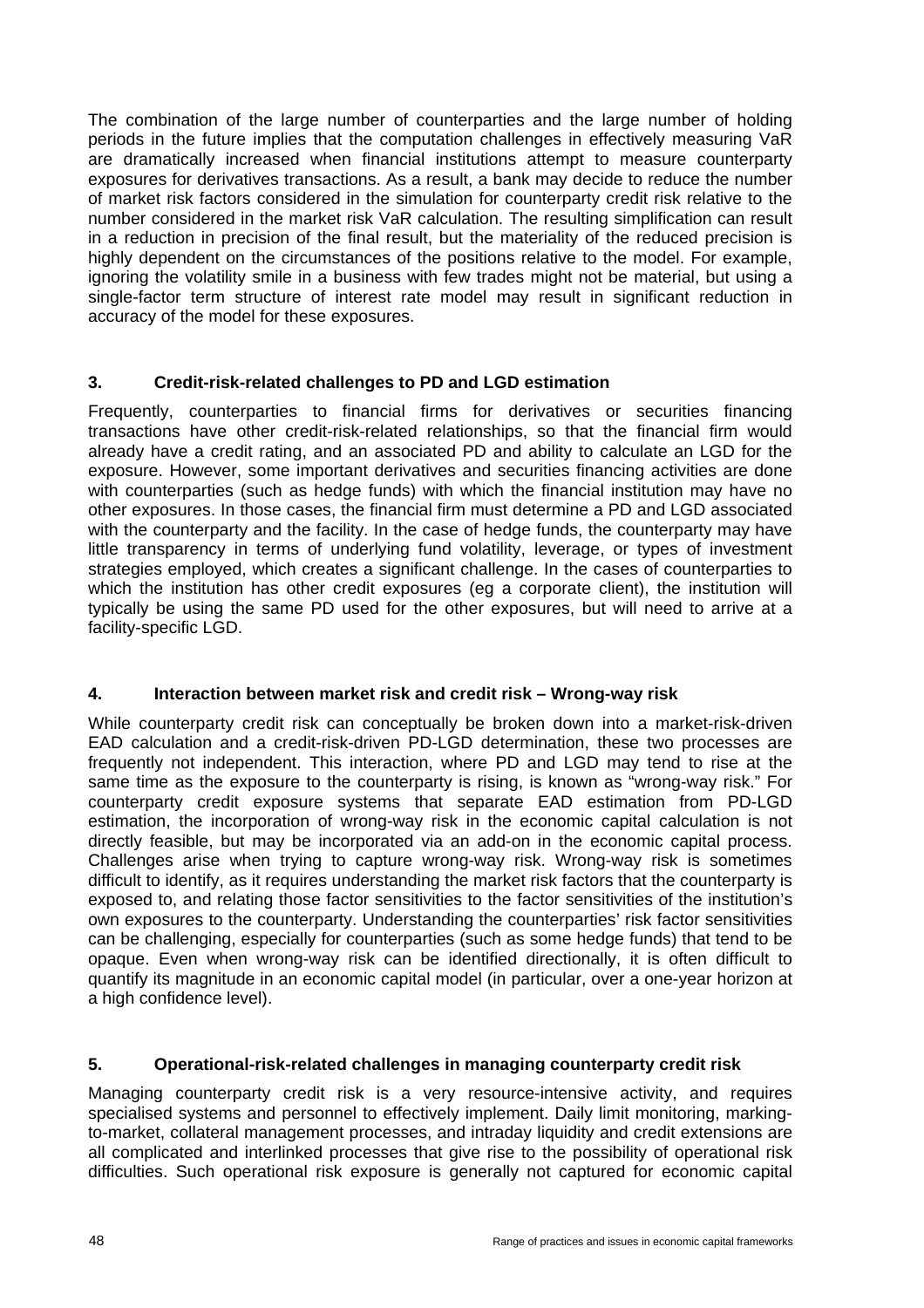purposes within counterparty credit risk, but may be captured within an operational risk quantification process. Operational risks related to counterparty risk that are particularly difficult to quantify involve risks of new or rapidly growing businesses, risks in new products or processes, risks in intraday extensions of credit which are not properly captured in systems designed for end-of-day exposure capture, and risks in areas where there have been few historical instances of losses but where potential "tail events" may have severe consequences.

#### **6. Differences in risk profiles between margined and non-margined counterparties**

One important input in the measurement of counterparty credit risk among firms' counterparties is whether the counterparty is a margined counterparty or not. A margined counterparty has agreed to post collateral, either in the form of cash or securities, when their exposure to the financial firm is positive. While there are wide variations in the practices surrounding margining of counterparties (minimum thresholds before a margin call is made, the frequency of margin calls, the treatment of valuation of illiquid products, etc.), an important distinction in the modelling approaches must be made between counterparties who have agreed to margining (also known as 'having a CSA' – a credit support annex to the master netting agreement that lays out the terms of the margining agreement) and those who have not. Frequently, the modelling difference between these classes of counterparties surrounds the treatment of the look-ahead forecasting period: For margined counterparties, the forecasting period is short, associated with a reasonable 'cure period' between when a counterparty misses a margin call and when the underlying positions can be closed out; for non-margined counterparties, the forecasting period is generally much longer, as long as the life of the contract. The variation in modelling horizons makes the aggregation of risk across these two classes of counterparties a challenge, as most risk modelling approaches take a single modelling horizon (eg one day for VaR models, one year for economic capital models) for all positions. Aggregation is further complicated if, for a given counterparty, some positions are margined but others are not.

Note that there still is a gap risk, even for margined counterparties, which needs to be modelled and accounted for. In stress situations that adversely affect the assets being financed, there could be a risk of market gapping and rapid loss of value. Banks may need to take possession of collateral at a time when its value is deteriorating and the market for it may be illiquid. This risk may be amplified by the presence of exposure concentrations within the firm, or by "crowded trades," where several firms may be taking possession of similar collateral and seeking to liquidate it at the same time.

#### **7. Aggregation challenges**

While calculation of counterparty credit risk for an individual counterparty has its challenges, these challenges are magnified when attempting to get a firm-wide view of risk for economic capital purposes. Independently of the challenges in arriving at a counterparty credit risk economic capital measure outlined above, this risk measure must be aggregated in a sensible, rigorous, and risk-sensitive way with other exposures at the financial firm in order for the overall economic capital measure to be a reliable indicator of the aggregate inherent risk-taking by the firm. If a single counterparty has both derivatives and securities financing transactions, the firm may face challenges in aggregation across the counterparty's exposures, as the various models and systems architectures may not be conducive to aggregation. Furthermore, a firm's counterparty credit risk must be aggregated with other credit risk-taking activities of the firm, both in terms of loans in the banking book and credit risk in the trading book. Finally, these more comprehensive credit risk measures must be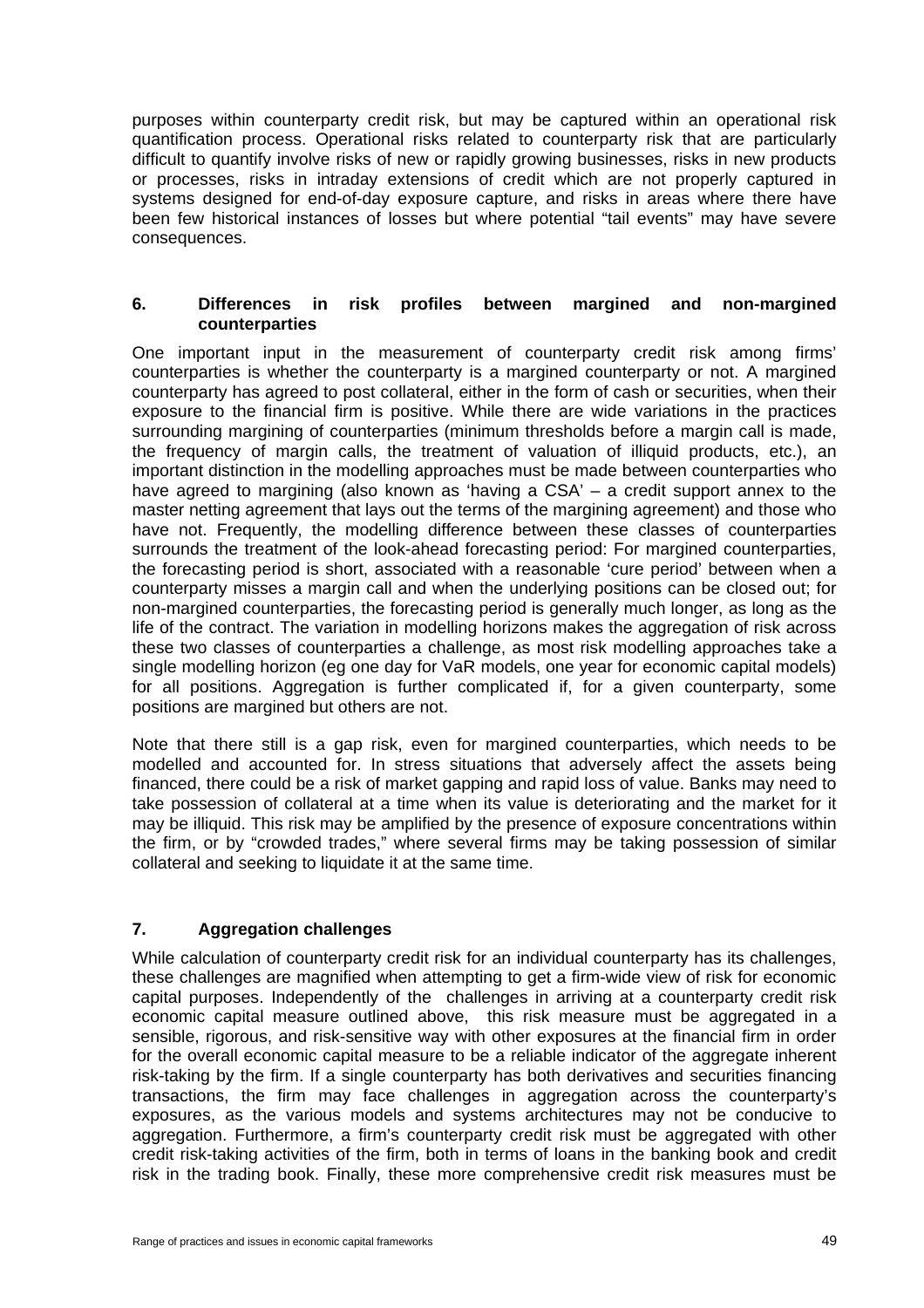aggregated with overall market and operational risk in order to arrive at the final economic capital measure.

A related challenge involves the ability of the counterparty credit risk system to allow risk management to have a detailed understanding of the various breakdowns of risk that are common in the market risk world. Breakdowns by product, by risk factor, by geography, by business line, or by legal entity are difficult for many firms to produce, for a variety of reasons. The computation intensity of the calculations makes the provision of such "drill down capabilities" expensive in terms of time to produce on a daily basis. Fragmented computer systems and IT infrastructures, frequently driven by a variety of legacy infrastructures from merger and acquisition activity, are frequently cited culprits to the limitations associated with counterparty credit risk systems' lack of flexibility. The IT requirements associated with Basel II's internal models approach to the use of counterparty credit risk for regulatory capital purposes were often mentioned as a possible mechanism to address some of the existing systems' rigidities, but it remains uncertain how much of the planned IT investments will address the existing systems' limitations.

## **B. Range of practices**

Given the variation in size and complexity of counterparty credit exposures across large financial firms, these institutions display a range of practices in measuring CCR for economic capital purposes. Firms employ one of two general modelling approaches to quantify the counterparty credit risk exposures. While these models may be supplemented with complementary measurement processes, firms typically have adopted one of two measurement "engines":

The first is a stand-alone simulation engine, typically implementing a Monte Carlo approach ("Monte Carlo Model"). This simulation normally spans a long forecasting horizon – often encompassing the contractual life of the transaction -- and then selects an average exposure measurement or a percentile of the resulting exposure distribution to quantify the exposure for a transaction or a portfolio of transactions at different points in time over the forecasting horizon. The banks employing this approach for collateralised counterparties will typically use the same approach to measure uncollateralised counterparty exposures.

The second approach is a "value-at-risk" ("VaR")-type CCR exposure engine ("VaR Model"), typically achieved by leveraging the firm's existing market risk VaR processes. This approach estimates the distribution of CCR exposures over a relatively short-term liquidation (or "closeout") horizon. The banks employing this approach for collateralised counterparties still typically use a Monte Carlo approach to measure uncollateralised exposures with longerterm horizons.

The decision of whether to use Monte Carlo Model or VAR-type model to quantify CCR exposures for collateralised counterparties involves a variety of trade-offs.

The VaR-type model leverages well-developed and already validated data and analytical systems, thereby permitting usage of a large set of risk factors deployed for market risk measurement. Due to the computational intensity, however, the VaR-type model is practical only for quantifying the exposure profile over a single short-term forecasting horizon, which can be utilised for collateralised counterparty credit risk assessments. Consequently, the VaR-type model exhibits the limitation that it cannot produce a profile of exposures over time, which is necessary for counterparties that are not subject to daily margining agreements.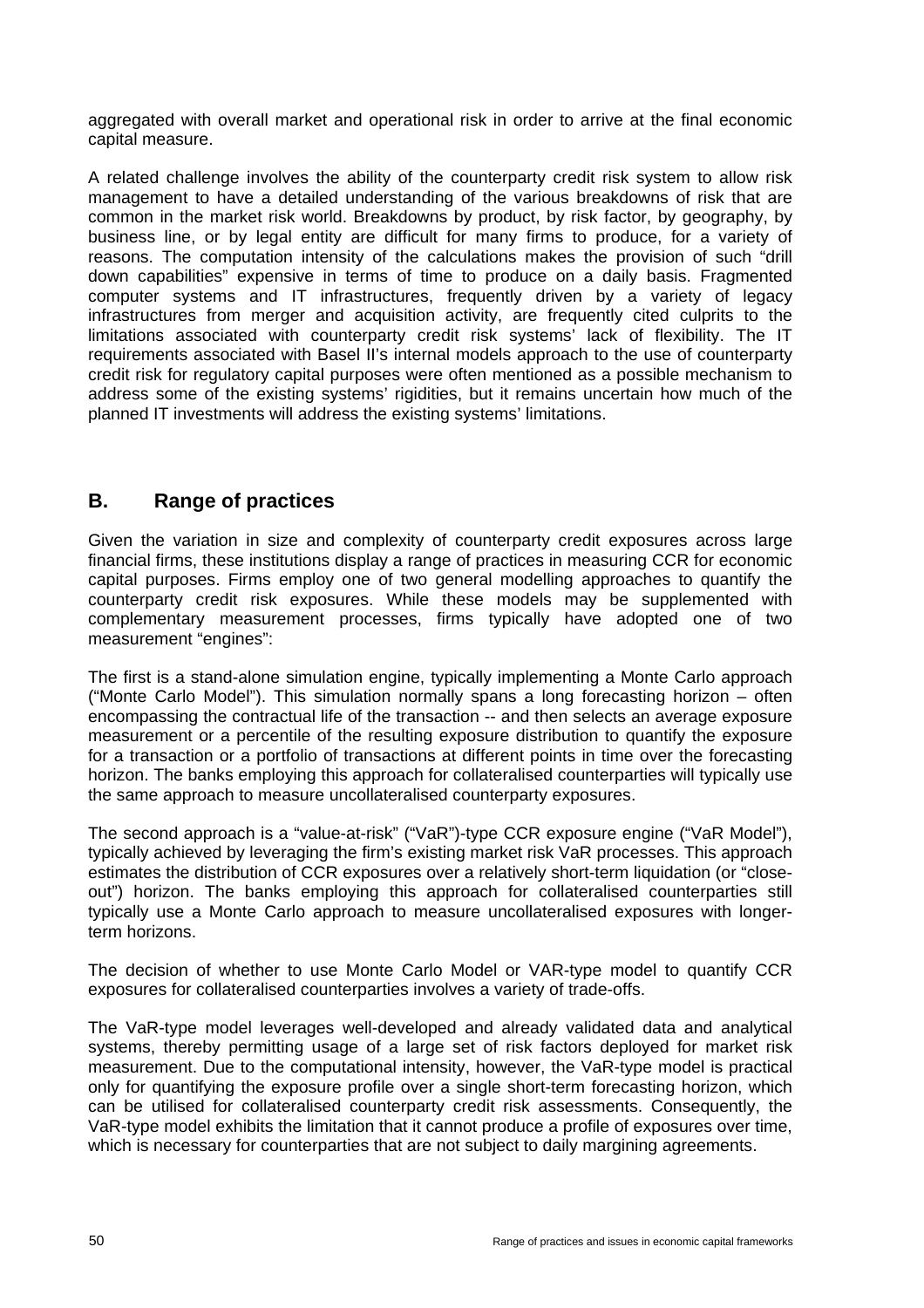The Monte Carlo model, on the other hand, allows for the quantification of longer-term exposures but at the potential expense of a less accurate measurement of CCR exposure given the necessary use of simplified risk factor representation.

#### **1. Use of add-ons**

Counterparty credit risk engines may not effectively capture the risks of all financial products. For products not effectively captured by counterparty credit exposure measurements, many firms revert to an "add-on" factor, which provides a simplified but conservative measurement of the exposure for that product. While generally calibrated to be conservative, the add-on factors are frequently not risk sensitive (eg the factors may not change as market volatility rises and falls) and frequently do not allow for netting, hedging or diversification effects across risk factors.

#### **2. Counterparty credit risk processes for high risk counterparties**

Firms continue to be challenged by the opacity of risks for certain counterparties, such as hedge funds, and have developed enhanced processes to identify, measure, monitor, limit, control and report the risks from these counterparty relationships.

#### **3. Ancillary processes to view counterparty credit risk**

Due to the challenges of developing a highly nuanced view of counterparty credit risk for economic capital purposes, banks have developed ancillary processes to help manage and measure these risks. *Concentration risk identification* and *stress testing* are two of the key risk management processes that attempt to quantify the risks in counterparty credit relationships that may be poorly measured by the core counterparty credit risk engines. Concentration risk identification involves a set of ancillary analytics, mostly outside of the main counterparty credit risk engine, which attempts to identify large exposures by individual counterparty, by the set of counterparties of lower credit ratings, by underlying risk factor, or by other dimensions that the firms have identified as important measures of concentration that are deemed worthy of monitoring. However, one should keep in mind that concentration of positions with larger counterparties – ones that may actually enjoy enhanced diversification benefits during moments of stress – may be less harmful than the aggregate exposure of trades with a collection of smaller counterparties.

Stress testing, also performed outside of the main counterparty credit risk engines, involves a variety of diagnostic tools designed to identify risk vulnerabilities that the main risk engine may not capture or identify. Stress tests, however, are frequently not fully comprehensive of all counterparty credit risk exposures. Stress tests may be performed on a subset of the entire universe of counterparties (for example, on only counterparties that do not have daily margining agreements, or on only 'highly leveraged' counterparties). Sometimes, not all counterparty positions are included in the stress tests (for example, positions that are treated with "add-ons" may be excluded from the stress tests, as the simple add-on may deemed to be a sufficiently conservative treatment of the risks for stress testing purposes). Finally, stress tests are frequently treated as a diagnostic tool of risk management, and may have no associated limits or escalation procedures associated with them.

Additionally, while *wrong-way risk* may be missed in the main counterparty credit risk quantification process, many firms have separate processes to measure and to limit the level of wrong-way risk in their counterparty credit risk relationships, where it can be measured.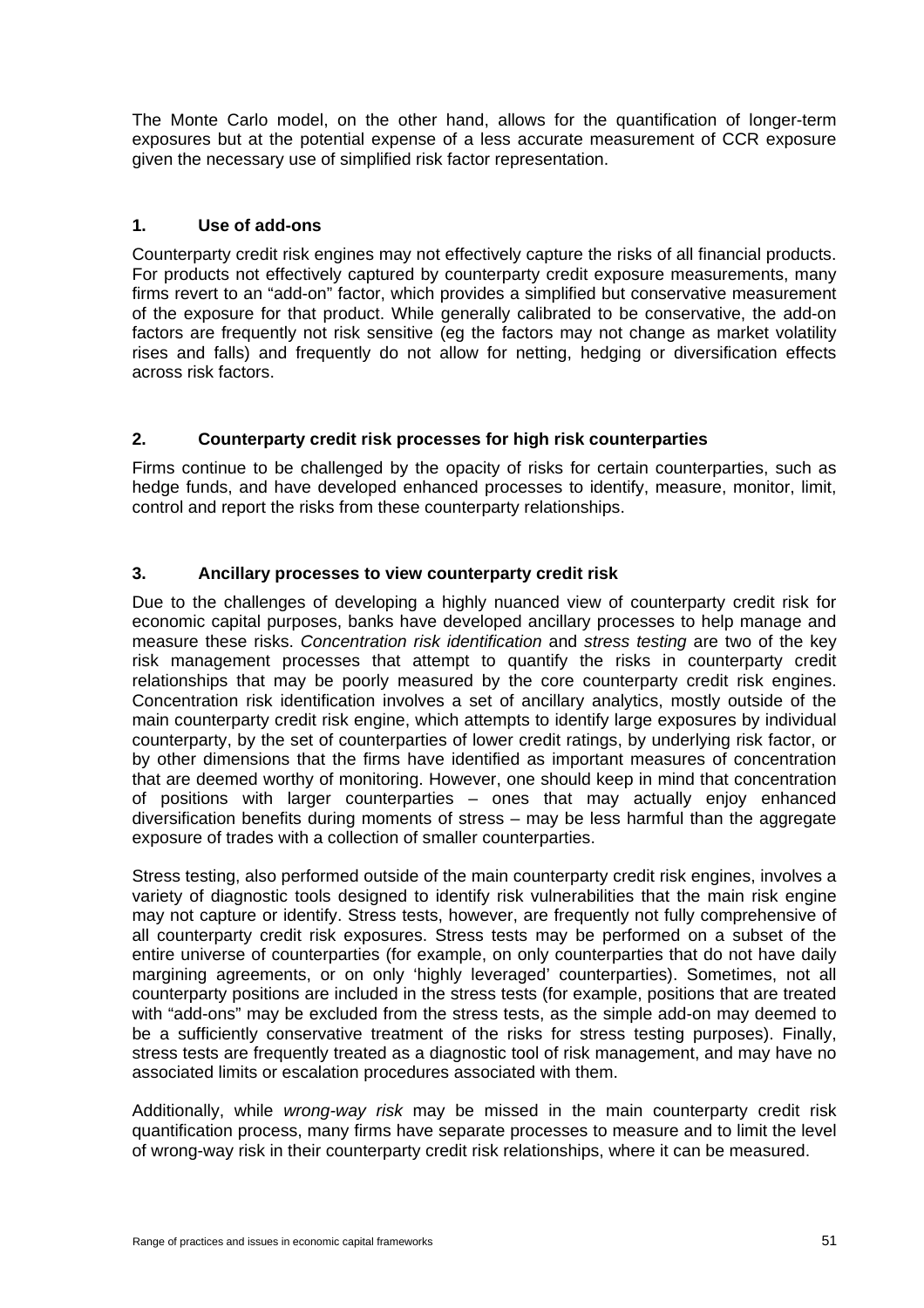#### **4. Haircut determination for securities financing activities**

The processes for determining haircuts for securities financing activities generally do not consider stressful market conditions, but are based on the range of historical experience, including normal market environments. When economic capital is calculated for these positions, however, the market risk factors are shocked to a stressed level, and the risks beyond the haircut are included in the determination of economic capital of the securities financing activity.

#### **5. Counterparty credit risk model validation**

Counterparty credit risk models for economic capital purposes generally do not have specialised validation processes associated with them, but rather use the results of validation work done by others, such as by risk management, to support the use of the counterparty credit risk model. When there is a difference between the counterparty credit risk model for economic capital purposes and the counterparty credit risk model for risk management purposes (for example, the holding period may vary), there appears to be little additional testing or validation to support the difference, as the differences are generally viewed as mechanic differences in implementation and not as separate models requiring separate validation. For example, backtesting, an established practice for market risk exposures, is still in the early stages of development for counterparty credit risk models.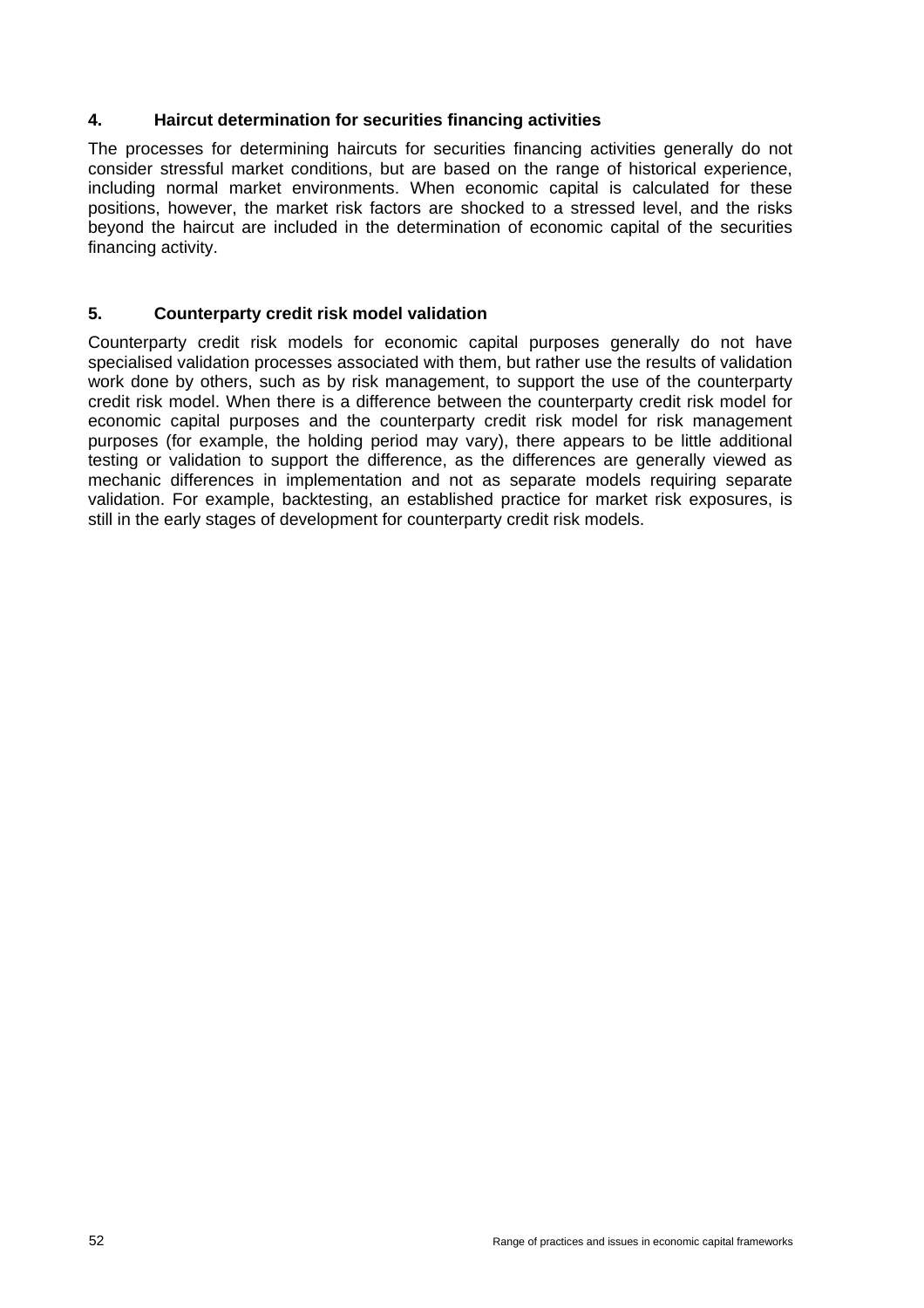# **Annex 3**

### **Interest rate risk in the banking book**

Interest rate risk refers to the exposure of a bank's financial condition to adverse movements in interest rates. It should be interpreted for the purposes of this annex as the current or prospective risk to both the earnings and capital of an institution arising from adverse movements in interest rates, which affect the institution's banking book. Changes in interest rates affect an institution's earnings by altering interest-sensitive income and expenses, and the underlying value of an institution's assets, liabilities, and off-balance sheet instruments because the present value of future cash flows changes when interest rates change.<sup>[32](#page-58-0)</sup> An indirect effect can also occur, which is linked to the impact that rate changes can have on business volumes. Although interest rate risk in the banking book is a normal part of financial intermediation, excessive interest rate risk poses a significant threat to an institution's earnings and capital adequacy.

The main challenges in the calculation of economic capital for interest rate risk in the banking book come from the long holding period assumed for a bank's structural balance sheet and the need to model indeterminate cash flows on both the asset and liability side due to the embedded optionality of many banking book items.

Many banks use some type of internal transfer funds pricing to move structural interest rate into a centralised place within the organisation, typically the bank's treasury unit, in order to achieve matched funds transfer pricing between all other business units of the bank. This unit is responsible for interest rate modelling and maintaining gap positions within agreed upon risk limits.

# **A. Sources of interest rate risk**

The main sources of interest rate risk in the banking book are repricing risk (arising from differences in the maturity and repricing terms of customer loans and liabilities), yield curve risk (stemming from asymmetric movements in rates along the yield curve), and basis risk (arising from imperfect correlation in the adjustment of the rates earned and paid on different financial instruments with otherwise similar repricing characteristics).

Interest rate risk in the banking book also arises from the option features of many financial instruments.<sup>[33](#page-58-1)</sup> Retail products in the banking book that have embedded options include bonds and notes with call or put provisions, loans such as mortgages which give borrowers the option to prepay balances, adjustable-rate loans with explicit interest rate caps and floors

 $\overline{a}$ 

<span id="page-58-0"></span><sup>&</sup>lt;sup>32</sup> Interest rate risk arises from the natural mismatch between repricing characteristics desired by investors and depositors and those desired by borrowers. As such, interest rate risk derives from the mismatched maturities or durations of assets which are typically longer than the liabilities. A sudden change in the shape of the term structure will affect the values of assets differently from those of liabilities.

<span id="page-58-1"></span><sup>&</sup>lt;sup>33</sup> According to Principle 16 of the Basel Committee's Principles for the Management and Supervision of Interest Rate Risk (BCBS, 2004), "An additional and increasingly important source of interest rate risk arises from the options embedded in many bank assets, liabilities, and off-balance sheet portfolios."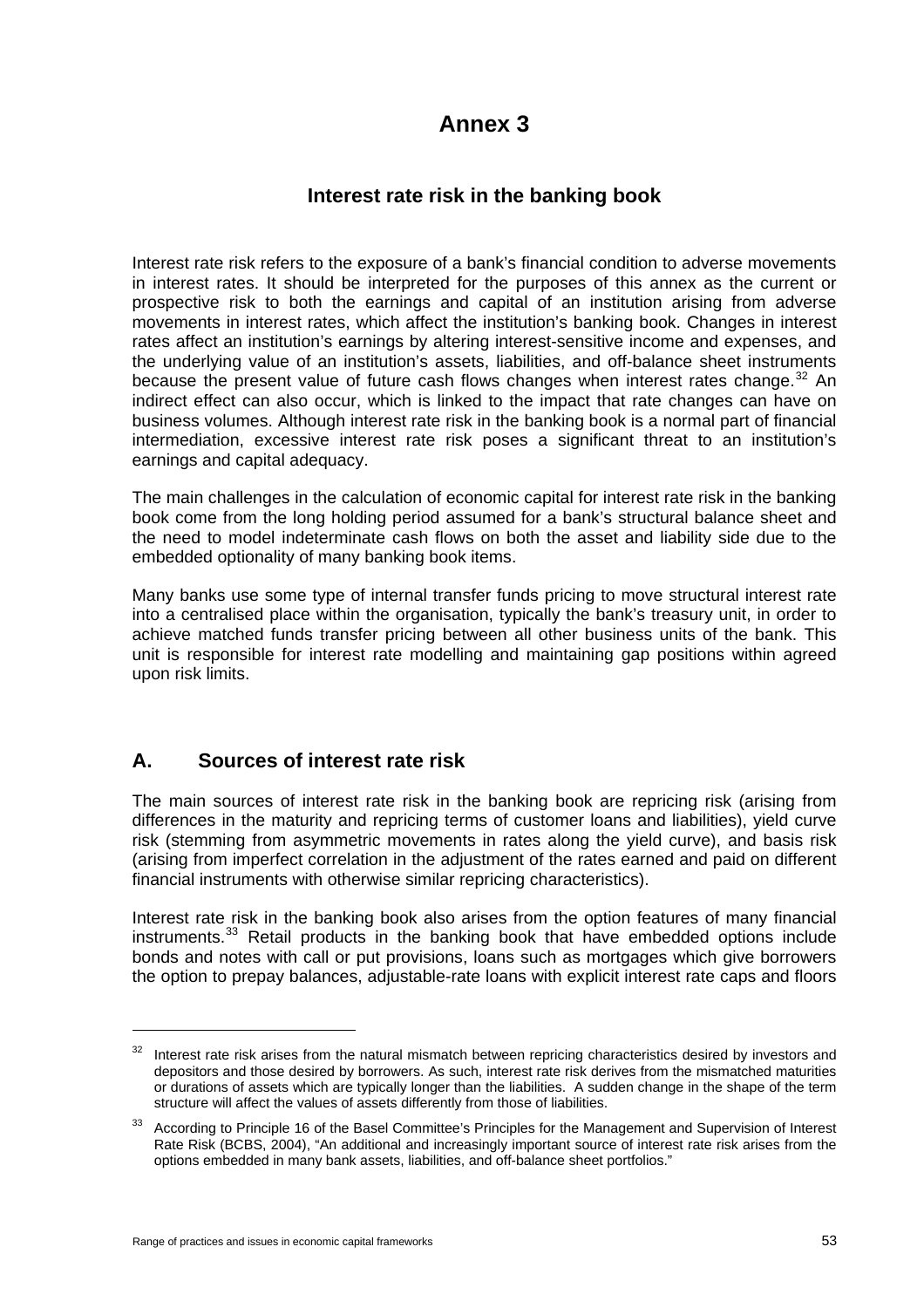that limit the amount by which the rate may adjust, and various types of non-maturity deposits which give depositors the option to withdraw funds at any time often without penalty. If not adequately measured and managed, the asymmetrical payoff characteristics of instruments with embedded option features can pose significant interest rate risks.

### **B. Interest rate measurement techniques and indicators**

There are two basic techniques for assessing interest rate risk in the banking book: repricing schedules (gap and duration analyses) and simulation approaches. Although commonly used, the simple structure and restrictive assumptions make repricing schedules less suitable for the calculation of economic capital.<sup>[34](#page-59-0)</sup> Most banks use simulation approaches for determining their economic capital, based on estimated losses occurring in case of a set of worst case scenarios. The magnitude of such losses and their probability of occurrence determine the amount of economic capital.

The banking book is traditionally based on accrual accounting and measures such as earnings volatility or Earnings at Risk (EaR) are used. EaR measures the loss of net interest income resulting from interest rate movements, either gradual movements or one-off large interest rate shock, over a given time horizon (typically one to two years). A disadvantage of the EaR method is that it only measures the short-term earnings effect (accrued interest) resulting from interest rate fluctuations and not the economic value effects (capital gains/capital losses).

Some banks have moved towards an economic value orientation and measures based on Economic Value of Equity (EVE), VaR and Extreme Value Theory (EVT) are becoming popular. EVE, which is defined as the present value of assets minus liabilities, measures the change in the market value of equity resulting from interest rate shock scenarios, compared with the market value of equity under a base scenario. It is a comprehensive risk measure, consistent with the Basel standard interest rate shock used to identify outliers.<sup>[35](#page-59-1)</sup> The accuracy of the valuation of balance sheet positions is strongly dependent upon the calculated cash flows and discount rates used.<sup>[36](#page-59-2)</sup> For practical purposes, most EVE models use static or liquidation concepts, in the sense that they show a snapshot in time of the risk based upon the current portfolio or balance sheet composition. In principle, EVE may be adapted to allow for the rolling over of current positions. In its dynamic version EVE may provide forward risk measures that also take into account future growth in existing or new business activities.

When the EVE model is complemented with an estimate of the probabilities of the interestrate scenarios used, the EVE model becomes a Value at Risk (VaR) model, which builds a statistical distribution of profit and losses that may occur over a specified time horizon at a

 $\overline{a}$ 

<span id="page-59-0"></span>Particularly for larger banks, gap analysis is nothing more than the first step (in this case, the distribution of the relevant assets and liabilities according to maturity) in analyzing the interest rate risk in the banking book.

<span id="page-59-1"></span> $35$  Under current guidelines, interest rate risk is identified as the banking book economic value sensitivity with respect to a standard interest rate shock of plus/minus 200 basis points; outlier banks are then identified as those having greater than 20% sensitivity with respect to regulatory capital.

<span id="page-59-2"></span><sup>&</sup>lt;sup>36</sup> When the cash flows are calculated, account needs to be taken of the fact that the size and the timing of the cash flows may differ under the various scenarios as a result of customer behavior regarding changes in deposit balances and also prepayment speeds.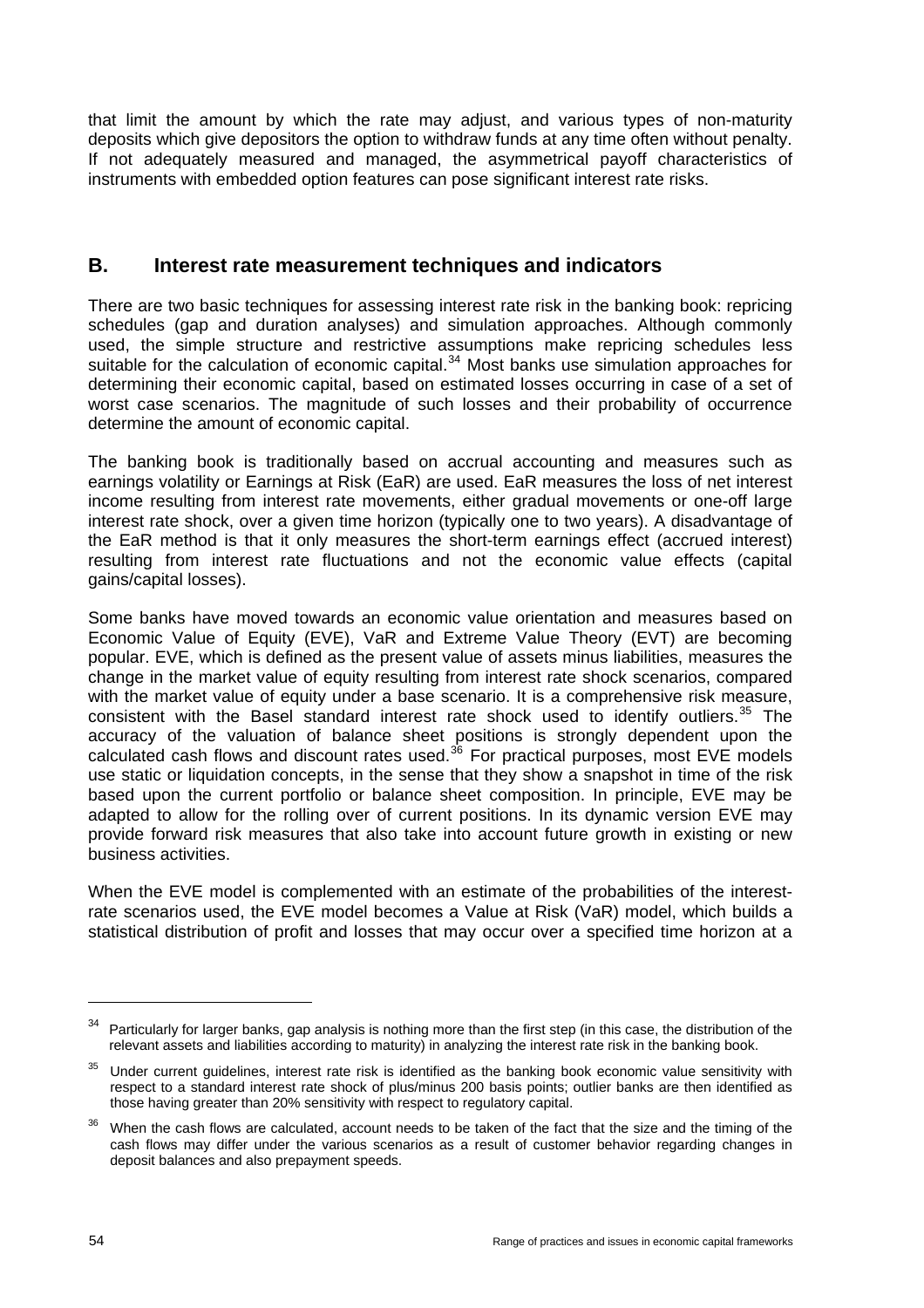given confidence level owing to movements in interest rates. The method not only measures the magnitude of the loss, but also the probability of the loss.

In practice the calculation of economic capital follows three steps: in the first step, the change in economic value of both assets and liabilities is modelled as a result of changes in interest rates and an EVE is derived. The second step involves modelling the term structure of interest rates or the yield curve.<sup>[37](#page-60-0)</sup> Some banks model volatility changes over time, while other banks assume volatility is constant. In the third step the economic value of assets and liabilities and the term structure of interest rates are combined to produce the final value distribution which can be used to compute VaR or economic capital. It is worth mentioning that many of the assets and liabilities in the banking book are not regularly traded and are therefore difficult to value at market prices. Most assets and liabilities are valued on a markto-model basis, using path-dependent projections of runoff and future cash flows.  $38$ 

In contrast to EVE, EVT is well suited to the estimation of extreme probabilities and quantiles of a distribution. This approach is based on the extreme value theorem, which indicates what the limiting distribution of extreme values should look like and importantly demonstrates that it is not the normal distribution. Drawbacks are the scarcity of extreme value observations, and the model risk associated with EVT estimates, which are usually very sensitive to the precise assumptions made by users.

The choice of techniques used in assessing interest rate risk depends on the bank's orientation towards either economic value or earnings, and also on the type of business model pursued by the bank. Some businesses, such as commercial lending or residential mortgage lending, are managed on a present value approach, while others, such as credit cards, are managed on an earnings approach. This poses issues when the bank wants to convert risk measures to a common metric, for aggregation purposes.

### **C. Modelling issues**

 $\overline{a}$ 

The main modelling issues involve the type of simulation, the assumptions surrounding the timing of interest rate shocks, the holding period and time horizon. As for simulation, computational intensity derives from the large number of points along the term structure of interest rates, the large number of currencies to track, with different implied volatilities for each currency/term structure combination, the availability of many related, but not identical interest rate curves. Many banks adopt some dimension-reduction techniques, such as principal component analysis, to address the magnitude of the computational burden. Simulation can be static or dynamic. Static simulation models are mostly based on the current on- and off- balance sheet exposures, although they generally do take into account interest rate sensitivities of prepayments and rollovers. Some models include also expected balance sheet growth, but generally not the interest-tare-induced changes in the rate of growth, which are difficult to project. Dynamic simulation models allow for changes in business activities, incorporate optionality, prepayments, saving behaviour, etc. under different scenarios, explicitly modelling management and customer action. Although this

<span id="page-60-0"></span> $37$  Single-factor models, such as Cox et al (1985), Black and Karasinsky (1991), or Black et al (1990) may be used, or more advanced term structure models, such as Heath et al (1992), Dai and Singleton (2000), and the lognormal forward-LIBOR model of Brace et al (1997)) may be used.

<span id="page-60-1"></span>Although this can be true also for instruments held in the trading book, the typical short term horizon of the instruments held in the trading book provides a more frequent test of model prices.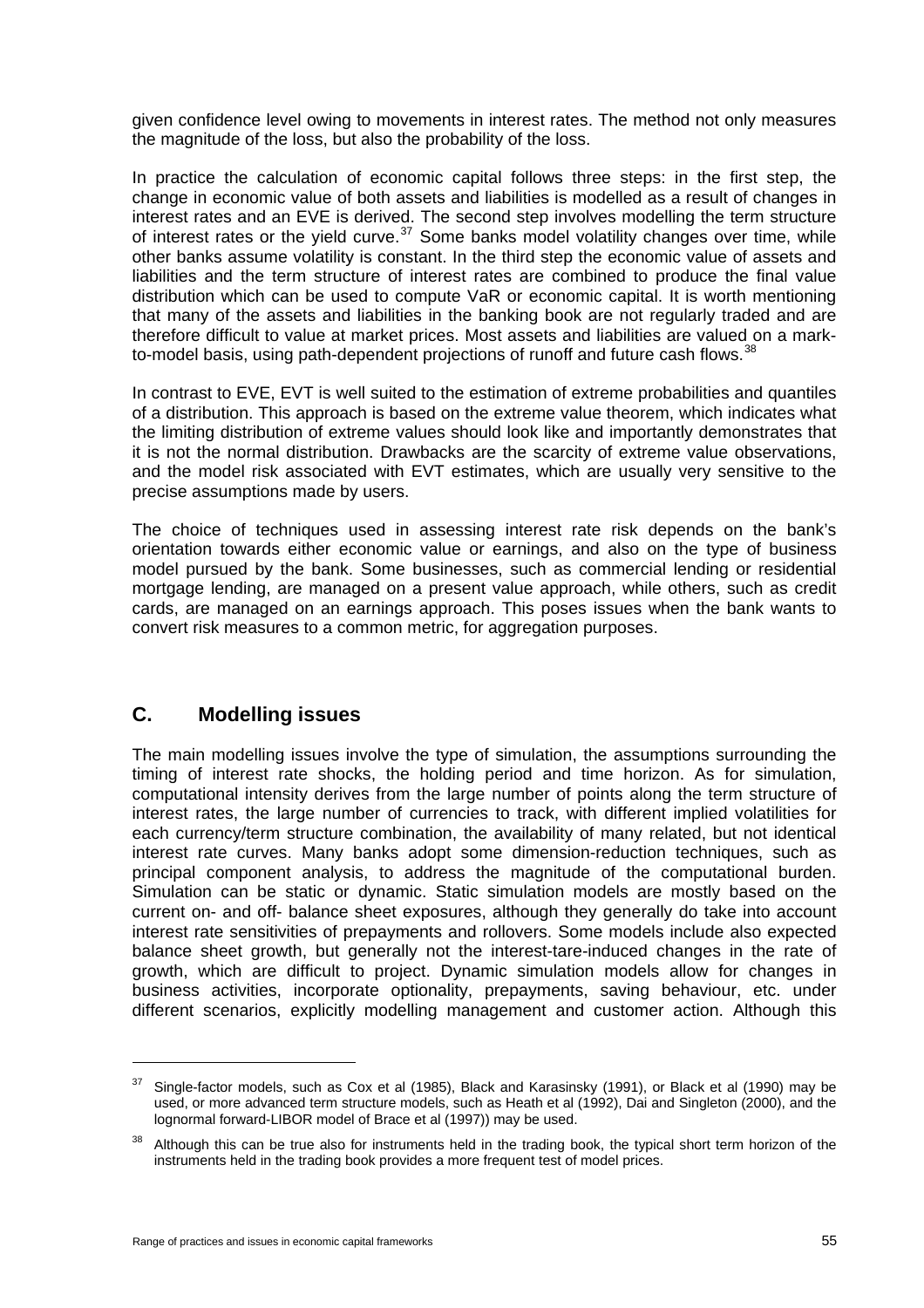approach offers a more realistic setting, it comes at a cost. Dynamic models require the use of more assumptions, lead to a loss of tractability and an increase in computing time. Moreover, the longer the horizon of the analysis, the less accurate assumptions regarding future business may be. In order for economic capital numbers to be realistic, the assumptions need to be tested against internal processes and management action.

As for the type of interest rate shock, it is important to consider whether a scenario is assumed to occur gradually, giving banks time to actively manage their interest rate position, or whether an interest rate shock is assumed to occur suddenly. The pace of the interest rate movements affects interest income during the horizon of the analysis and may also affect customer behaviour, resulting in an impact on the result of the (dynamic) simulation.

When using simulation-based approaches, a time horizon should be considered that is consistent with the policy intention of holding asset and liability positions for a long period of time. For capital calculations in the banking book, typically an economic capital measure (VaR) over a short time horizon (one to ten days) is scaled up to the one-year horizon used in the economic capital framework. When scaling up VaR numbers, often the assumption is made that VaR realisations are independently and identically distributed over time. Factors to be taken into account in the calculation are that interest rates may be serially correlated $39$ and that management intervention may affect the interest rate risk profile over the course of the time horizon. Although most economic capital models are calibrated over a one-year holding period, many banks that use simulations will run multi-year simulations in order to value those instruments held at the one-year horizon which are not valued via closed form analytical formula.

### **D. Main challenges for the measurement of interest rate risk in the banking book**

#### **1. Optionality in the banking book**

One of the most fundamental challenges in the measurement of interest rate risk in the banking book is the identification and incorporation of non-linear risk deriving from long-dated fixed-income obligations with embedded options for the borrower to prepay, frequently without penalty, and from the embedded options in non-maturity deposits.

Prepayment risk options are the predominant form of embedded optionality on the asset side of the balance sheet. Consumer loans, mortgages, and mortgage-backed securities (MBSs) are examples of assets with prepayment risk. Prepayment risk arises because borrowers have a call option on the loans: for example, in the case of fixed-rate mortgages, borrowers will choose to exercise this option and prepay their mortgages as interest rates fall sufficiently below the contract mortgage coupon rates. Because of the prepayment option, the cash flows associated with a mortgage are uncertain and the expected life of a mortgage is much shorter than its stated maturity.

Since the rate of prepayments increases as rates fall (especially as they fall below the mortgage contract rate), the price-yield curve for mortgages exhibits negative convexity and price compression. This occurs because interest rate decreases do not produce increases in

<span id="page-61-0"></span><sup>&</sup>lt;sup>39</sup> There are different reasons underlying this serial correlation of interest rate risk factors returns: the bid-ask spreads, the discontinuity in trading volumes of some interest rate sensitive instruments, the structural factors of some markets (i.e. low thickness and liquidity), etc.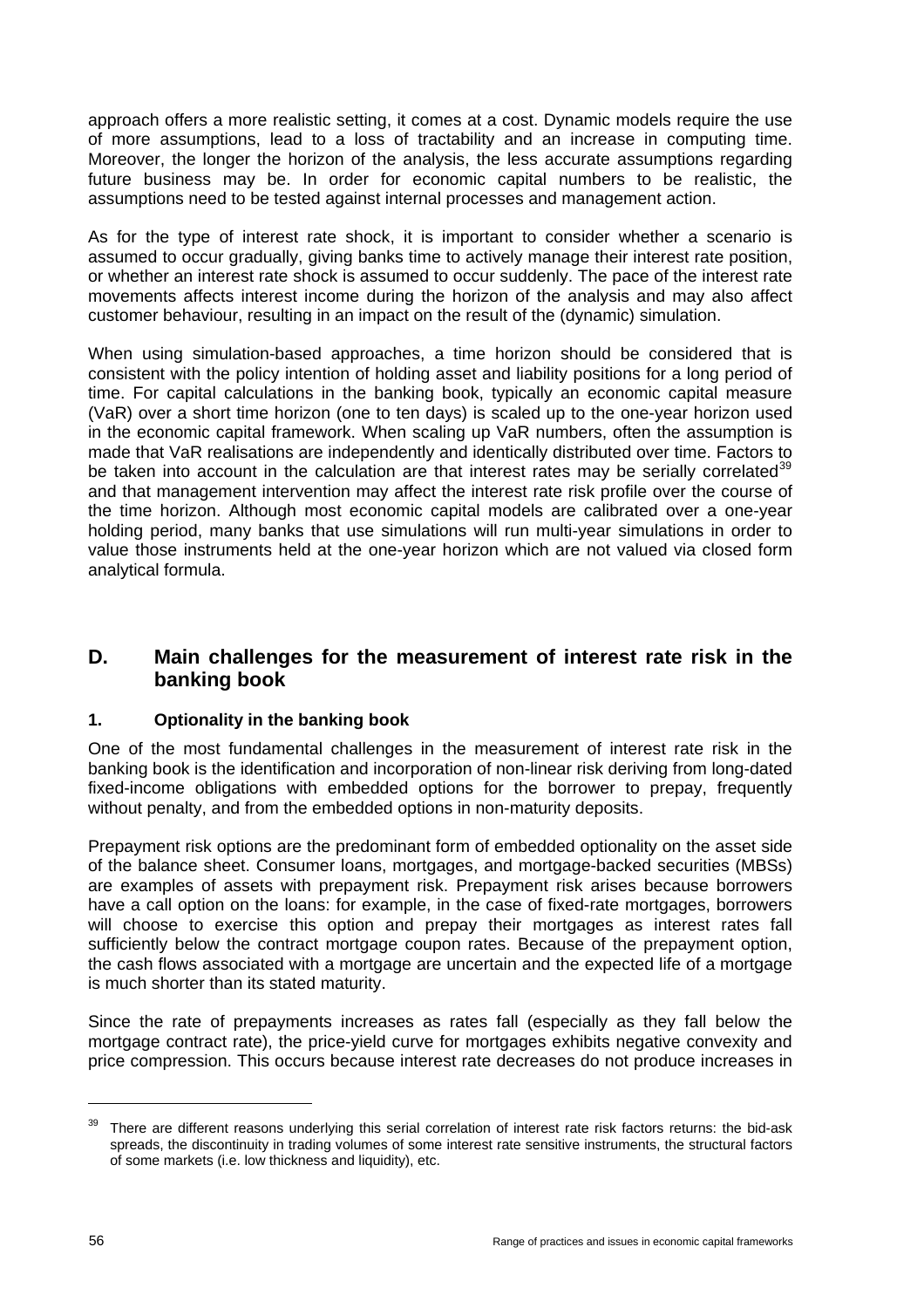the values of mortgages as large as those of option-free bonds. In addition, holders of mortgages are forced to invest the cash flows that are prepaid at a lower rate of interest.<sup>[40](#page-62-0)</sup> When interest rates increase above mortgage contract coupon rates, the speed of mortgage prepayments by borrowers slows. The rate increase produces an increase in the duration of mortgages and a steeper decline in the value of these instruments than is the case for option-free bonds. This occurs because holders of mortgages are not able to reinvest the expected principal cash flows at the higher interest rate because of slower actual prepayments.[41](#page-62-1) Prepayment risk is therefore related to the variability or uncertainty in the rate at which the borrowers will prepay, depending on the evolution of the interest rates. It should be observed that mortgages also contain a second type of embedded option, whereby borrowers have a put option to default on their mortgage loans.  $42$ 

On the liability side of the balance sheet, the embedded options in non-maturity deposits are the most common. In effect, non-maturity deposits contain two embedded options: (i) the institution holds the option to determine the interest rate offered to depositors and when to change the rate; and (ii) the depositor holds the option to withdraw all or part of the balance in the deposit account at par. The first option makes the deposit behave as a floating-rate bond, while the second option allows the depositor to put the bond back to the institution.<sup>[43](#page-62-3)</sup> As such, non-maturity deposits can be viewed essentially as floating-rate, putable bonds. Moreover, the two embedded options induce a volume risk, which cannot be hedged directly since the volume is not traded in the market.

Although non-maturity deposits can be withdrawn by depositors on demand, most of these deposits stay at the institution for months or years. In addition, while banking institutions may change the offered deposit rates when market interest rates change, they do so with a lagged response, and by less than the full amount of the change in market rates (see paragraph c. below). This is particularly true when rates increase. The interaction between the two embedded options found in non-maturity deposits makes the valuation and interest rate sensitivity of these liabilities one of the most widely debated issues currently in measuring interest rate risk in the banking book.

Although optionality is an important issue, the degree of sophistication in the techniques used by the institutions varies, depending not only on the type of institution, but also on the evolution of the legislation and prevailing market practices in the jurisdictions.

Income simulation models, such as EaR, are generally unable to analyse option risk fully and generally are only accurate for the short-term (ie two to three years) earnings component. Economic value approaches, such as EVE, provide better measurements of exposures with embedded options. However, accurately representing these exposures requires the use of stochastic-path evaluation techniques, which are computationally demanding, and mostly developed in the jurisdictions were market practice makes the optionality issues, such as mortgage prepayment, more relevant. Standard practice is to use discounted cash flows on

 $\overline{a}$ 

<span id="page-62-0"></span><sup>&</sup>lt;sup>40</sup> Contraction risk is that part of prepayment risk that derives from the decrease in the duration of mortgages and the reinvestment risk associated with the speedup of prepayments resulting from a decline in interest rates within the negatively convex region of the price-yield curve.

<span id="page-62-1"></span><sup>&</sup>lt;sup>41</sup> Extension risk is that part of prepayment risk that derives from the increase in the duration of mortgages and the reinvestment risk associated with a rise in interest rates.

<span id="page-62-2"></span> $42$  Typically, they will choose to exercise this option when the remaining loan balance exceeds the market value of the property. As such, mortgage lenders are essentially selling embedded American straddle options (ie combined call and put options) to mortgagors.

<span id="page-62-3"></span><sup>&</sup>lt;sup>43</sup> Holding other things equal, customer's options have an impact on both principal and interest cash flows, while issuer's options have a direct impact on interest cash flows only.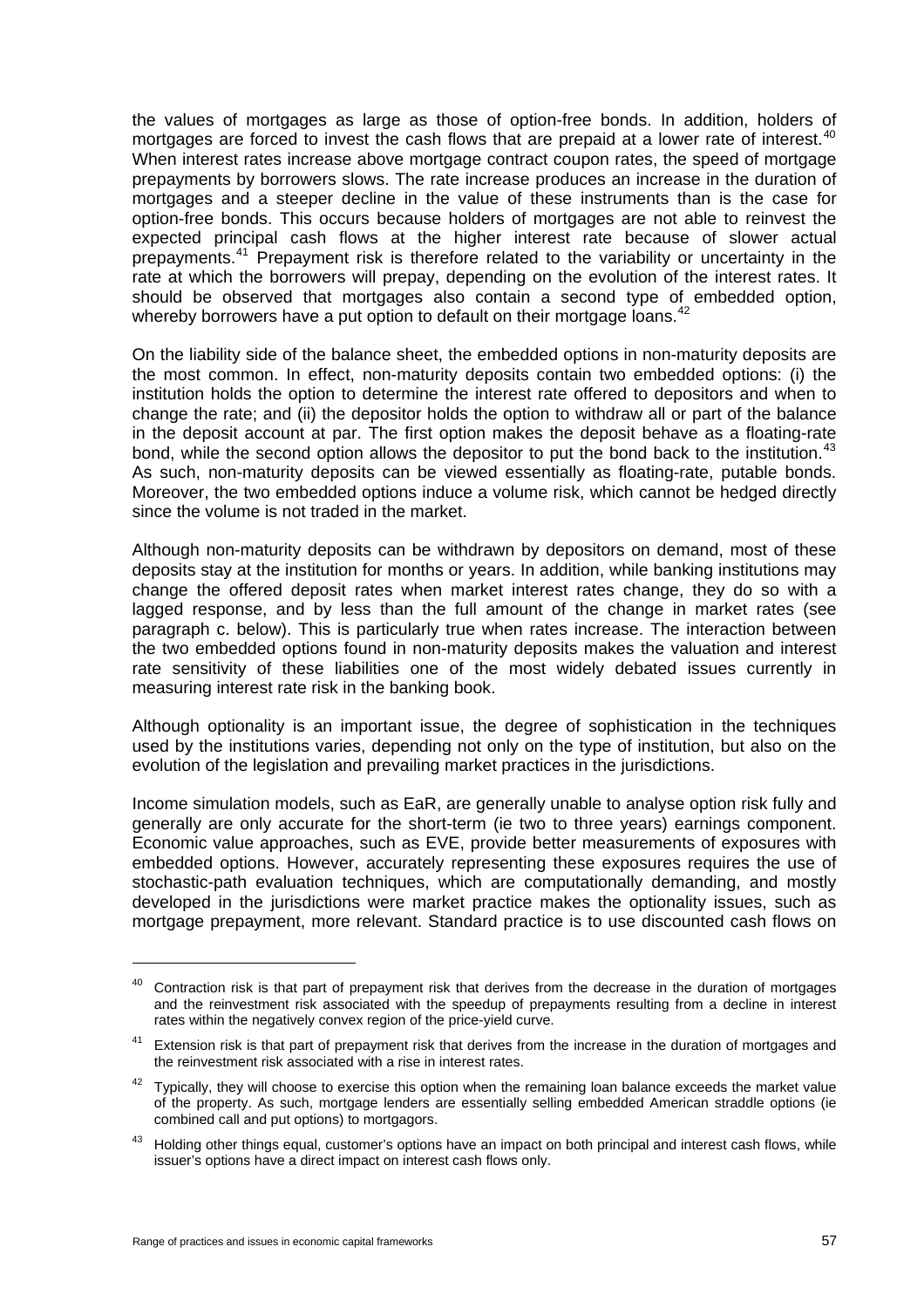those positions that have linear or highly uncertain valuation profiles, and use stochastic-path techniques on those parts of the balance sheet that have non-linear valuation profiles.

In such instances, most firms combine in simulation models stochastic interest rate modelling techniques with behavioural assumptions on prepayments and on decisions to remain customers or not (deposit modelling or credit card customer retention modelling). A prepayment model must not only be able to predict current prepayment speeds, but also expected future prepayment speeds, which are largely a function of expected future mortgage interest rates. Larger institutions use more sophisticated statistical prepayment models to forecast prepayment speeds and account for the statistical relationships among the factors that drive prepayments. A modelling approach is required in which prepayment models are often combined with a term structure model of interest rates and dynamic simulation models, in producing mortgage valuations based on option-adjusted spreads. The prepayment/non-maturity deposit modelling may be carried out at local business level, to generate sensitivity to rate shocks at various stress levels, producing different prepayment/customer retention forecasts across interest rate shocks. Incorporating such assumptions should involve also considering model uncertainty on those assumptions, and incorporating a measure of model risk (eg prepayment error risk).

Industry use of competing risks models for mortgage prepayment and default is in its infancy, although several of the largest institutions have embraced this approach.

#### **2. Banks' pricing behaviour**

An important aspect of interest rate risk modelling is the effective responsiveness of individual bank interest rates to changes in market rates. The measurement of the interest rate risk of banking book items requires: (i) a model for the analysis of the persistence of the volumes of different non-maturity banking products; and (ii) a model for the determination of bank interest rates, taking into account general market conditions, customer relationships, bank commercial power, and optimal commercial policies.

The degree by which the interest rates set by banks react to market rates (interest rates pass-through) may depend on individual bank characteristics and may differ for different products. Changes in market interest rates may also result in changes in banks' interest rate policy, driven by changes in the competitive environment and the need to defend market share. $44$ 

A typical finding in the literature is that banking interest rates pass-through is relatively slow and heterogeneous across both products and countries. It is slower for retail banking products (eg deposits, consumer loans, mortgages) than for corporate products; short-term products are more responsive than long-term products.<sup>[45](#page-63-1)</sup> Individual bank characteristics, such as the bank's liability structure, its liquidity and capitalisation position or the proportion of long term lending, are also relevant for interest rate determination; heterogeneity in the banking rates pass-through exists only in the short run.<sup>[46](#page-63-2)</sup> There is also some evidence of asymmetries in the interest rate pass-through, existing also in the short run: banks adjust

<span id="page-63-0"></span><sup>&</sup>lt;sup>44</sup> As such, some banks may not regard such policy changes as part of their interest rate risk, but rather as part of business risk.

<span id="page-63-1"></span><sup>45</sup> For Europe, see Campa and Gonzales-Minguez (2006).

<span id="page-63-2"></span><sup>46</sup> Gambacorta (2007)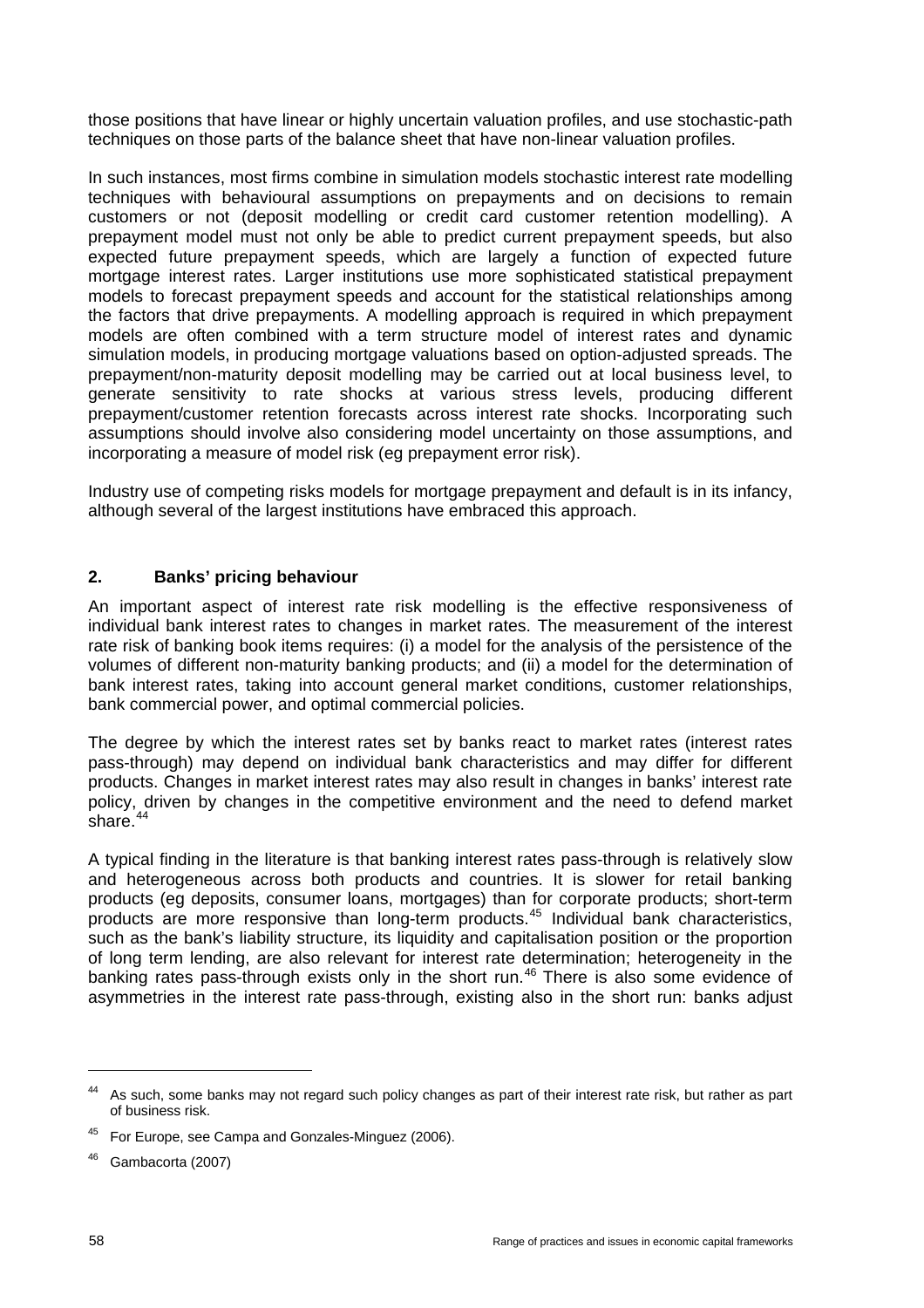their loan lending rate faster during periods of monetary tightening, and their deposit rates faster during periods of monetary easing.<sup>[47](#page-64-0)</sup>

A relevant aspect for determining bank interest rates is the pricing for credit risk, which influences the duration of bank loans and represents a "spread duration" component with a non-marginal effect on economic value, especially on longer term loans. To determine the price of credit risk applied on different banking products would ultimately require a pricing rule that links the credit spread to changes in macroeconomic conditions and interest rate variations.<sup>[48](#page-64-1)</sup> This also indicates that interest rate risk on the banking book is not independent from credit risk, and that interest rate stress scenarios should also incorporate the possible interaction of interest rate and credit risk factors.

#### **3. The choice of stress scenarios**

Stress testing is commonly used in interest rate modelling as a way to complement the complexities of interest rate risk systems with transparent interest rate shocks. As such, stress test results serve as a benchmark risk measure.<sup>[49](#page-64-2)</sup>

Following the guiding principles of the Basel Committee, the current regulatory choice of a stress scenario focuses on parallel shifts in the yield curve of  $+/- 200$  basis points.<sup>[50](#page-64-3)</sup> The Committee acknowledges that the parallel shifts of +/- 200 basis points are relatively simplistic, but it argues that these shocks appear to adequately cover volatilities across G10 countries, even though the appropriateness of the proposed shock needs to be monitored on an ongoing basis, and recalibrated should the rate environment shift materially.<sup>[51](#page-64-4)</sup>

<span id="page-64-0"></span><sup>&</sup>lt;sup>47</sup> Gambacorta and Iannotti (2007).

<span id="page-64-1"></span> $48$  The price of credit risk varies with the counterparty credit rating in a away which is also influenced by the level of interest rates and more generally by the position in the economic cycle, especially if the banks adopt forward-looking economic capital calculations and provisioning and pricing policies.

<span id="page-64-2"></span><sup>&</sup>lt;sup>49</sup> The Committee on Global Financial Stability survey on stress testing (CGFS, 2005) reveals that a majority of banks run interest rates risk stress tests. Popular historical scenarios are the bond market sell-offs in 1994 and 2003; the Asian crisis in 1997, LTCM and Russia in 1998, or September 11, 2001. Hypothetical scenarios look at changes in the national or global economic outlook, increases in inflation expectations or unexpected changes in monetary policy. Scenarios generally cover environments where not only the level but also the slope and curvature of the yield curve are changing.

<span id="page-64-3"></span> $50$  The Basel Committee (BCBS, 2004) has suggested several guiding principles for the selection of interest rate risk scenarios. The three most important are: the rate shock should reflect a fairly uncommon and stressful rate environment; the magnitude of the rate shock should be significant enough to capture the effects of embedded options and convexity within bank assets and liabilities so that underlying risk may be revealed; and the rate shock should be straightforward and practical to implement, and should be able to accommodate the diverse approaches inherent in single-rate-path simulation models and statistically driven value-at-risk models for banking book positions. As a practical guidance, in addition to considering 200 bps scenarios, the Committee also suggests looking at parallel shifts using the 1st and 99th percentile of observed interest rate changes with a one year horizon and five years of data.

<span id="page-64-4"></span><sup>&</sup>lt;sup>51</sup> Further, the Committee argues that, "while more nuanced rate scenarios (such as twists and turns in the yield curve) might tease out certain underlying risk characteristics, for the more modest objectives of supervisors in detecting institutions with significant levels of interest rate risk, a simple parallel shock is adequate. Such an approach also recognises the potential for spurious precision that occurs when undue attention to fine detail is placed on one aspect of a measurement system without recognition that assumptions employed for certain asset and liability categories, such as core deposits, are by necessity blunt and judgmental. Such judgmental aspects of an interest rate risk model often drive the resulting risk measure and conclusion, regardless of the detailed attention paid to other aspects of the risk measure."(Annex 3, para7, BCBS, 2004).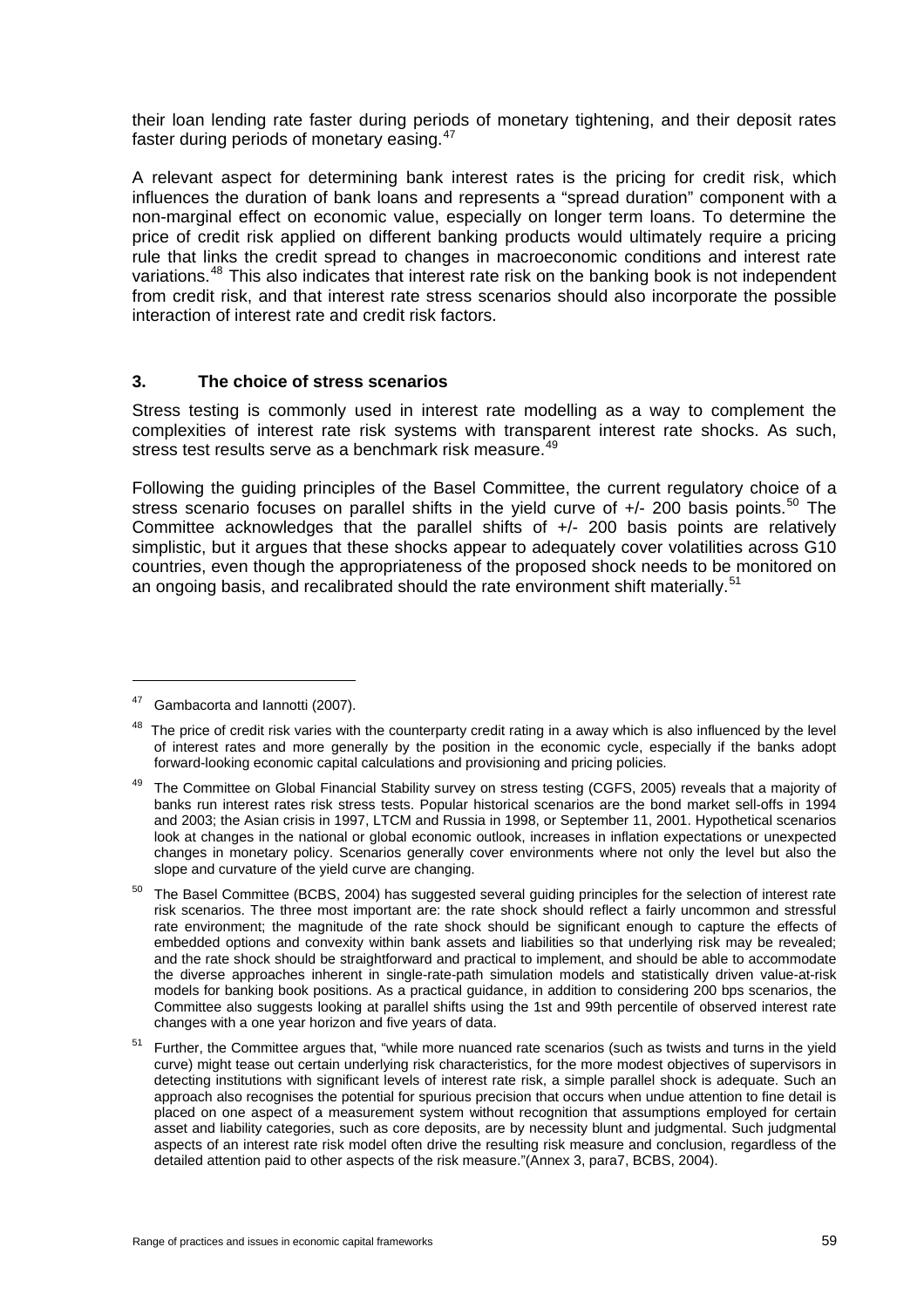The benefits of using simple interest rate shocks of +/- 200 basis points are that these shocks are very simple and easy to communicate and that it is easier to compare the impact of these shocks on different portfolios. The drawbacks are that the shocks are not probabilistic and hence very hard to integrate into economic capital models based on  $VaR$ ;<sup>[52](#page-65-0)</sup> it is not necessarily sensitive to the current rate or economic environment; it doesn't take into account changes in the slope or curvature of the yield curve; and that it doesn't allow for an integrated analysis of interest rte and credit risk on banking book items.

Among the possible developments are: (i) scenarios based on historical distributions; (ii) scenarios based on principal component (PC) decomposition of the yield curve; (iii) scenarios based on the GARCH models; (iv) scenarios based on options; (v) scenarios based on macroeconomic factors; and (vi) scenarios linking credit and interest rate risk.

#### *(i) Scenarios based on historical distributions*

The suggestion in BCBS (2004) to use the 1st and 99th percentile of the observed interest rate changes over the last five years would be an easy way to look at a probabilistic scenario. However the historical distribution is backward-looking, which is inherently problematic for a forward-looking risk measurement. For example, given long interest rate cycles it may be the case that there are limited observations in one direction.. It should also be observed that the empirical distribution generally does not include both a plus and minus 200 basis points shock.

#### *(ii) Scenarios based on principal component decomposition of the yield curve*

A possible solution is to build a scenario simulation procedure based on PC decomposition of the yield curve in order to produce realistic scenarios of interest rates changes along various points of the term structure.<sup>[53](#page-65-1)</sup>

The PC distribution functions are used in a Monte Carlo simulation in order to reproduce the correlation observed between the original risk factors. The usual assumption is that the PC are normally distributed; some recent work has applied a non-parametric simulation to account for the fact that PCs are skewed and heavy-tailed, recovering the empirical distribution through a kernel density estimation.<sup>[54](#page-65-2)</sup>

In the context of PC representation, stress testing analysis can be performed by changing the volatility of interest rates along the yield curve and/or the correlation structure of the data. Correlation can be stressed by modifying the matrix of factor weights (the so called factor loadings), while assuming constant volatility. Conversely, one can shock the volatility of interest rate changes while maintaining the matrix of factor loading fixed at historical values.

The main advantage of this simulation procedure is that it assigns a level of confidence to all plausible scenarios (in terms of percentiles of the simulated distributions). The plausibility of

 $\overline{a}$ 

<span id="page-65-0"></span>Even though the scenario has been calibrated on the 1° / 99° percentile of observed interest rate changes.

<span id="page-65-1"></span>In the PC representation, interest rate changes at different maturities are expressed as a function of the new risk factors PCs, where the weighting coefficients (the so called "factor loading") capture the correlation in the system. The factor loadings account for the contribution of each risk factor to the overall variance. The PC decomposition of the yield curve usually reveals the existence of three underlying risk factors explaining a large part of total variance (around 95 %): the parallel shift of the yield curve; the tilt or rotation; the twist, that is a change in the curvature.

<span id="page-65-2"></span><sup>54</sup> See Fiori and Iannotti, 2007.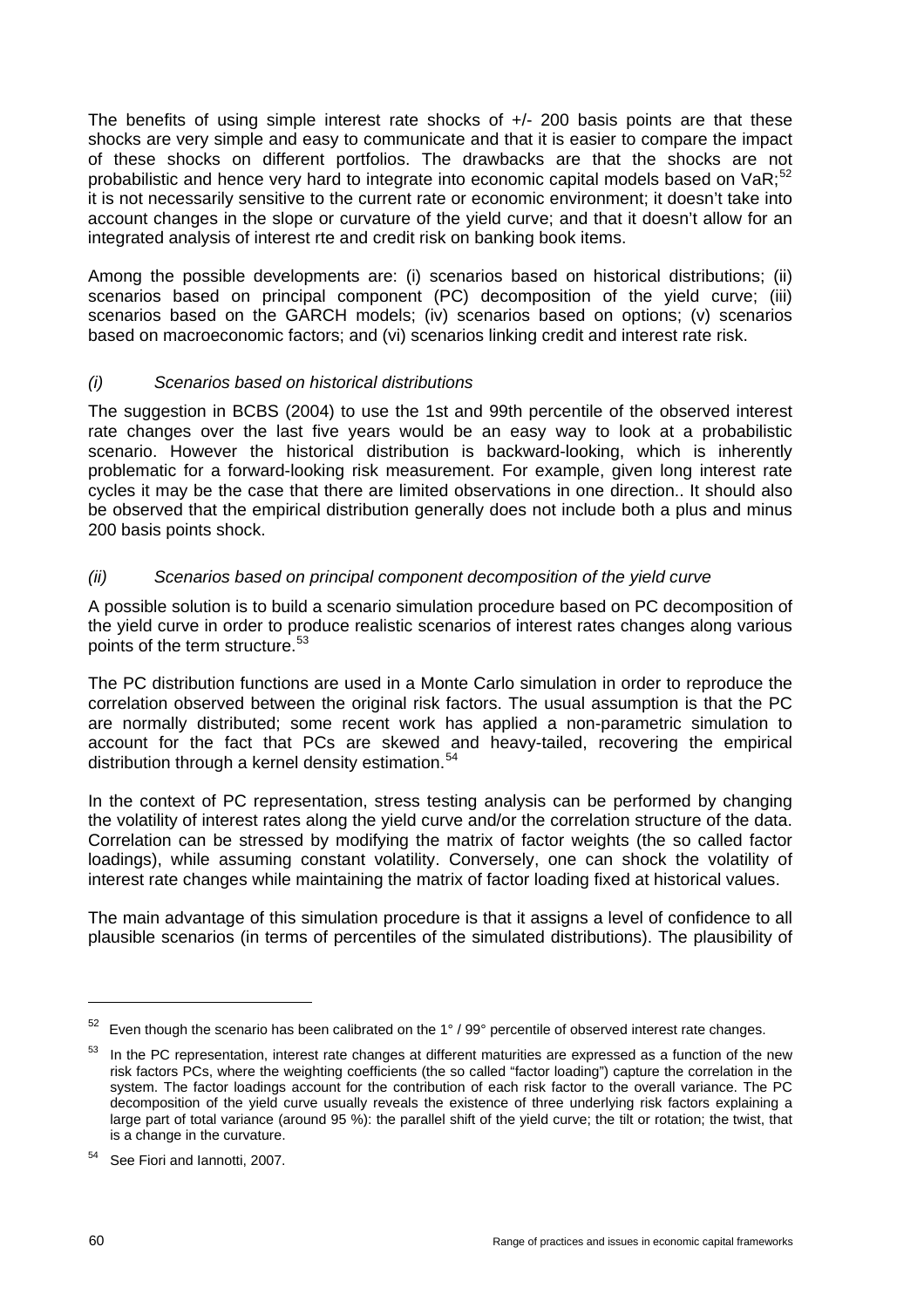scenarios is derived from the calibration of the procedure to the correlation structure observed in the market.

#### *(iii) Scenarios based on GARCH models*

Simple autoregressive (AR) models with GARCH effects could be used to simulate the evolution of individual interest rates over a specific horizon. Such an approach would be forward looking and partially condition on the current environment in terms of level and volatility. At the same time it is relatively easy to implement.

#### *(iv) Scenarios based on options*

A distribution of future changes of interest rates could also be extracted from options. The key (and so far not successfully solved) problem for such an approach is to translate the riskneutral PDs (necessary for trading and pricing) to real-world or physical PDs (important for risk management).<sup>[55](#page-66-0)</sup>

#### *(v) Scenarios based on macroeconomic factors*

Similar to credit risk models, it is conceptually possible to simulate a distribution of future yield curve changes based on macroeconomic fundamentals.<sup>[56](#page-66-1)</sup> Whereas there has been much progress in this field, explanatory power of macroeconomic factors remains weak and forecast and estimation errors are substantial. Even though these models could be used to condition changes on the current and future macroeconomic environment, technical difficulties could impede a consistent use of these models for economic capital calculation.

#### *(vi) Scenarios linking credit and interest rate risk*

It is a well established fact that interest rates are an important negative driver of the credit quality of banks' assets - one indication that credit risk and interest rate risk in the banking  $\overline{b}$ ook are interdependent.<sup>[57](#page-66-2)</sup> The integration of credit and interest rate risk requires a sophisticated framework. First, the loss distribution of credit risk must condition on the macro and interest rate environment. Second, decreased net interest income due to default must be taken into account. Finally, for an earnings perspective, future cash flows need to be simulated. This necessitates a robust framework to price assets in the future conditional on the simulated macro and interest rate environment.

#### *4. Banking versus trading book*

 $\overline{a}$ 

The exclusion of the trading book from the measurement of interest rate risk eliminates the problem of double counting arising from the presence of a market risk requirement for interest rate sensitive positions held in the trading book. However it should be pointed out that the problem of double counting does not preclude the possibility that the exposures in the trading book and in the banking book offset each other.

<span id="page-66-0"></span><sup>&</sup>lt;sup>55</sup> It has to be noted however that for stochastic-path modelling, risk neutral implied volatilities are necessary to validate the model by checking for convergence to market prices at a reasonable Option Adjusted spread (OAS), a key validation test for mortgage models.

<span id="page-66-1"></span><sup>56</sup> See for example Ang and Piazzesi (2003), Cochrane and Piazzesi (2006). Rudebusch and Williams (2007) provide an up-to date survey of the literature linking macro factors to yield curves.

<span id="page-66-2"></span><sup>&</sup>lt;sup>57</sup> Drehmann et al (2007) show that interactions between credit risk and interest rate risk can indeed be substantial and should be taken into account.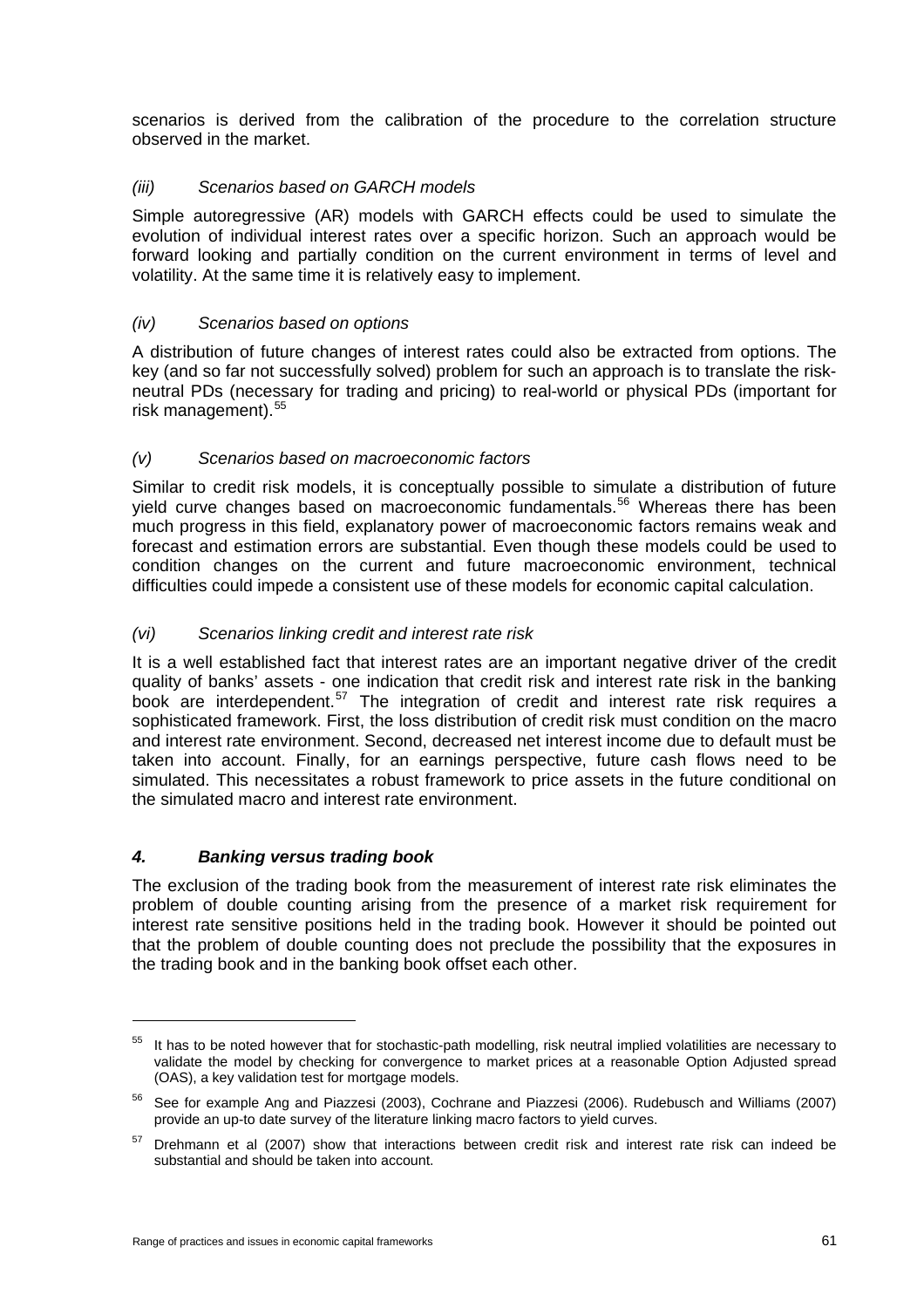In certain cases, the interest rate risk exposure of the trading book compensates partially the exposure of the banking book. For example, it is possible that the trading book has a short position with respect to interest rate shocks (in the sense that a rise in interest rates causes an increase in the economic value of the trading book), while the position in the banking book is long with respect to interest rate shocks (in the sense that a rise in interest rates causes a decrease in the economic value of the banking book). In cases such as this, it might be appropriate to consider the net exposure of the entire balance sheet.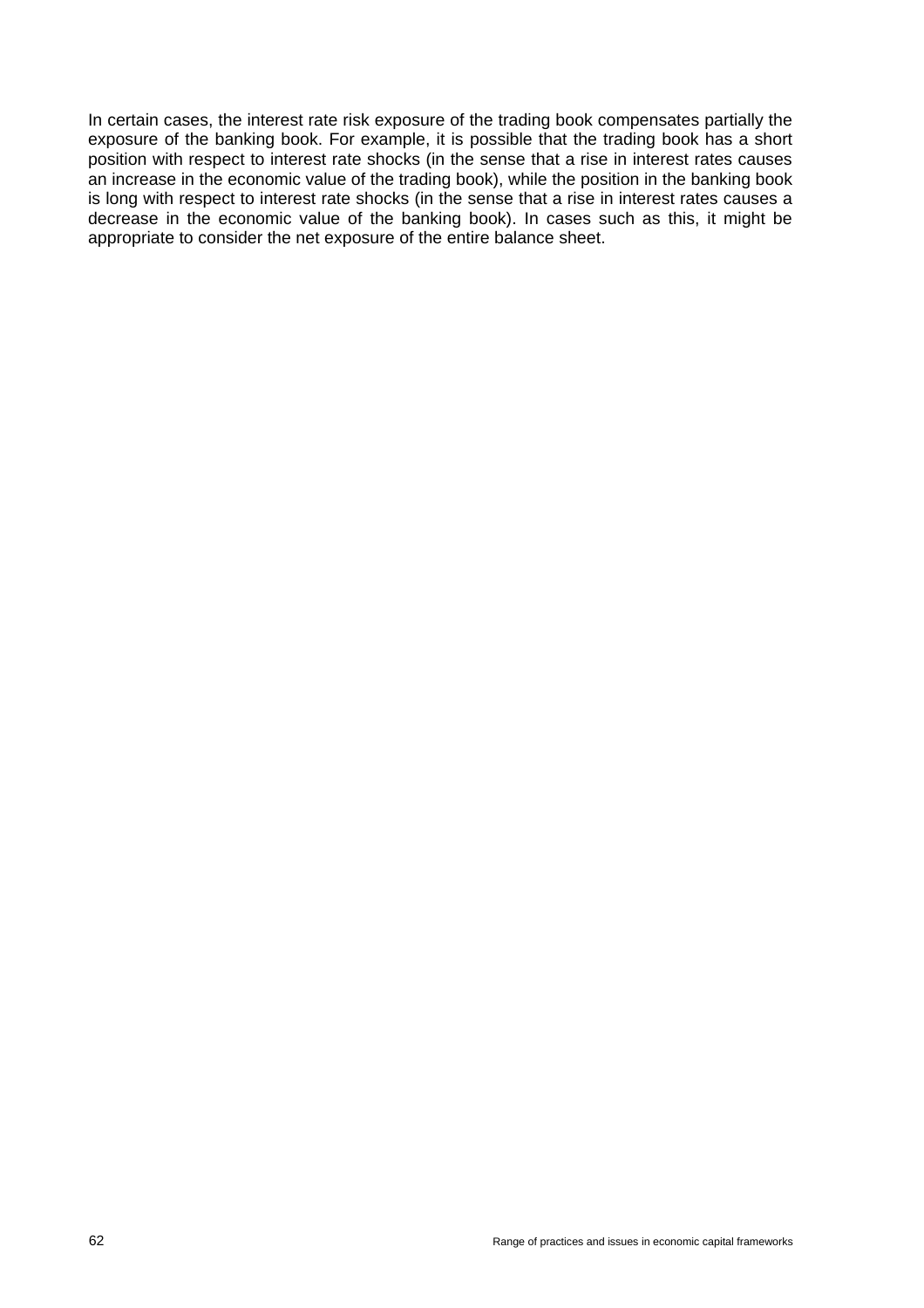# **Annex 4**

# **Members of the Risk Management and Modelling Group**

| Chairman:                                  | Mr Klaas Knot                                                                                      |
|--------------------------------------------|----------------------------------------------------------------------------------------------------|
| Belgium:                                   | <b>Ms Claire Renoirte</b>                                                                          |
| Canada:                                    | <b>Mr Richard Gresser</b>                                                                          |
| France:                                    | Mr Olivier Prato<br>Mr Nicolas Peligry                                                             |
| Germany:                                   | Mr Jochen Flach<br><b>Mr Tobias Fritsche</b>                                                       |
| Italy:                                     | Mr Pierpaolo Grippa<br>Ms Simonetta Iannotti                                                       |
| Japan:                                     | Mr Masaki Bessho<br>Mr Takao Miyamoto                                                              |
| Luxembourg:                                | Mr Claude Wampach                                                                                  |
| Netherlands:                               | Mr Jurgen Willemsen                                                                                |
| Singapore:                                 | Mr Shaji Chandrasenan                                                                              |
| Spain:                                     | Mr Luis Gonzalez-Mosquera<br>Mr Jesus Ibanez                                                       |
| Sweden:                                    | Ms Malin Omberg<br>Mr Lars Söderlind                                                               |
| Switzerland:                               | Mr Martin Sprenger                                                                                 |
| United Kingdom:                            | Mr Alan Cathcart                                                                                   |
| <b>United States:</b>                      | Mr Miguel Browne<br>Mr Mike Carhill<br>Mr Jonathan Jones<br>Ms Robin Lumsdaine<br>Mr James Mahoney |
| <b>EU Commission:</b>                      | Mr Martin Spolc                                                                                    |
| <b>Financial Stability Institute:</b>      | Mr Juan Carlos Crisanto                                                                            |
| <b>Bank for International Settlements:</b> | Mr Konstantinos Tsatsaronis<br>Mr Mathias Drehmann                                                 |
| Secretariat:                               | Mr Neil Esho<br>Mr Steven Friedman                                                                 |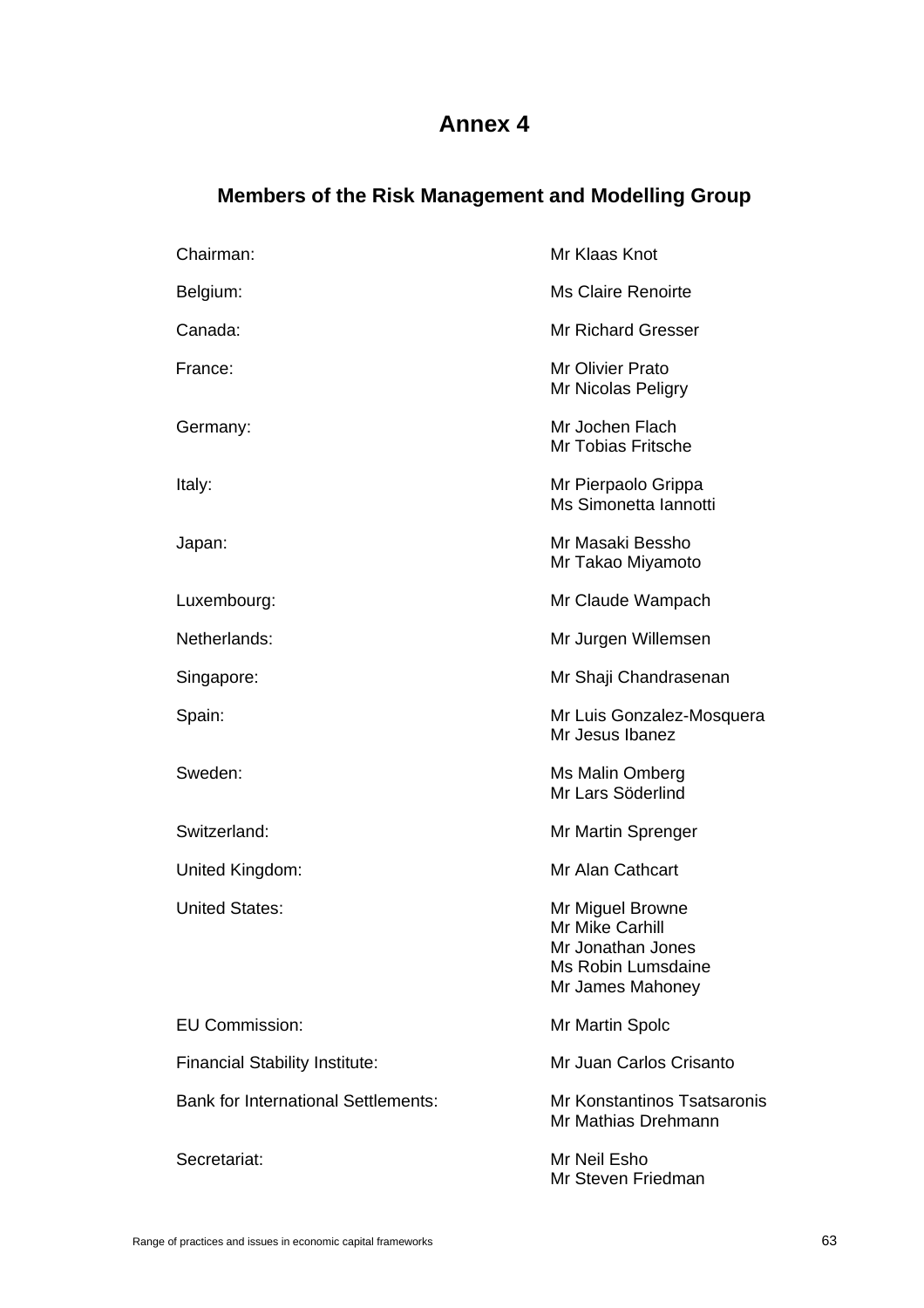# **References**

Akhavein, J D and A E Kocagil (2005): "A comparative empirical study of asset correlation", *Fitch Ratings: Quantitative Financial Research Special Report*, 14 July.

Ang, A and M Piazzesi (2003): "A no-arbitrage vector autoregression of term structure dynamics with macroeconomics and latent variables", *Journal of Monetary Economics*, vol 50, no 5.

Artzner, P, F Dalbaen, J M Eber and D Heath (1999): "Coherent measures of risk", *Mathematical Finance*, no 9, pp 203-228.

Bangia, A, F X Diebold and T Schuermann (2000): "Rating migration and the business cycle, with applications to credit portfolio stress testing", *The Wharton School*, working paper 00-26.

Bank of Japan (2005): *Advancing Integrated Risk Management*, [http://www.boj.or.jp](http://www.boj.or.jp/).

Bank of Japan (2007): *Economic Capital Workshop Summary Record,* [http://www.boj.or.jp](http://www.boj.or.jp/).

Basel Committee on Banking Supervision (1999): *Credit risk modelling: current practices and applications*, Basel, April.

\_\_\_\_\_ (2004): *Principles for the management and supervision of interest rate risk*, Basel, July.

\_\_\_\_\_ (2005a): "Update on work of the Accord Implementation Group related to validation under the Basel II Framework", *Basel Committee Newsletter*, No 4, January.

\_\_\_\_\_ (2005b): "Studies on the validation of internal rating systems" *Working Paper,* no 14, May.

\_\_\_\_\_ (2009): *Guidelines for computing capital for incremental risk in the trading book*, Consultative Document, Basel, January.

Berkowitz, J (2000): "Testing Density Forecasts, with Applications to Risk Managemen*t*", *University of California*, December, mimeo.

Black, F, E Derman and W Toy (1990): "A one-factor model of interest rates and its application to treasury bond options", *Financial Analysts Journal*, vol 46.

Black, F and P Karasinski (1991): "Bond and Option Pricing when Short Rates are Lognormal", *Financial Analysts Journal*, vol 47.

Brace, Al D Gatarek and M Musiela (1997): "The Market Model of Interest Rate Dynamics", *Mathematical Finance*, vol 7.

Breuer, T, M Jandacka, K Rheinberger and M Summer (2008): "Regulatory capital for market and credit interaction: is current regulation always conservative?", forthcoming, *Journal of Banking and Finance*.

Burns, R L (2004): "Economic Capital and the Assessment of Capital Adequacy", *Supervisory Insights*, vol 1, no 2, pp 5-16.

Burtschell, X, J Gregory and J P Laurent (2007): *Beyond the Gaussian Copula: Stochastic and Local Correlation*, January, mimeo.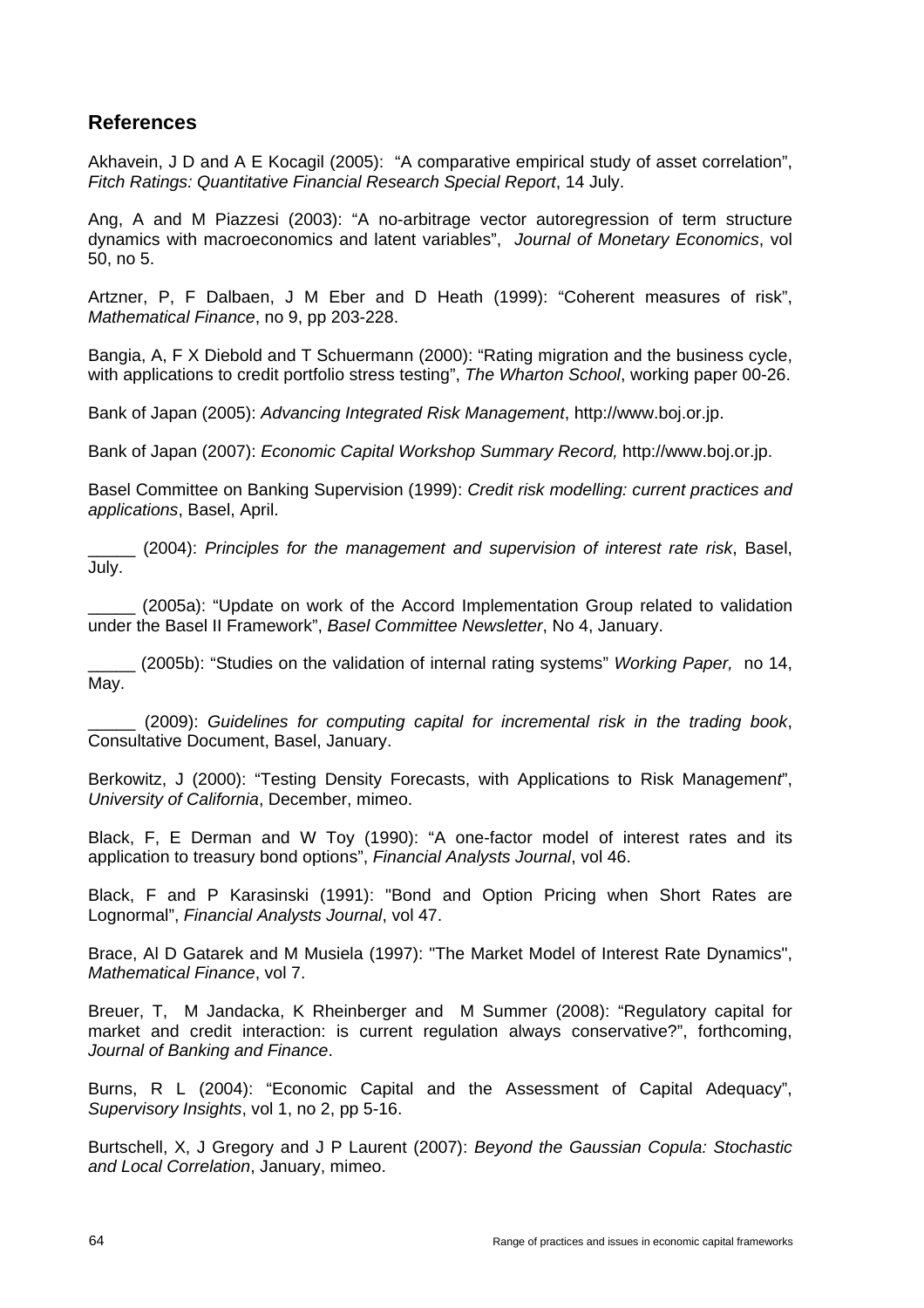Campa, J M and J M Gonzalez Minguez (2006): "Differences in exchanges rate pass-through in the euro area", *European Economic Review*, vol 50.

Cochrane, J H (2007): "Commentary", *Federal Reserve Bank of St Louis Review,*  July/August.

Committee of the Global Financial System (2005a): *Stress testing at major financial institutions: survey results and practice,* Basel, January.

\_\_\_\_\_\_ (2005): *The role of ratings in structured finance: issues and implications*, Basel, January.

Cox, J C, J E Ingersoll and S A Ross (1985): "A theory of the term structure of interest rates", *Econometrica* 53, pp 385-467.

Crouhy, M, D Galai and R Mark (2006): *The Essentials of Risk Management*, McGraw-Hill.

Dai, Q, and K J Singleton (2000): "Specification Analysis of Affine Term Structure Models", *Journal of Finance*, vol 55.

Das, S R, D Duffie, N Kapadia and L Saita (2007) "Common failings: how corporate defaults are correlated", *Journal of Finance*, vol LXII, no 1, February.

Davis, M and V Lo (2001): "Infectious Default", *Quantitative Finance*, vol 1, no 4, pp 382-387.

De Nederlandsche Bank (2005): *Guidelines on Interest Rate Risk in the Banking Book*, Amsterdam.

Diebold, F X, G D Rudebush and S B Arouba (2006) "The macroeconomy and the yield curve: a dynamic latent factor approach", *Journal of Econometrics*, vol 131.

Dimakos X K and K Aas (2004): "Integrated risk modelling", *Statistical Modelling* 4, pp. 265- 277.

Drehmann, M, S Sorensen, and M Stringa (2008): "The integrated impact of credit and interest rate risk on banks: An economic value and capital adequacy perspective", *Bank of England Working Paper 339*.

Duffie, D, A Eckner, G Horel and L Saita (2006): "Frailty correlated default", October 19, mimeo.

Duffie, D, L Saita and K Wang (2005): "Multi-period corporate default prediction with stochastic covariates", September, mimeo.

Duffie, D, and D Lando (2001): "Term structures of credit spreads with incomplete accounting information", *Econometrica,* vol 69, no 3, pp 633–664.

Egloff, D, M Leippold and P Vanini (2004): "A simple model of credit contagion", mimeo.

Fabozzi, F (2000): *Bond Markets, Analysis and Strategies*, Fourth Edition, Prentice Hall, New Jersey.

Fender, I and J Kiff (2004): "CDO rating methodology: Some thoughts on model risk and its implications", *BIS Working Paper,* no 163, Basel, November.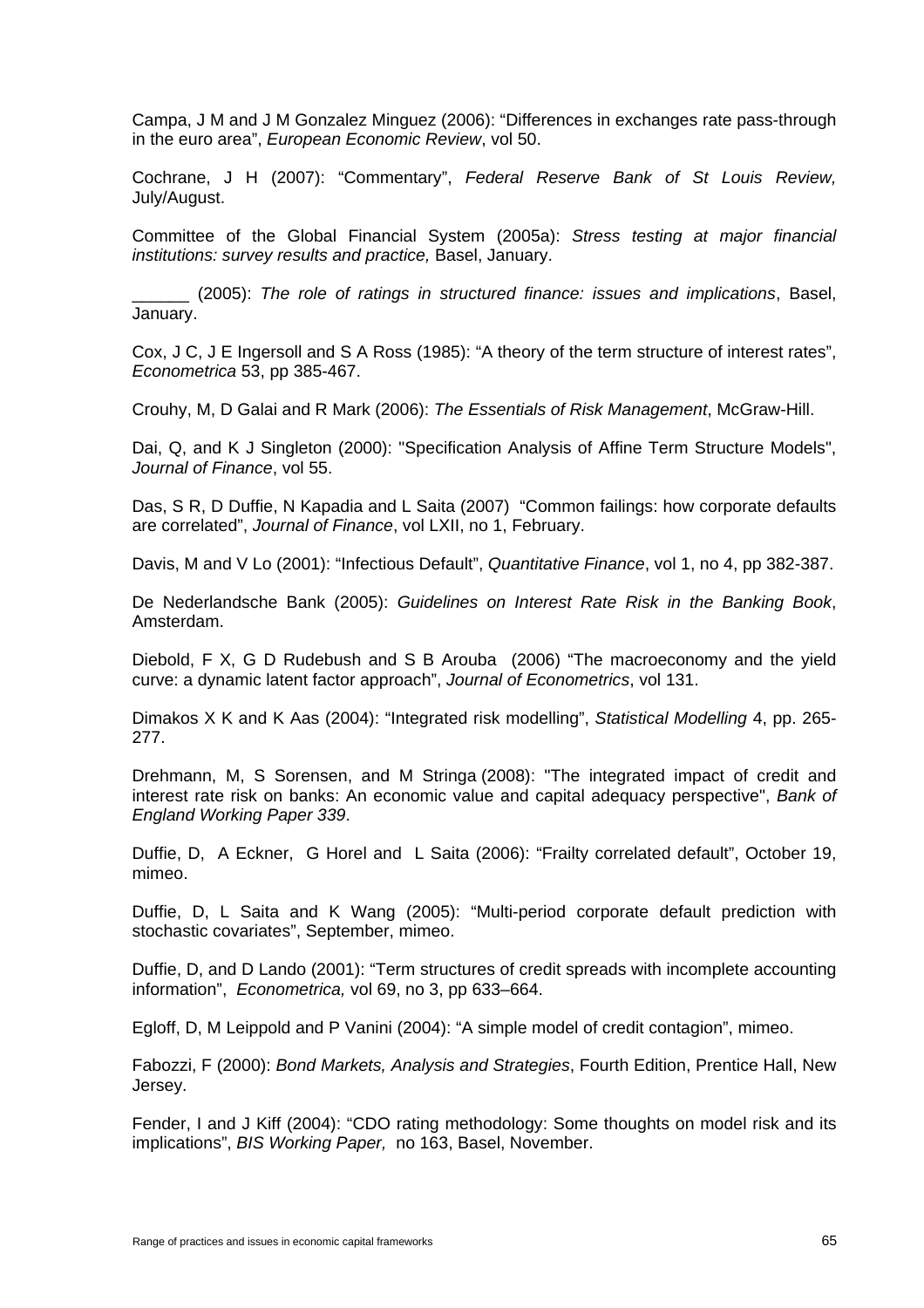Fermanian, J D and M Sbai (2005): A comparative analysis of dependence levels in intensity based and Merton style credit risk models.

Fiori, R and S Iannotti S (2007): "Scenario based Principal Component Value-at-Risk: an application to Italian banks' interest rate risk exposure", *Journal of Risk*, vol 9, no 3, pp 63- 99.

Frerichs, H and G Löffler (2002): "Evaluating credit risk models: A critique and a proposal", May, mimeo.

Frey, R and A J McNeil (2003): "Dependence modelling, model risk and model calibration in models of portfolio credit risk", *Journal of Risk* 6(1).

Gambacorta L (2007) "How do banks set interest rates", *European Economic Review*, forthcoming.

Gambacorta L and S Iannotti (2007): "Are There Asymmetries in the Response of Bank Interest Rates to Monetary Shocks?", *Applied Economics*, forthcoming.

Heath, D, R Jarrow and A Morton (1992): "Bond Pricing and the Term Structure of Interest Rates: A New Methodology", *Econometrica*, vol 60.

Hull, J C (2007): *Risk management and financial institutions*, Pearson Prentice Hall, New Jersey.

IFRI and CRO Forum (2007): *Insights from the Joint IFRI/CRO Forum Survey on Economic Capital Practice and Applications*.

IACPM and ISDA (2006): *Convergence of Credit Capital Models*.

Jarrow, R A and F Yu (1999): "Counterparty risk and the pricing of defaultable securities," September, mimeo

Jarrow, R A and F Yu (2001): "Counterparty risk and pricing of defaultable securities", *Journal of Finance*, vol 53, pp 2225-2243.

Lopez J A and M R Saidenberg (1999): "Evaluating Credit Risk Model"*, Federal Reserve Bank of San Francisco,* Working paper no 99-06.

McNeil, A, R Frey and Embrechts (2005): *Quantitative Risk Management; Concepts, Techniques, and Tools.* Princeton Series in Finance.

PriceWaterhouseCoopers (2005): *Effective Capital Management: Economic Capital as an Industry Standard?* 

Rutter Associates LLC (2004): *2004 Rutter Associates Survey of Credit Portfolio Management Practices.*

Rosenberg J V and T Schuermann (2006): "A general approach to integrated risk management with skewed, fat-tailed risks", *Journal of Financial Economics,* vol 9, no 3, pp 569-614.

Rudebusch, G D, and J C Williams (2007): "Forecasting recessions: The puzzle of the enduring power of the yield curve", *Federal Reserve Bank of San Francisco*, Working Paper, No 2007-16.